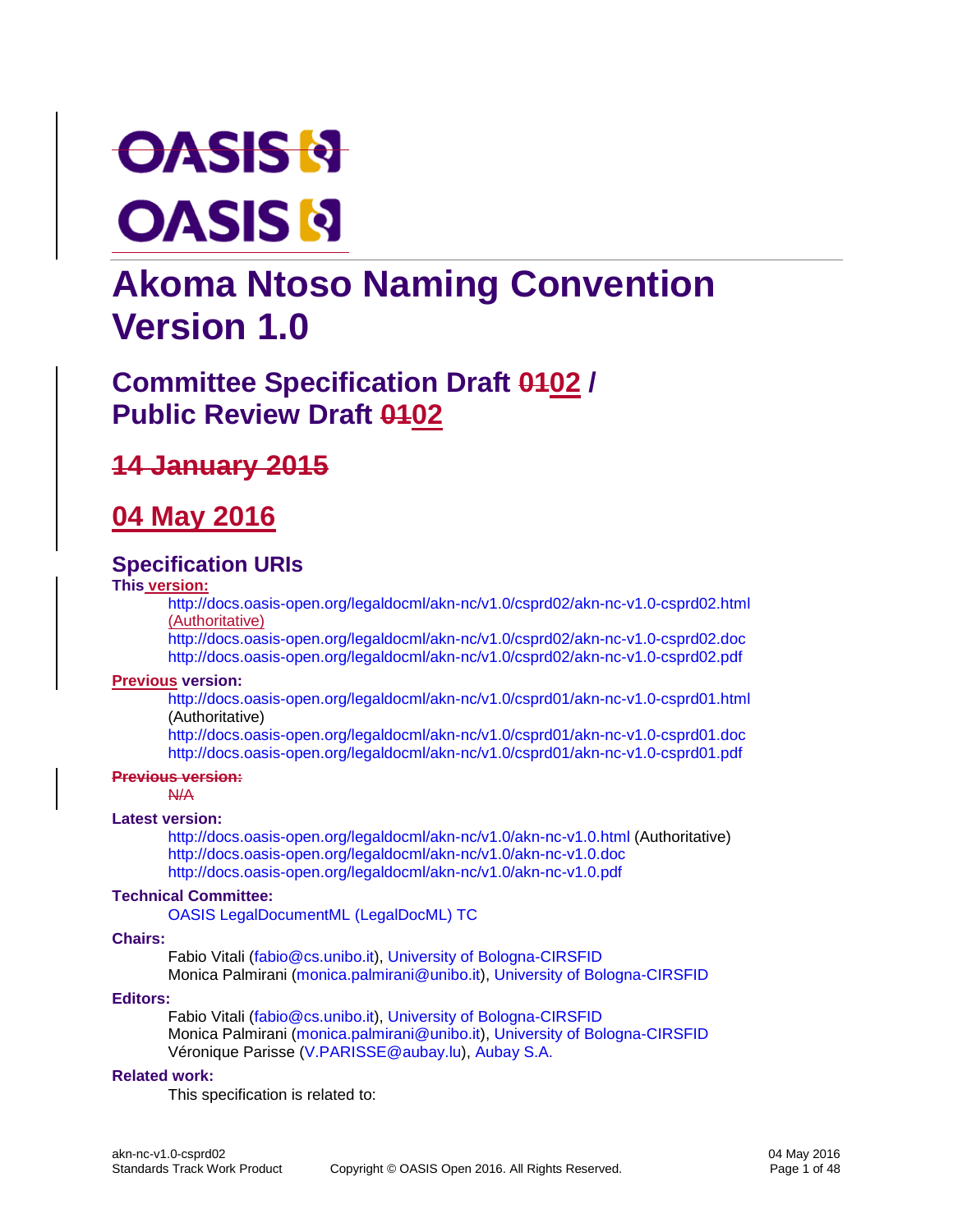- *Akoma Ntoso Version 1.0 Part 1: XML Vocabulary*. [http://docs.oasis](http://docs.oasis-open.org/legaldocml/akn-core/v1.0/csprd02/part1-vocabulary/akn-core-v1.0-csprd02-part1-vocabulary.html)[open.org/legaldocml/akn-core/v1.0/csprd02/part1-vocabulary/akn-core-v1.0-csprd02-part1](http://docs.oasis-open.org/legaldocml/akn-core/v1.0/csprd02/part1-vocabulary/akn-core-v1.0-csprd02-part1-vocabulary.html) [vocabulary.html.](http://docs.oasis-open.org/legaldocml/akn-core/v1.0/csprd02/part1-vocabulary/akn-core-v1.0-csprd02-part1-vocabulary.html)
- *Akoma Ntoso Version 1.0 Part 2: Specifications*. [http://docs.oasis-open.org/legaldocml/akn](http://docs.oasis-open.org/legaldocml/akn-core/v1.0/csprd02/part2-specs/akn-core-v1.0-csprd02-part2-specs.html)[core/v1.0/csprd02/part2-specs/akn-core-v1.0-csprd02-part2-specs.html.](http://docs.oasis-open.org/legaldocml/akn-core/v1.0/csprd02/part2-specs/akn-core-v1.0-csprd02-part2-specs.html)
- Akoma Ntoso Version 1.0 XML schemas. [http://docs.oasis-open.org/legaldocml/akn](http://docs.oasis-open.org/legaldocml/akn-core/v1.0/csprd02/part2-specs/schemas/)[core/v1.0/csprd02/part2-specs/schemas/.](http://docs.oasis-open.org/legaldocml/akn-core/v1.0/csprd02/part2-specs/schemas/)
- Akoma Ntoso Version 1.0 XML examples. [http://docs.oasis-open.org/legaldocml/akn](http://docs.oasis-open.org/legaldocml/akn-core/v1.0/csprd02/part2-specs/examples/)[core/v1.0/csprd02/part2-specs/examples/.](http://docs.oasis-open.org/legaldocml/akn-core/v1.0/csprd02/part2-specs/examples/)
- *Akomo Ntoso: XML for parliamentary, legislative & judiciary documents*. [http://www.akomantoso.org.](http://www.akomantoso.org/)

#### **Abstract:**

This document provides the naming convention for defining IRIs and ids related to the Akoma Ntoso XML standard. Within the schema of Akoma Ntoso, id attributes are declared as optional, but whenever attributes  $eId$  and  $wId$  are actually used the specifications in this document are mandatory.

#### **Status:**

This document was last revised or approved by the OASIS LegalDocumentML TC on the above date. The level of approval is also listed above. Check the "Latest version" location noted above for possible later revisions of this document. Any other numbered Versions and other technical work produced by the Technical Committee (TC) are listed at [https://www.oasis](https://www.oasis-open.org/committees/tc_home.php?wg_abbrev=legaldocml#technical)[open.org/committees/tc\\_home.php?wg\\_abbrev=legaldocml#technical.](https://www.oasis-open.org/committees/tc_home.php?wg_abbrev=legaldocml#technical)

TC members should send comments on this specification to the TC's email list. Others should send comments to the TC's public comment list, after subscribing to it by following the instructions at the ["Send A Comment"](https://www.oasis-open.org/committees/comments/index.php?wg_abbrev=legaldocml) button on the TC's web page at [https://www.oasis](https://www.oasis-open.org/committees/legaldocml/)[open.org/committees/legaldocml/.](https://www.oasis-open.org/committees/legaldocml/)

For information on whether any patents have been disclosed that may be essential to implementing this specification, and any offers of patent licensing terms, please refer to the Intellectual Property Rights section of the TC's web page [\(https://www.oasis](https://www.oasis-open.org/committees/legaldocml/ipr.php)[open.org/committees/legaldocml/ipr.php\)](https://www.oasis-open.org/committees/legaldocml/ipr.php).

#### **Citation format:**

When referencing this specification the following citation format should be used:

#### **[AkomaNtosoNaming-v1.0]**

*Akoma Ntoso Naming Convention Version 1.0.* Edited by Fabio Vitali, Monica Palmirani, and Véronique Parisse. 14 January 2015.04 May 2016. OASIS Committee Specification Draft 0102 / Public Review Draft 0102. [http://docs.oasis-open.org/legaldocml/akn-nc/v1.0/csprd02/akn-nc](http://docs.oasis-open.org/legaldocml/akn-nc/v1.0/csprd02/akn-nc-v1.0-csprd02.html)[v1.0-csprd02.html.](http://docs.oasis-open.org/legaldocml/akn-nc/v1.0/csprd02/akn-nc-v1.0-csprd02.html) Latest version: [http://docs.oasis-open.org/legaldocml/akn-nc/v1.0/akn-nc](http://docs.oasis-open.org/legaldocml/akn-nc/v1.0/akn-nc-v1.0.html)[v1.0.html.](http://docs.oasis-open.org/legaldocml/akn-nc/v1.0/akn-nc-v1.0.html)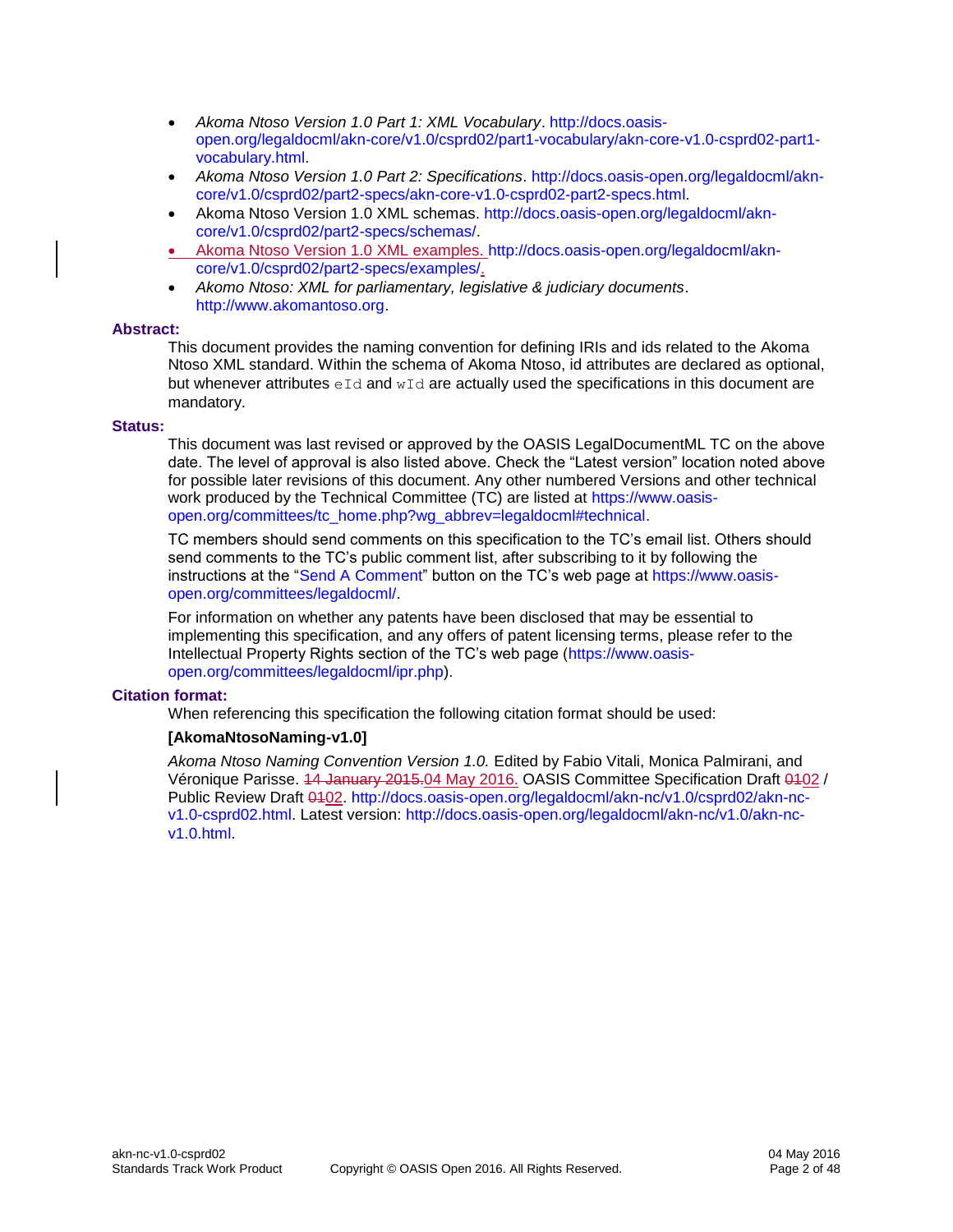# **Notices**

Copyright © OASIS Open 20156. All Rights Reserved.

All capitalized terms in the following text have the meanings assigned to them in the OASIS Intellectual Property Rights Policy (the "OASIS IPR Policy"). The full [Policy](https://www.oasis-open.org/policies-guidelines/ipr) may be found at the OASIS website.

This document and translations of it may be copied and furnished to others, and derivative works that comment on or otherwise explain it or assist in its implementation may be prepared, copied, published, and distributed, in whole or in part, without restriction of any kind, provided that the above copyright notice and this section are included on all such copies and derivative works. However, this document itself may not be modified in any way, including by removing the copyright notice or references to OASIS, except as needed for the purpose of developing any document or deliverable produced by an OASIS Technical Committee (in which case the rules applicable to copyrights, as set forth in the OASIS IPR Policy, must be followed) or as required to translate it into languages other than English.

The limited permissions granted above are perpetual and will not be revoked by OASIS or its successors or assigns.

This document and the information contained herein is provided on an "AS IS" basis and OASIS DISCLAIMS ALL WARRANTIES, EXPRESS OR IMPLIED, INCLUDING BUT NOT LIMITED TO ANY WARRANTY THAT THE USE OF THE INFORMATION HEREIN WILL NOT INFRINGE ANY OWNERSHIP RIGHTS OR ANY IMPLIED WARRANTIES OF MERCHANTABILITY OR FITNESS FOR A PARTICULAR PURPOSE.

OASIS requests that any OASIS Party or any other party that believes it has patent claims that would necessarily be infringed by implementations of this OASIS Committee Specification or OASIS Standard, to notify OASIS TC Administrator and provide an indication of its willingness to grant patent licenses to such patent claims in a manner consistent with the IPR Mode of the OASIS Technical Committee that produced this specification.

OASIS invites any party to contact the OASIS TC Administrator if it is aware of a claim of ownership of any patent claims that would necessarily be infringed by implementations of this specification by a patent holder that is not willing to provide a license to such patent claims in a manner consistent with the IPR Mode of the OASIS Technical Committee that produced this specification. OASIS may include such claims on its website, but disclaims any obligation to do so.

OASIS takes no position regarding the validity or scope of any intellectual property or other rights that might be claimed to pertain to the implementation or use of the technology described in this document or the extent to which any license under such rights might or might not be available; neither does it represent that it has made any effort to identify any such rights. Information on OASIS' procedures with respect to rights in any document or deliverable produced by an OASIS Technical Committee can be found on the OASIS website. Copies of claims of rights made available for publication and any assurances of licenses to be made available, or the result of an attempt made to obtain a general license or permission for the use of such proprietary rights by implementers or users of this OASIS Committee Specification or OASIS Standard, can be obtained from the OASIS TC Administrator. OASIS makes no representation that any information or list of intellectual property rights will at any time be complete, or that any claims in such list are, in fact, Essential Claims.

The name "OASIS" is a trademark of [OASIS,](https://www.oasis-open.org/) the owner and developer of this specification, and should be used only to refer to the organization and its official outputs. OASIS welcomes reference to, and implementation and use of, specifications, while reserving the right to enforce its marks against misleading uses. Please see<https://www.oasis-open.org/policies-guidelines/trademark> for above guidance.

**Field** Cod

**Field** Cod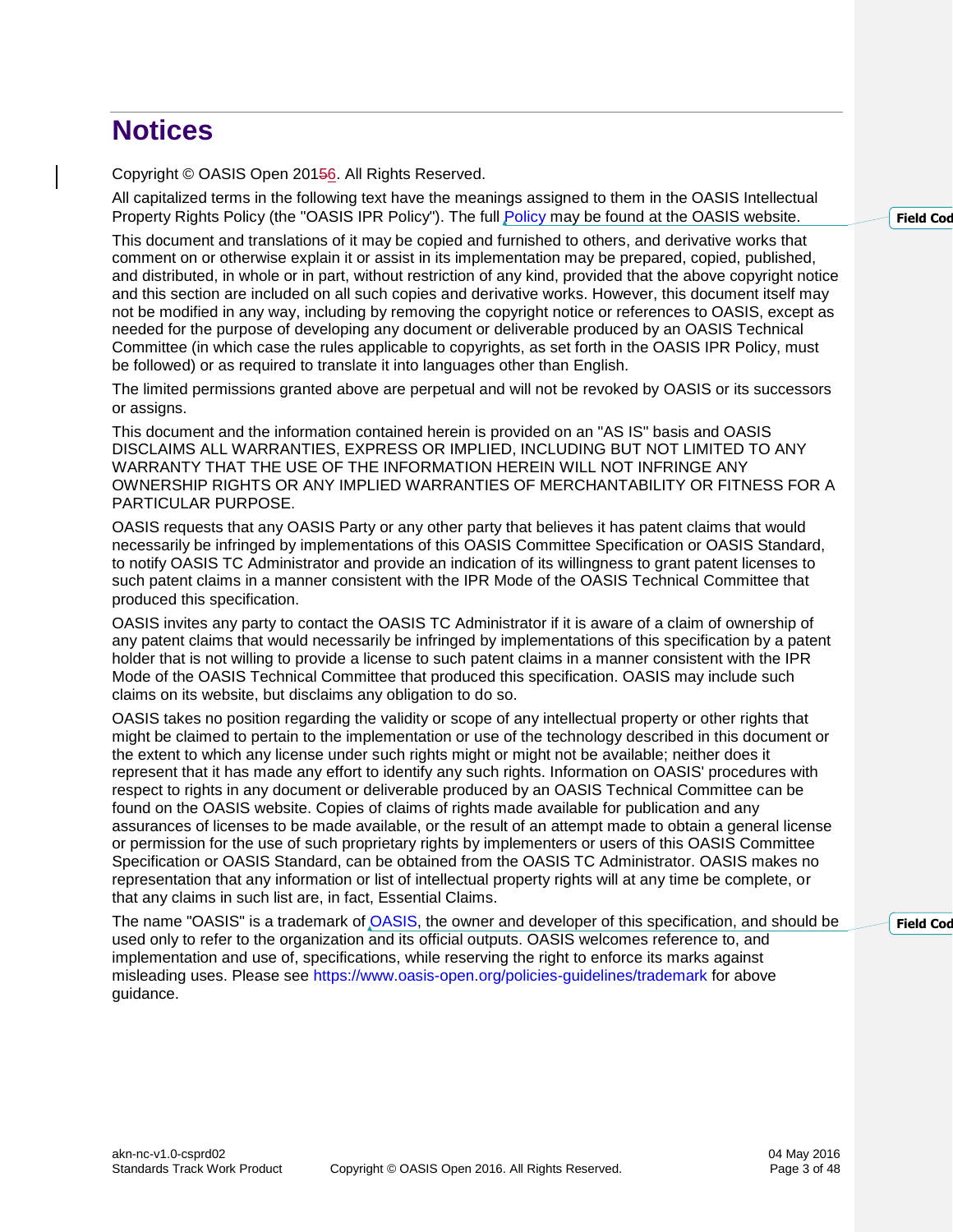# **Table of Contents**

| 1. |                                         |  |
|----|-----------------------------------------|--|
|    |                                         |  |
|    |                                         |  |
|    |                                         |  |
|    |                                         |  |
| 2. |                                         |  |
|    |                                         |  |
| 3. |                                         |  |
| 4. |                                         |  |
|    |                                         |  |
|    |                                         |  |
|    |                                         |  |
|    |                                         |  |
|    |                                         |  |
|    |                                         |  |
|    |                                         |  |
|    |                                         |  |
|    |                                         |  |
|    |                                         |  |
|    |                                         |  |
|    |                                         |  |
|    |                                         |  |
|    |                                         |  |
|    |                                         |  |
|    |                                         |  |
|    |                                         |  |
|    |                                         |  |
|    |                                         |  |
|    |                                         |  |
|    |                                         |  |
|    |                                         |  |
|    |                                         |  |
|    |                                         |  |
|    |                                         |  |
|    |                                         |  |
|    |                                         |  |
|    |                                         |  |
|    |                                         |  |
|    |                                         |  |
| 5. |                                         |  |
|    |                                         |  |
|    |                                         |  |
|    |                                         |  |
|    | akn no $v_1$ 0 conrd02<br>$04$ May 2016 |  |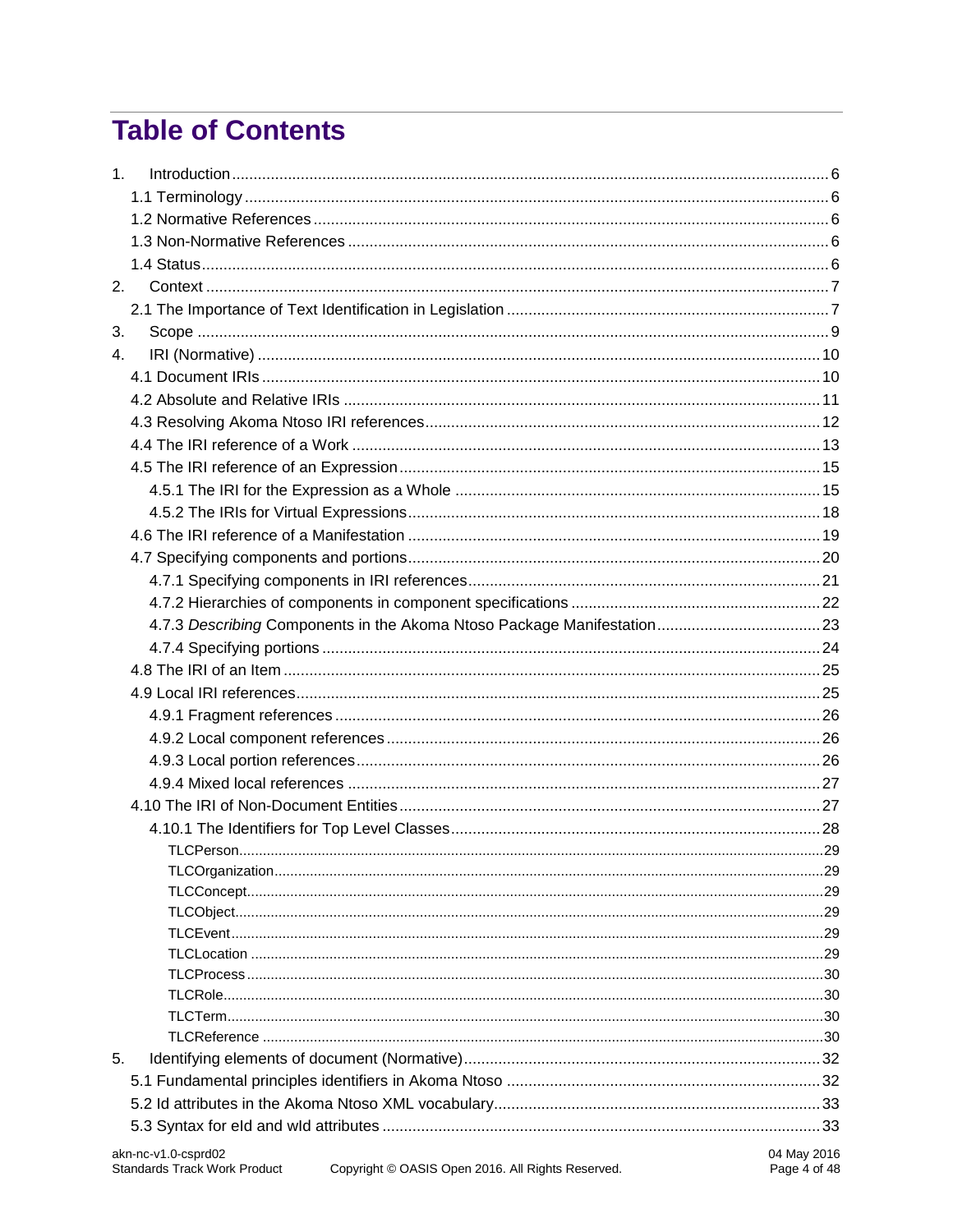| 6. |  |  |  |
|----|--|--|--|
|    |  |  |  |
|    |  |  |  |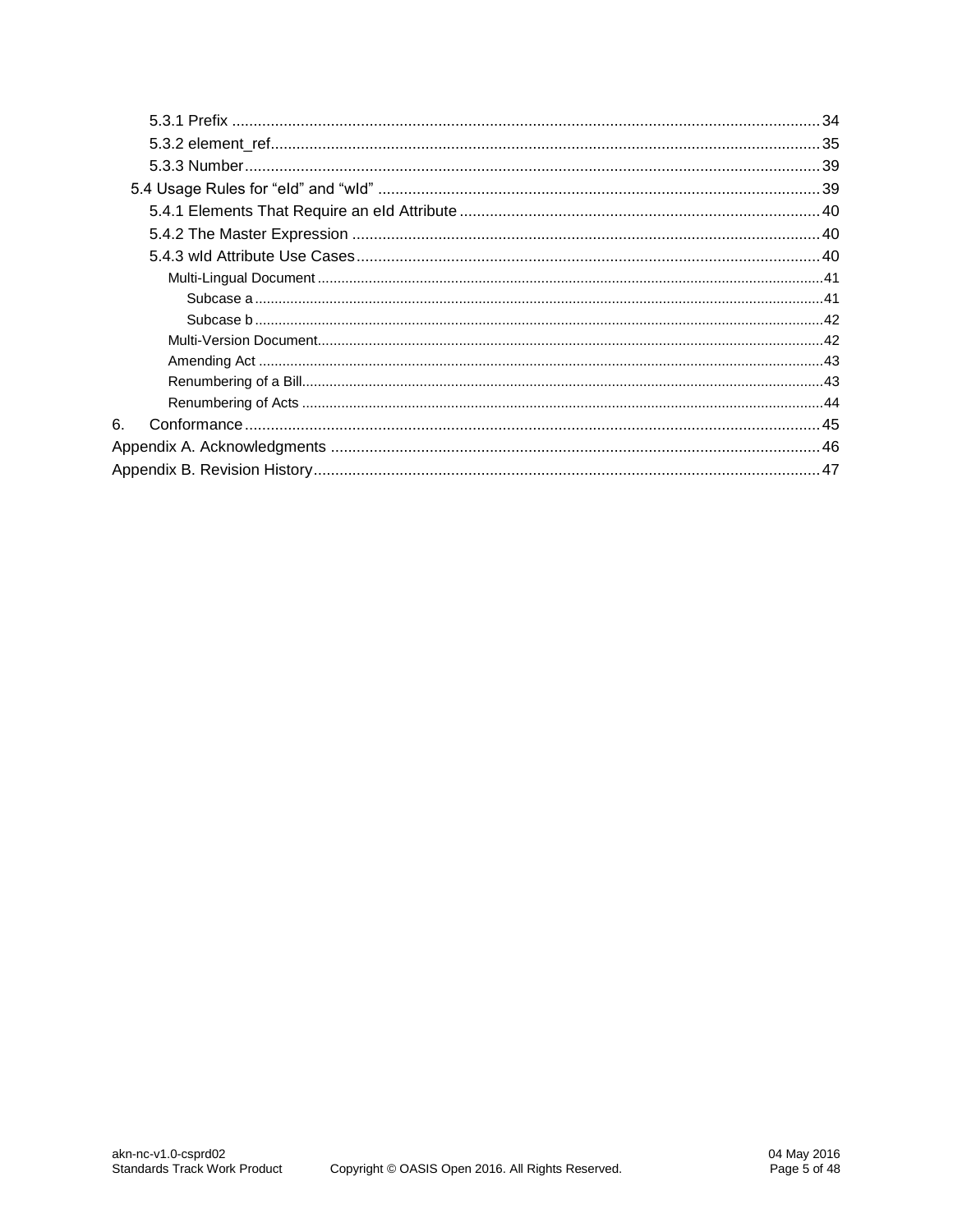# <span id="page-5-0"></span>**1. Introduction**

### <span id="page-5-1"></span>**1.1 Terminology**

The key words "MUST", "MUST NOT", "REQUIRED", "SHALL", "SHALL NOT", "SHOULD", "SHOULD NOT", "RECOMMENDED", "MAY", and "OPTIONAL" in this document are to be interpreted as described in **[\[RFC2119\]](#page-5-5)**.

### <span id="page-5-2"></span>**1.2 Normative References**

<span id="page-5-5"></span>

| [RFC2119]    | Bradner, S., "Key words for use in RFCs to Indicate Requirement Levels", BCP<br>14, RFC 2119, March 1997. http://www.ietf.org/rfc/rfc2119.txt. |
|--------------|------------------------------------------------------------------------------------------------------------------------------------------------|
| [IRI]        | International Resource Identifiers as per RFC 3987<br>(http://tools.ietf.org/html/rfc3987).                                                    |
| [ISO3166]    | ISO 3166. (http://www.iso.org/iso/home/standards/country_codes/iso-3166-<br>1 decoding table.htm).                                             |
| $[ SO639-2]$ | ISO 639-2 alpha-3. (http://www.loc.gov/standards/iso639-2/).                                                                                   |

### <span id="page-5-3"></span>**1.3 Non-Normative References**

| [FRBR] | Functional requirements for bibliographic records: final report / IFLA Study Group  |
|--------|-------------------------------------------------------------------------------------|
|        | on the Functional Requirements for Bibliographic Records. — München: K.G.           |
|        | Saur, 1998. — viii, 136 p. — (UBCIM publications; new series, vol. 19). — ISBN      |
|        | 978-3-598-11382-6. http://www.ifla.org/files/assets/cataloguing/frbr/frbr_2008.pdf. |

**[AkomaNtosoNaming-v1.0]** *Akoma Ntoso Naming Convention Version 1.0*. Edited by Véronique Parisse, Monica Palmirani, Fabio Vitali. OASIS Committee Specification Draft 01. [http://docs.oasis-open.org/legaldocml/akn](http://docs.oasis-open.org/legaldocml/akn-nc/v1.0/csd01/akn-nc-v1.0-csd01.html)[nc/v1.0/csd01/akn-nc-v1.0-csd01.html.](http://docs.oasis-open.org/legaldocml/akn-nc/v1.0/csd01/akn-nc-v1.0-csd01.html) Latest version: [http://docs.oasis](http://docs.oasis-open.org/legaldocml/akn-nc/v1.0/akn-nc-v1.0.html)[open.org/legaldocml/akn-nc/v1.0/akn-nc-v1.0.html.](http://docs.oasis-open.org/legaldocml/akn-nc/v1.0/akn-nc-v1.0.html)

### <span id="page-5-4"></span>**1.4 Status**

The present specification defines the naming convention that needs to be implemented in order to conform to the second level of compliance with the Akoma Ntoso schema.

In this specification, when MUST is used in the text, it MUST be understood as "in order to conform to level 2 of compliance with the Akoma Ntoso schema.<sup>201</sup>.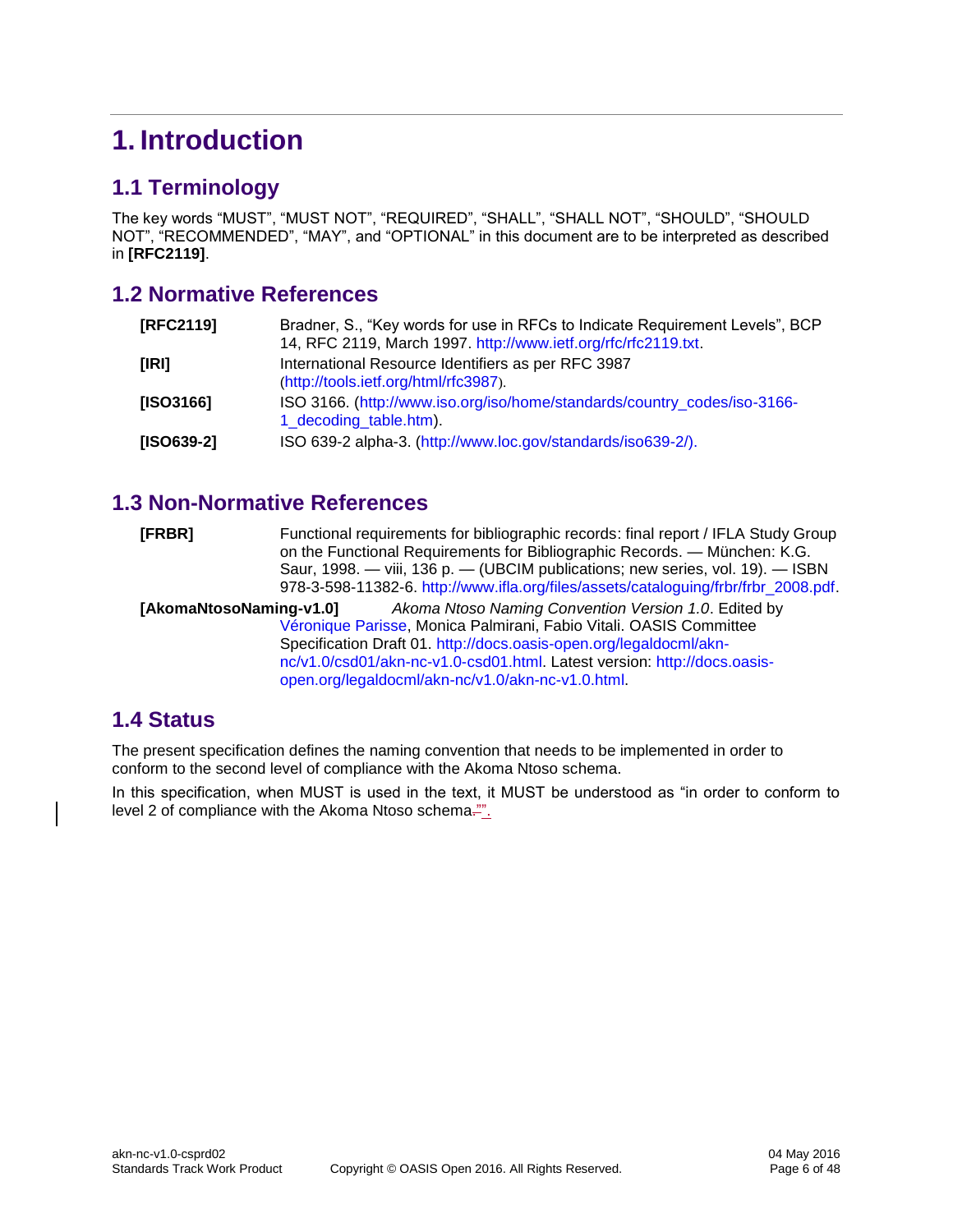# <span id="page-6-0"></span>**2. Context**

### <span id="page-6-1"></span>**2.1 The Importance of Text Identification in Legislation**

In HTML, the primary link type is the *anchor-to-document*, while the *anchor-to-anchor* link islinks are a minor addition for uncharacteristic cases (and highly criticized by usability experts). For this reason is why identifiers are never required.: - Aauthors are expected to provide identifiers only for those structures that are likely destinations of anchor-to-anchor links – such asoften just a few section headings.

In legislation, on the other hand, ALL references are to a precise substructure of a highly hierarchical document flow, and any substructure may become a destination. This is the reason why identifiers are requireduseful for most elementsstructures of a legislative document.

#### Additionally, in the second level of compliance.

In HTML, the reference is usually meant for navigation by human users. It is only necessary to come close enough to the intended destination that a human eye can scan the surrounding text or elements and find the exact destination in the vicinity.

In legislation, we have there is an additional type of reference, that of "modifications" modification". Modifications require that a specific substructure be precisely identified and modified by a modification instruction. In this case, one cannot be satisfied with the fact that the intended destination is somewhat near the arrived destination -- they must coincide.

By using the layering provided by the Functional Requirements for Bibliographic Records (FRBR) layering (See Section 54.1), we areAkoma Ntoso strongly differentiatinges between the legislative context and the markup used to represent it. References are legislative concepts, and exist regardless of whether they exist in the markup. The same content, for instance, could be represented in a number of different XML files created by various authors. They would all be distinct manifestations of the same Expression, each of which may have the same body, but different markup choices, metadata, commentary, etc. References would need to work regardless of the specific Manifestation chosen as the destination, and, indeed, it is important that all manifestations use the same identifiers for the same structures, standardized by the LegalDocML Technical Committee. This is impaffected by the fact that a useran author may not even have the XML document of the destination, or that it may not even exist yet (time-based alchemies frequently occur in legislation, one might need to create links to documents that have yet to be converted into Akoma Ntoso, etc.). Thus, providing a forced and precise syntax for identifiers is the best guarantee that all different manifestations of the same content have the same identifiers and that one does not need to read an XML file to divine the values of its identifiers.

Legal references have peculiar traits regarding time. For instance, in the case of an evolving document (e.g., a piece of legislation receiving references and being actively modified by the legislator), the actual destination of the reference is neither the original version, nor the current version, but in many cases the version of the document that was valid at the moment in time when the case took place. References are dynamic rather than static, because the destination moves in time and jurisdiction according to the needs rather than being fixed to a specific sentence or fragment. This means that point-in-time consolidation is an important affair, and that determining the destination of a dynamic link requires, at the very least, that structures existing in multiple versions are named consistently. **If** For example, it must be clear that, if section 35 of the initial version of a title of a U.S. code had some identifier Y*y*, then ALL subsequent versions of that same section 35 (even after a renumbering action) have the same identifier Y*y*, so that once you determine the needed version, arriving at the right structure is easy and straightforward.

The syntax of identifiers is defined to ensure that identifiers can be used regardless of the versions of the same document, regardless of the author of individual XML markups, regardless of usage of navigational or modification references, and knowing full well that point-to-point references are the norm rather than the exception.

The Akoma Ntoso naming convention does not assume that the document is stored in Akoma Ntoso XML, but only that there is a mapping between the FRBR IRI reference and the URL of a file stored somewhere on the Internet, and to which our URIreference can be resolved into.

In the case of identifiers, the Akoma Ntoso naming convention does not assume, yet again, that the document is stored in Akoma Ntoso XML, but only that identifiers work in whatever format has been used.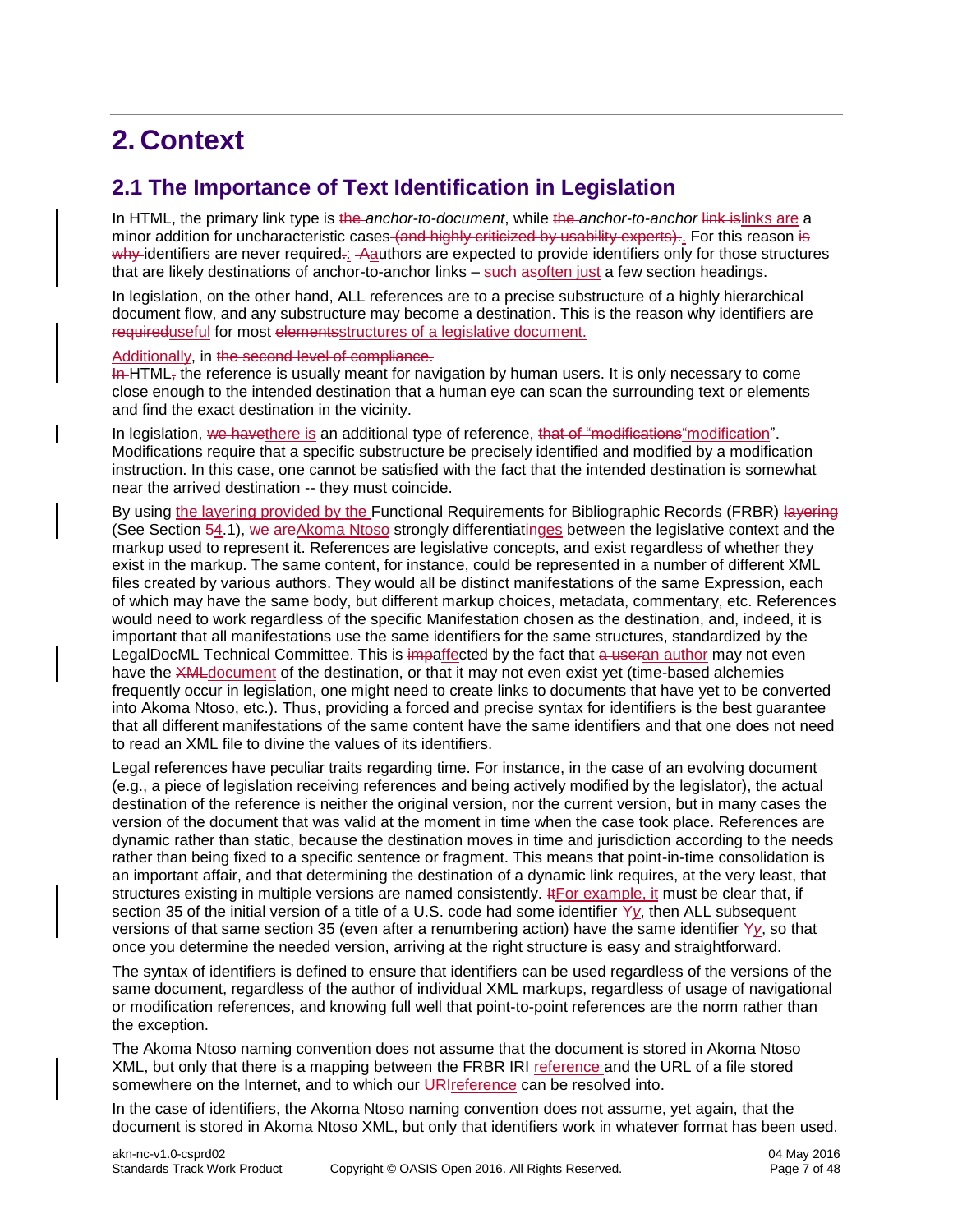This means that any XML-based language, including Akoma Ntoso, HTML, TEI, DocBook, ePub, kf8, or Mobi are acceptable, while PDF or Microsoft Word are not so acceptable and can make use of the Naming Convention presented here.

The Akoma Ntoso Naming convention also assumes that it is the job of the author of the linked-to document to use identifiers that are consistent with the naming convention. This is necessary because, in HTTP, the fragment identifier is never sent with the request and is only known and handled by the user agent, so we must assume that identifiers are present in the response and have the correct form. There is very little we can do otherwise. In particular, it would make no sense to convert all fragment identifiers in references using the syntax of the destination documents, as these syntaxes can be quite innumerable.

Identifiers are the main way to identifyAkoma Ntoso identifies fragments and parts of the document in an unambiguous form. They can be used in document references (e.g., links and amendment commands) as a precise pointer to the actual part of the document mentioned (as opposed to simply referring to a document as a whole).

Identifiers can beare systematically used in Akoma Ntoso. All Akoma Ntoso elements allow up to three identifiers. Even internal links need to use identifiers. Most relevant elements and sections require at least one identifier.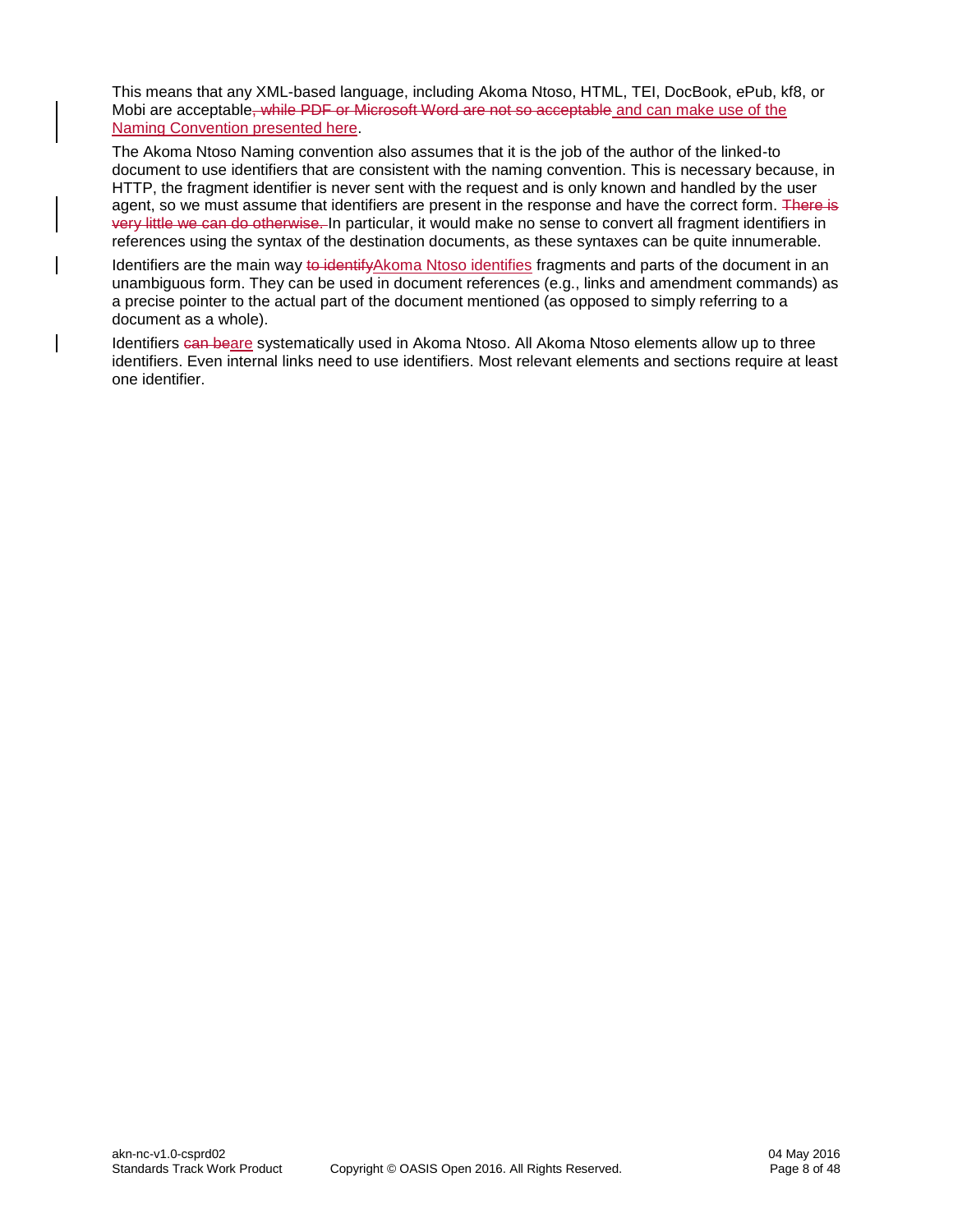# <span id="page-8-0"></span>**3. Scope**

The Akoma Ntoso naming convention identifies, in a unique way, all Akoma Ntoso concepts and resources on the Internet and, in general, all collections thereof. These principles and characteristics should be respected in the naming convention:

- 1. *MEANINGFULNESS*: the name is a meaningful and logical description of the resource and not of its physical path.
- 2. *PERMANENCE*: the name must be permanent and stable over time.
- 3. *INVARIANCE*: the name must derive from invariant properties of the resource so as to provide some degree of certainty in obtaining the same name for the same resource regardless of process, tool and person.

FRBR concepts are used differently when referring to documents in a variety of situations. In each case it is important to use the IRI for the correct FRBR level of document. Here, we describe a few particularly frequent situations:

- 1. Legislative references will most probably refer to Works --: acts referring to other acts do so regardless of the actual version, and references must be to something independent of all possible expressions, e.g., to the Work.
- 2. The list of attachments and schedules belong to a specific Expression, so references to ExpressionComponents are specific to the Expression-level.
- 3. The specific Manifestation that is the Akoma Ntoso XML format uses an XML-based syntax to refer to ExpressionComponents, and associate them to the corresponding ManifestationComponents containing the appropriate content. Therefore, within XML files the IRI of the ManifestationComponents must be used to refer to all components including the main document, all attachments, and all schedules.
- 4. Multimedia fragments within an XML Manifestation (e.g., a drawing, a schema, or a map.) do not exist as independent ExpressionComponents as they are only a part of some ExpressionComponent (even when they are the only part). In fact, they are only ManifestationComponents and as such are referred to in  $\langle$ object> and  $\langle$ imq> elements with the appropriate ManifestationComponent IRI. Even if the same multimedia content appears in different parts of the content of a Manifestation, each instance of that content must correspond to a different ManifestationComponent, and must be considered independently of the other.
- 5. It is an Item-level decision, once ascertained that the content is exactly identical, to provide space-saving policies by storing only one copy of the multimedia content. This Item-level decision has no impact on references and names, which are still individually different from each other.
- 6. Non-document concepts are referred to within the metadata and content of Akoma Ntoso documents. References are always performed in two steps: the first step ties the reference point in the document to an item in the References section using internal (and not standardized) identifiers; the second step ties the item in the reference section to the actual concept through the IRI of the concept as specified in this documentNaming Convention.

Since the most primary concepts in Akoma Ntoso are connected to documents, the main part of this section is devoted to detailing the IRIs of document-related concepts, and in particular Works, Expressions, and Manifestations. Items are, by definition, outside of the scope of this standard and are only briefly described. The final part of the section provides an IRI-based naming mechanism for nondocument entities (as well as for document entities when they are handled in a similar way to nondocument entities).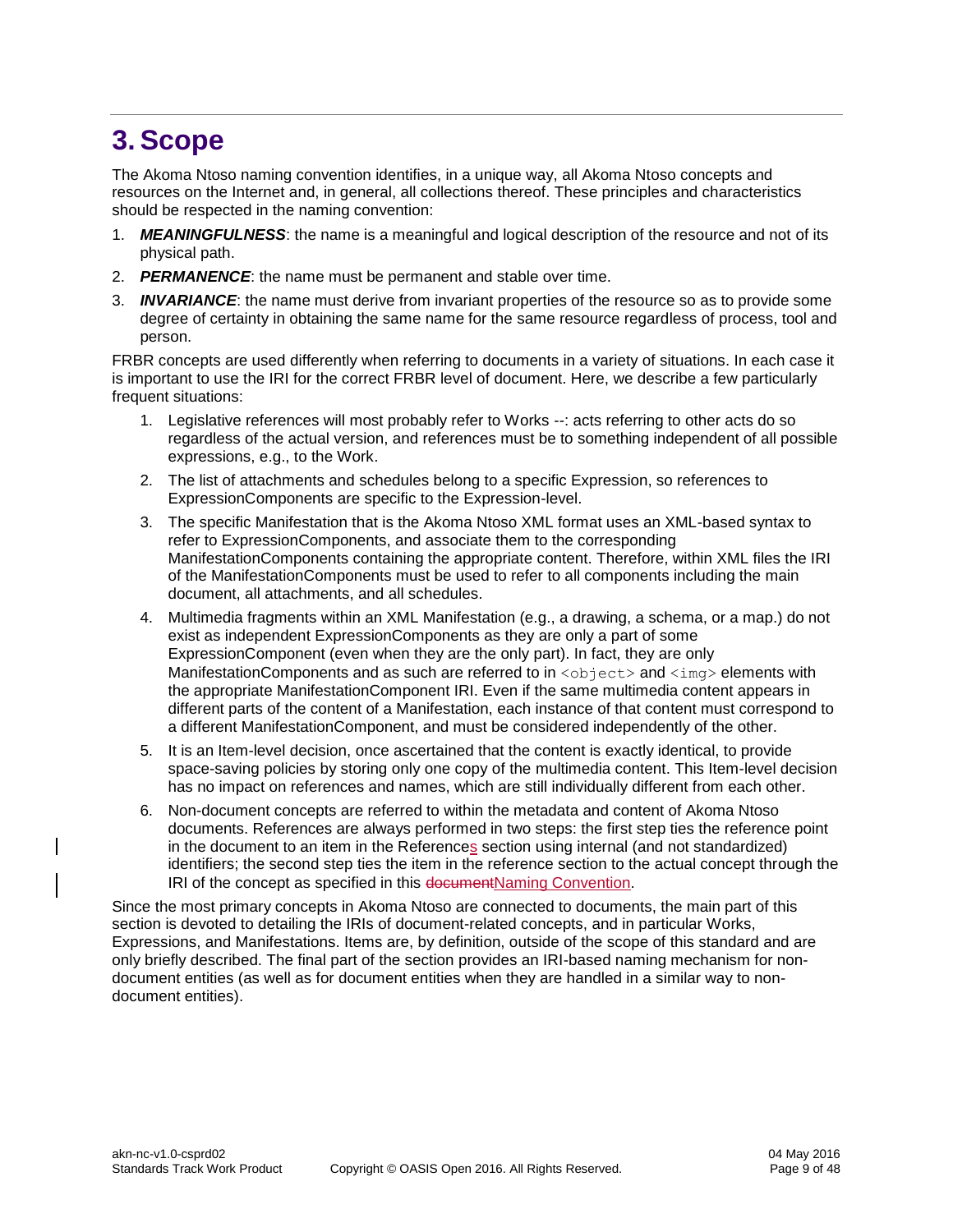# <span id="page-9-0"></span>**4. IRI<sup>1</sup> (Normative)**

### <span id="page-9-1"></span>**4.1 Document IRIs**

All resources are identified by a unique name. Resources are categorized as Work, Expression, Manifestation and Item, and each of these categories has a different naming structure. The actual syntax of the resource is specified in the following section, the "AKOMA NTOSO Naming Convention", which is an integral part of the Akoma Ntoso standard.

The Akoma Ntoso standard defines a number of referenceable concepts that are used in many situations in the lifecycle of legal documents. The purpose of this section is to provide a standard referencing mechanism to these concepts through the use of IRI references associated to classes and instances of an *ad hoc* ontology. The referencing mechanism discussed in this document is meant to be generic and evolving with the evolution of the underlying ontology.

The most important concepts of the Akoma Ntoso ontology are related to documents that have legal status. All discourses and all descriptions of legal sources can be characterized as referring to one of the four levels of a document as introduced by IFLA FRBR (*International Federation of Library Associations (IFLA) - Functional Requirements for Bibliographic Records (FRBR)* ):(**[FRBR]**):

- (a) Work the abstract concept of the legal resource (e.g., act 3 of  $20015$ ).
- (b) Expression any version of the Work whose content is specified and different from others for any reason: language, versions, etc. (e.g., act 3 of 20015 as in the version following the amendments entered into force on July 3rd, 20<del>0</del>16).
- (c) Manifestation any electronic or physical format of the Expression: MS Word, Open Office, XML, TIFF, PDF, etc. (e.g., PDF representation of act 3 of 20015 as in the version following the amendments entered into force on July 3rd, 20016).
- (d) Item the physical copy of any Manifestation in the form of a file stored somewhere in some computer on the network or disconnected (e.g., the file called act320015.pdf on my computer containing a PDF representation of act 3, 20015 as in the version following the amendments entered into force on July 3rd, 20016).

All documents at all levels can be composed of sub-elements that, when combined, form the whole document. These are called components and abstractly represent the notion that several independent *subdocuments* form the whole document as it appears to the reader (i.e., a main body possibly followed by a number of attachments such as schedules and tables):

- WorkComponents (e.g., main, schedule, annexes, table) the WorkComponents are abstract entities that can be referenced to refer to different ExpressionComponents in time.
- ExpressionComponent (e.g., main, schedule, annexes, or table.) the ExpressionComponents represent the visible division of the document as generated by the content author (Parliament, etc.) for a specific Expression of the Work.
- ManifestationComponent (e.g., xml files, PDF files, or TIFF images.) the ManifestationComponents represent the division of the document as generated by the Manifestation author (e.g., the XML editor). for a specific Manifestation of a specific Expression.
- ItemComponent the actual files corresponding to the ManifestationComponents

Other concepts dealt by the Akoma Ntoso ontology also derive from the IFLA FRBR ontology, and include, but are not limited to, individuals (Person), organizations (Corporate Body), actions and occurrences (Event), locations (Place), ideas (Concept) and physical objects (Object).

l

<sup>1</sup> IRI: International Resource Identifiers as per RFC 3987 (). IRI: see **[IRI]**.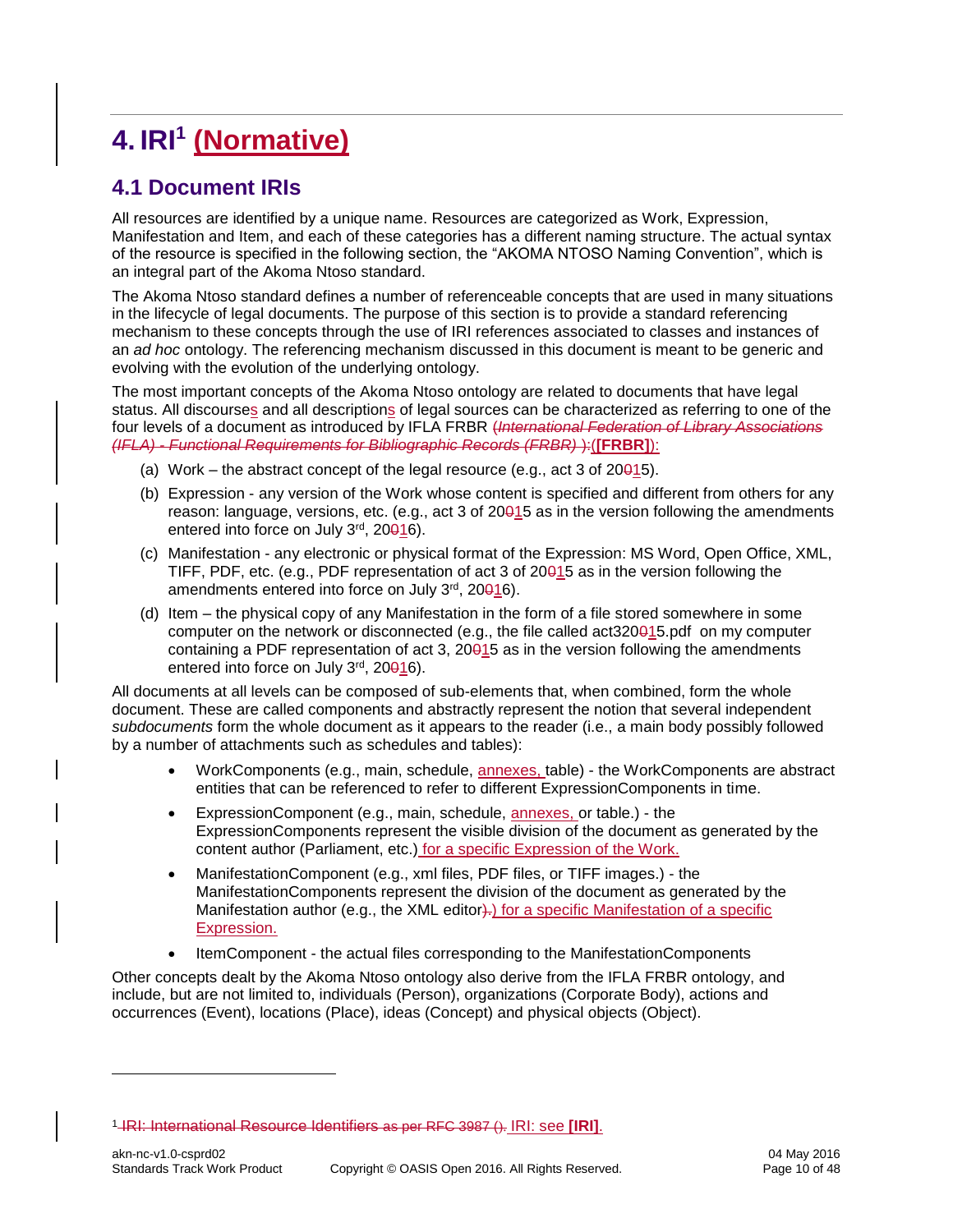### <span id="page-10-0"></span>**4.2 Absolute and Relative IRIs**

At all levels, the Akoma Ntoso IRIs belong to the http:// scheme and are normally resolved using mechanisms widely available in browsers and web servers. Within documents, IRIs are used as references to addressable resources, and are thus called *IRI references*.

According to the authoritative source RFC 3986<sup>2</sup>, all http:// IRI references are divided into *absolute IRI* and *relative IRI references*. An absolute IRI starts with the string "http://", which is then followed by an officially registered domain name, and the local part that starts off the first individual "/" character. A relative reference, on the other hand, has no indication of the scheme, no indication of the domain name, and may have further missing parts at the beginning of the whole string (no missing parts on the end, though). Browsers are able to build the absolute IRI corresponding to the relative IRI by adding at the beginning of the provided IRI the missing parts that are taken from the IRI of a base resource.

In XML manifestations of Akoma Ntoso documents, IRI references shallare always be expressed in relative forms.

This implies that any resolution is carried out by the source of the base document (e.g., the one where the IRI reference is stored). This makes all IRIs independent of the actual resolution mechanism, and allows for very flexible storage, access, and reference mechanisms. This means that all resolution mechanisms used to access an Akoma Ntoso document from another Akoma Ntoso document will rely on the same resolution mechanism as the original one, regardless of the resolution mechanism employed to generate the documents themselves. In case the hosting document lacks a base IRI, it is the responsibility of the active application to provide a base IRI in its stead.

Since it is a requirement of Akoma Ntoso that all existing FRBR items of a Manifestation be are byte-perbyte identical to each other, it is a natural consequence that it is not abstractly relevant which resolution engine dereferences the actual Item whose IRI is resolved out of a Work-level, an Expression-level, or a Manifestation-level IRI reference. This, in practice, means that protocol and authority are  $\frac{1}{2}$  in resolution, not contributing information– to the resolution, and are thus interchangeable. Any partyParties interested in absolute IRIs for Akoma Ntoso are required to produce their own resolution engine and use its protocol and authority for the purpose.

Another distinction is between *global* and *local* IRI references 3 . A global IRI refreference is a relative IRI refreference where all parts are present except for protocol and authority (i.e., domain name). Thus, a global IRI refreference *always* starts with a slash, to indicate that *all* other parts are explicitly specified. A local IRI refreference, on the other hand, may have one or more parts missing (necessarily from left to right), and the corresponding global (and, subsequently, absolute) IRI reference is determined by adding the corresponding parts taken from the base document, as usual with relative IRI references with missing parts. In the following we will call all IRI references as simply IRI (they are *all* references, after all), and distinguish between absolute IRIs, global IRIs and local IRIs.

In XML manifestations of Akoma Ntoso documents, all Work, Expression, and Manifestation-level references to whole documents must be *global*, and all references to individual components within the same level (or lower levels) must be *local* and are stored simply as the name of the corresponding component.

Thus, for instance, "/akn/kn/act/200715-01-01/1/schedule1/!schedule 1" is the relative, global Work-level IRI for schedule 1 of act 1/2007 of Kenya. However, a Work-level reference to schedule 1 placed within the main document of the act will only contain the local IRI "1/!schedule1". This guarantees that these references continue to work even after new expressions are created of the same Work, either if the part containing the reference is changed or if it remains untouched.

Akoma Ntoso XML elements refer to other documents according to different levels of the FRBR hierarchy. In particular,  $\langle \text{ref} \rangle$ ,  $\langle \text{mref} \rangle$ , and  $\langle \text{rref} \rangle$  point to Work-level and occasionally Expression-level IRIs only, while <object>, <img>, and <attachment> always point to Manifestation-level IRIs. As the global/local distinction is involved,  $\langle$ ref>,  $\langle$ mref>, and  $\langle$ rref> elements always use global IRIs for

l

<sup>2</sup> <http://tools.ietf.org/html/rfc3986>

<sup>&</sup>lt;sup>3</sup>i<del>n fact,</del> this is a simplification of RFC 3986, that calls global IRI refs as "absolute path references" and local IRI refs as "relative path references".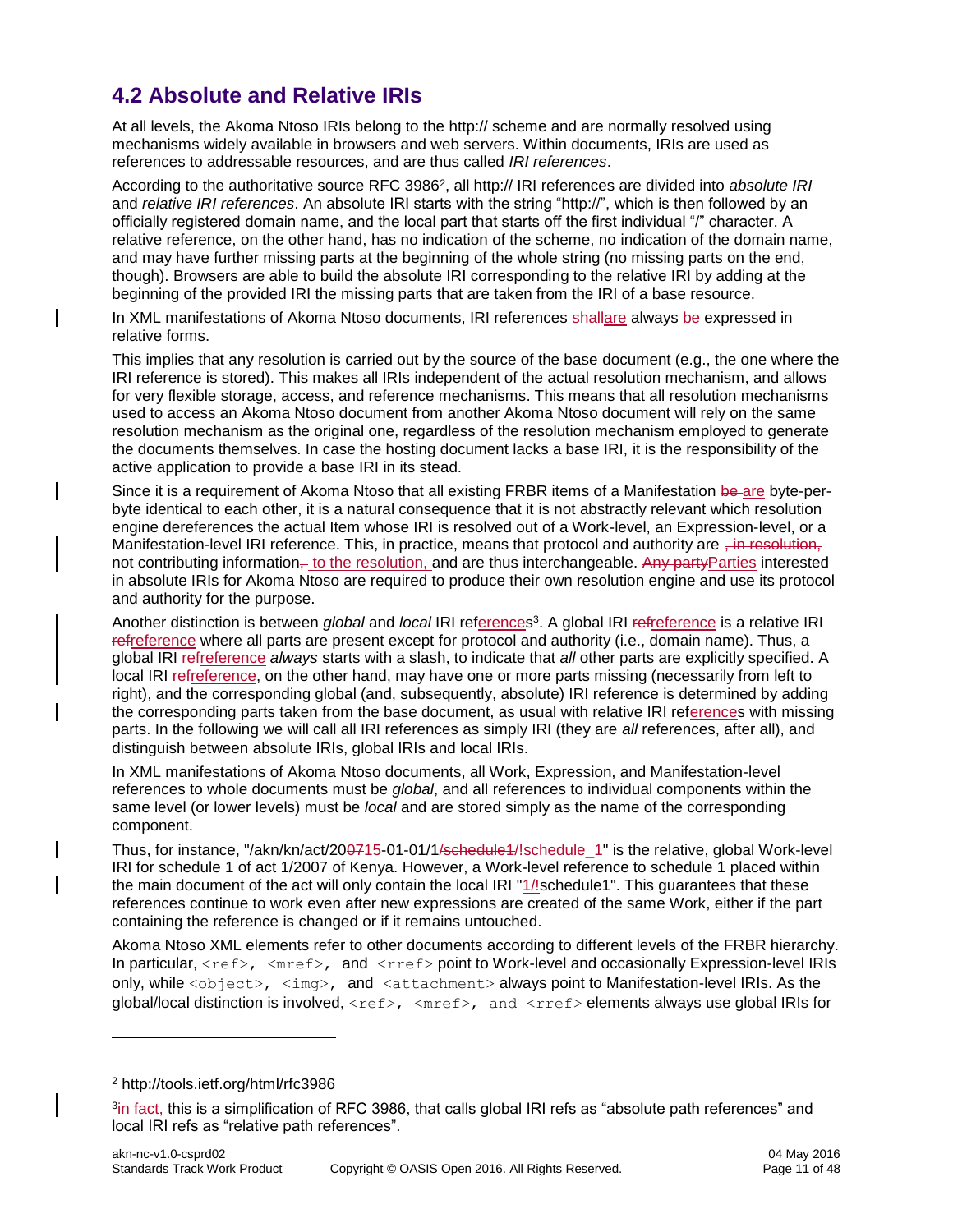documents different than the host, while <img> or <attachment> always refer to components of the host document, and thus always use local references.

A-In the Akoma Ntoso Naming Convention, a reference to a different actdocument is always global:

<ref href="/akn/kn/act/200615-08-10/123#/!main~sec\_12">section 12 of act 13/2006</ref>

A reference to a specific attachment of the same act is always local:

<ref href="schedule01#para\_12">paragraph 12 of schedule 1 of this act</ref>

Analogously, multimedia fragments (e.g., images) within the main document are specified using aThis means that whenever referring to a different document it is necessary to provide the full list of identification parts even when they are identical to the ones of the base document. On the other hand, local IRI references are used in the Akoma Ntoso naming convention for references to components or fragments, and implicitly make use of the identification parts of the base document for the correct resolution of the IRI reference.

Global IRI references are discussed in sections 4.4 through 4.8, while local IRI:

<img src="media/logo.tiff"/>

The only exception to this rule is for external attachments, (i.e., components that are external to the Akoma Ntoso XML package).

In general, all Manifestation components are stored within a package, and thus have an IRI that is very similar to that of the Manifestation itself. Sometimes, though, it may be appropriate to store the individual component elsewhere as an independent document. Such a situation may arise, for instance, when a document specifies another full document as one of its attachments, e.g., a ratification decree placing an international treaty as an attachment. Since it is more appropriate to consider the important document the international treaty, it will constitute a Work on its own and have its own IRI of a completely different form than that of the attachment would have.

In cases where components references are not stored within a package, it is more appropriate that all references to the external attachment are global at the Work-level as well as at the Expression and Manifestation-level. Furthermore, in the cases where we have external attachments, the <attachme and <attachmentOf> elements of the Referencesdiscussed in section need to be used. In fact, these two elements are ONLY and ALWAYS to be used for external attachments4.9.

### <span id="page-11-0"></span>**4.3 Resolving Akoma Ntoso IRIsIRI references**

The Akoma Ntoso naming architecture is built so as not to rely on the existence of a single storage architecture, since the IRIs stored within documents are differentiated from the ones physically representing the resource being sought.

The mapping from architecture-independent IRIs into accessible architecture-dependent URLs (representing the best Item for the document being sought) areis realized through specific applications called *IRI resolvers*. The Akoma Ntoso naming architecture is built so as not to rely on the existence of any individual IRI resolver, but assumes that all IRIs are always correctly resolved to the best available Item regardless of the resolving mechanisms. In fact, each naming authority is given the global task of resolving any possible Akoma Ntoso IRIs, regardless of whether it belongs or not to the country or countries managed by the naming authority. This implies that the authority-specific details of IRIs are purposefully omitted in this specification, and need to be considered only when first accessing a document.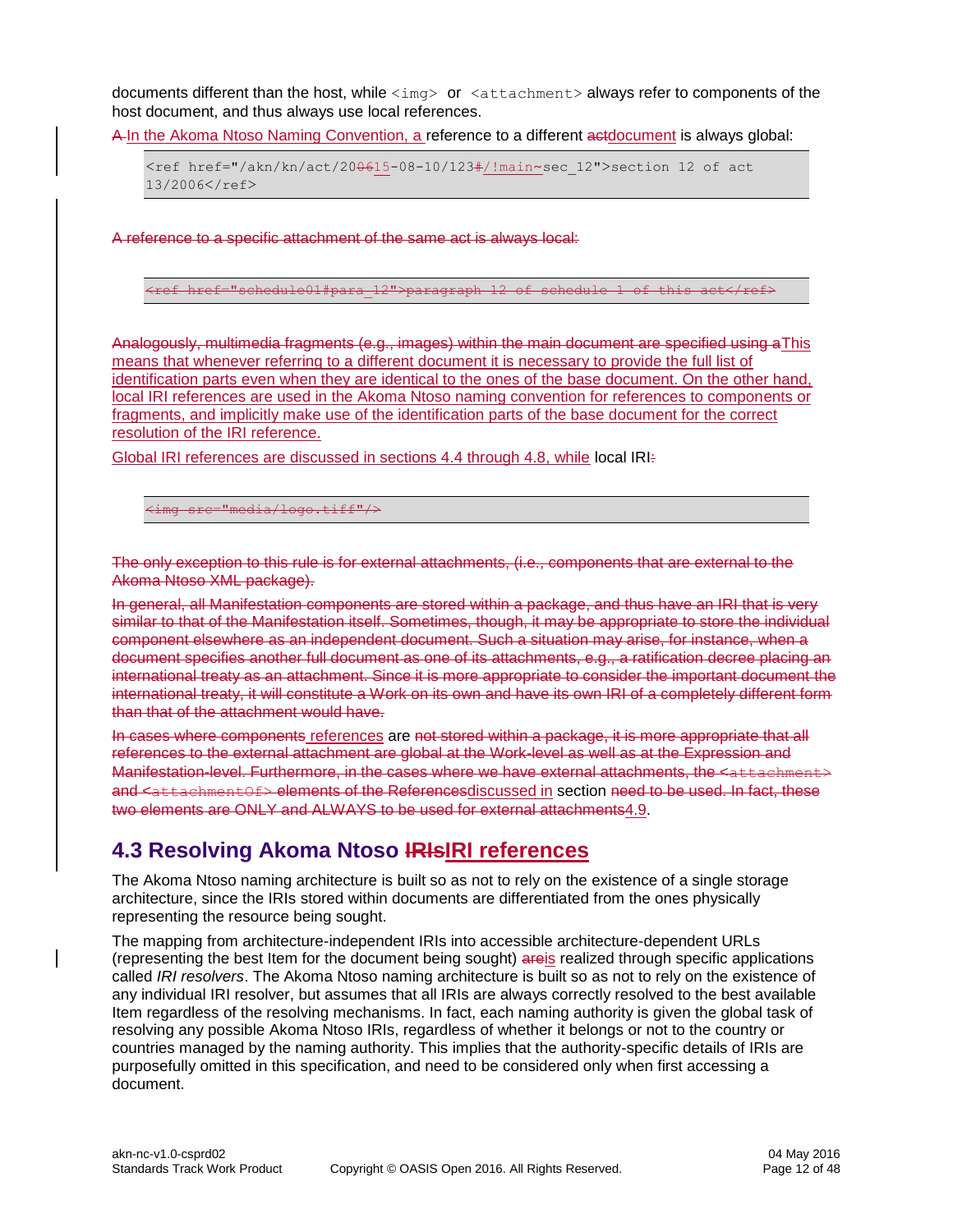For this reason, all IRIs in this specification are prefixed with the arbitrary domain name *[http://www.authority.org]* that stands for any of an arbitrarily large number of equivalent naming authorities.

### **4.4 The IRI for fragment specifications**

Legal citations usually point to a specific fragment of the abstract document as shown in this text:

"Article 3 of Directive 2003/87/EC"

The correct syntax for specifying the fragment using Akoma Ntoso IRSs, in accordance with the protocol specified by the HTTP specifications, is as follows:

- [http://www.authority.org]/akn/eu/act/2003-11-13/87#art\_3 Fragment article 3 of the Work of the European Directive 2003/87/EC
- [http://www.authority.org]/akn/eu/act/2003-11-13/87/eng@#art\_3 Fragment article 3 of the Expression of the European Directive 2003/87/EC in English
- [http://www.authority.org]/akn/eu/act/2003-11-13/87/eng@2015-01-20#art\_3 Fragment article 3 of the Expression of the European Directive 2003/87/EC in English at the version dated 2015-01-20
- [http://www.authority.org]/akn/eu/act/2003-11-13/87/eng@2015-01-20/main.xml#art\_3 Fragment article 3 of the XML Manifestation of the European Directive 2003/87/EC in English at the version dated 2015-01-20.

This syntax permits the server to return the whole document, while the fragment information is used only by the client.

For permitting the specification of a query to a portion in AKN IRIs, the correct syntax is specified below (cf. for the IRI for the work-level portion query and for the IRI for the Expression-level portion query).

### **4.5 The IRI of a Work**

### **4.5.1 The IRI for the Work as a Whole**

The IRI reference for the Work is the baseline for building the IRI reference for the Expression, (section 4.5), which is the baseline for the IRI of the Manifestation.reference of the Manifestation (section 4.6). Additionally, all IRI references can be enriched with information about the component and the fragment requested (section 4.8). IRI references for items are beyond the scope of this Naming Convention.

### <span id="page-12-0"></span>**4.4 The IRI reference of a Work**

The IRI for the Work consists of the following pieces:, separated by forward slashes "/":

- The base URL of a naming authority with IRI-resolving capabilities *(not relevant for the Naming Convention))*. In all our examples this will always be described as *[http://www.authority.org]*, as explained in section 4.3.
- A detail fragment that organizes additional data in a hierarchical fashion:
	- $-$  The  $/akn$  prefix to allow the identification of the IRI as belonging to the Akoma Ntoso Naming Convention (required)
	- Country or subdivision (a two-letter or code according to ISO 3166-1 or a four-letter code**[ISO3166]** or a short and unique alphanumeric codes according to ISO 3166-2). **[ISO3166-2]**). For an Akoma Ntoso XML representation, this value mustMUST correspond to the content of the element  $\langle$ FRBRcountry> in the metadata. (required)
	- Type of document. For an Akoma Ntoso XML representation, this value mustMUST correspond to the element immediately below the akomaNtoso root element (e.g., act, bill, or debateReport.)..) (required)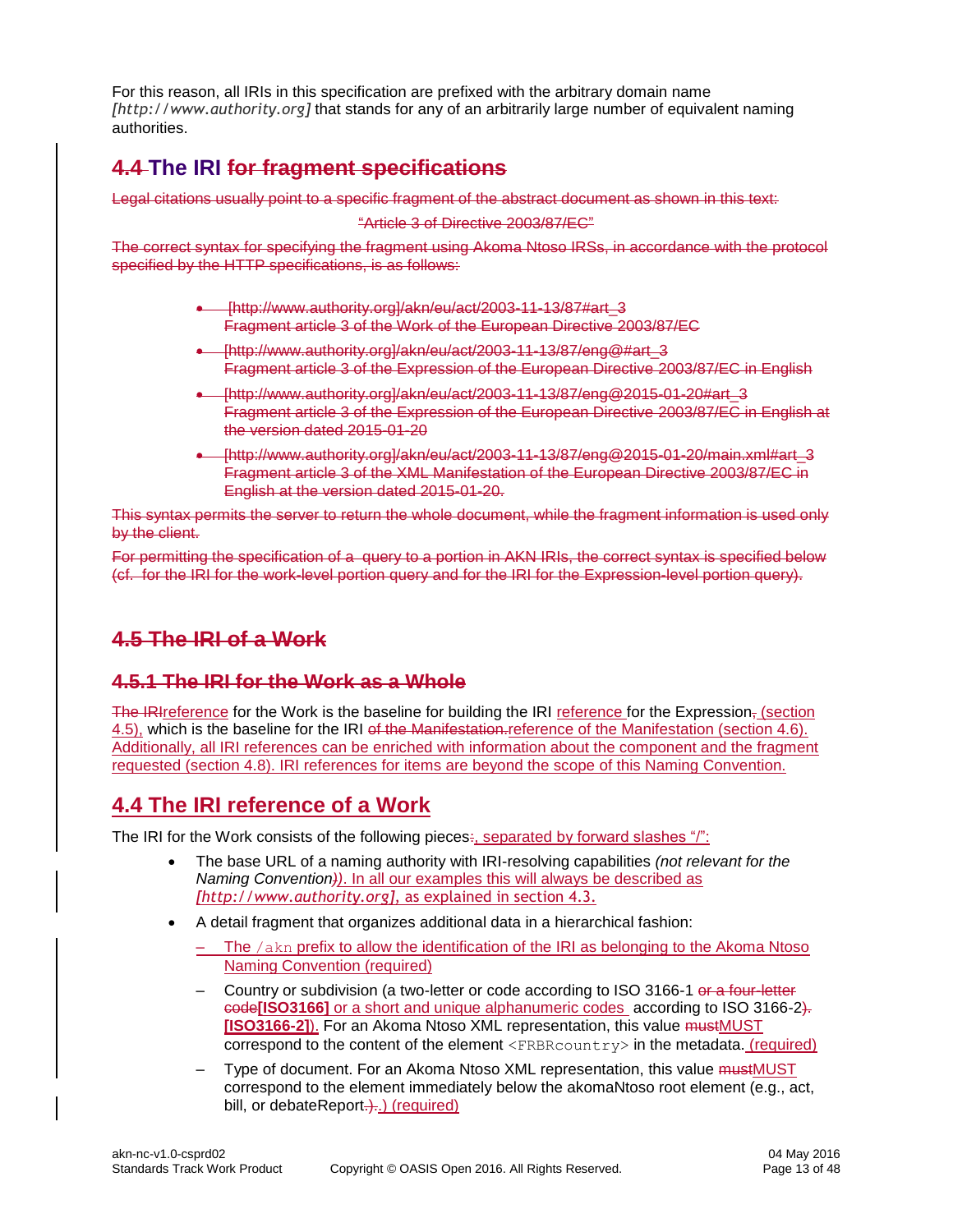- Any specification of document subtype, if appropriate. For an Akoma Ntoso XML representation, this value mustMUST correspond to the content of the element <FRBRsubtype> in the metadata-or, in its absence, to the "name" attribute of the document type (optional).
- The emanating actor, unless implicitly deducible by the document type (e.g., acts and bills do not usually require actor, while ministerial decrees and European legislation do). For an Akoma Ntoso XML representation, this value mustMUST correspond to the content of the element  $\leq$ FRBRauthor> in the  $\leq$ FRBRWork> section of the metadata-(optional).
- Original creation date (expressed in YYYY-MM-DD format or just YYYY if the year is enoughsufficient for identification purposes). For an Akoma Ntoso XML representation, this value mustMUST correspond to the content of the element <FRBRdate> in the <FRBRExpression> section of the metadata. (required).
- Number or title or other disambiguating feature of the Work (when appropriate, otherwise optionally the string nn). For an Akoma Ntoso XML representation, this value mustMUST correspond to the content of element <FRBRnumber> or <FRBRname>, respectively, in the metadata<sub>r</sub> (required when necessary for disambiguation, optional otherwise).

#### All components are separated by forward slashes ("/") so as to exploit relative IRIs in references.

– Component and fragment specifications, as specified in sections 4.7 and 4.8 (optional)

#### For example:

| [http://www.authority.org]/akn/dz/debaterecord/2004-12-21.                                                    | <b>Field Cod</b> |
|---------------------------------------------------------------------------------------------------------------|------------------|
| Algerian parliamentary debate record, 21 <sup>st</sup> December 2004.                                         |                  |
| [http://www.authority.org]/akn/sl/act/2004-02-13/2<br>Sierra Leone enacted Legislation. Act number 2 of 2004. | <b>Field Cod</b> |
| [http://www.authority.org]/akn/ng/bill/2003-05-14/19<br>Namibia Bill number 19 of 2003                        |                  |
| [http://www.authority.org]/akn/mg/act/2003-03-12/3                                                            | <b>Field Cod</b> |

- *[http://www.authority.org]***/akn/mg/act/2003-03-12/[3](http://www.authority.org/mg/act/2003-03-12/3)** Madagascar. Act 3 from 2003
- *[http://www.authority.org]***/akn/ke/act/decree/MinistryForeignAffairs/2005-07-12/3** Kenya, Decree n. 3 of 2005 by the Ministry of Foreign Affairs

### **11.0.0 The IRI for WorkComponents**

Although components really only belong to expressions, it often happens that legislation makes Worklevel references to components, which thus need to have Work-level IRIs as well. It may happen (and it has happened in the past) that the component (e.g., an attachment) may change name, or position, or even hierarchical placement, from time to time. For instance, suppose we have an original act that refers to table A of schedule 1. Suppose further, that after a little time, schedule 1 is completely abrogated and that table A thus becomes (implicitly) an attachment of the main document. As such, it is important that all references to table A of schedule 1 are considered as references to table A of the main document after that event. This brings about the necessity to have IRIs for Work Components. These are to be used when referring in a Work-level fashion to components that have official names and positions, but may have a change in name and position with time. One problem is that a Work-level component IRI has no Expression-level part and yet the component part is AFTER the Expression-level part. Therefore, it is necessary to make sure that a Work-level IRI fragment is never mistaken for an Expression-level or a component-level IRI fragment.

Since:

14. The number part of the Work-level  $IRI(fnn/)$  is required even in unnumbered documents ("/nn/" for *not numbered*) and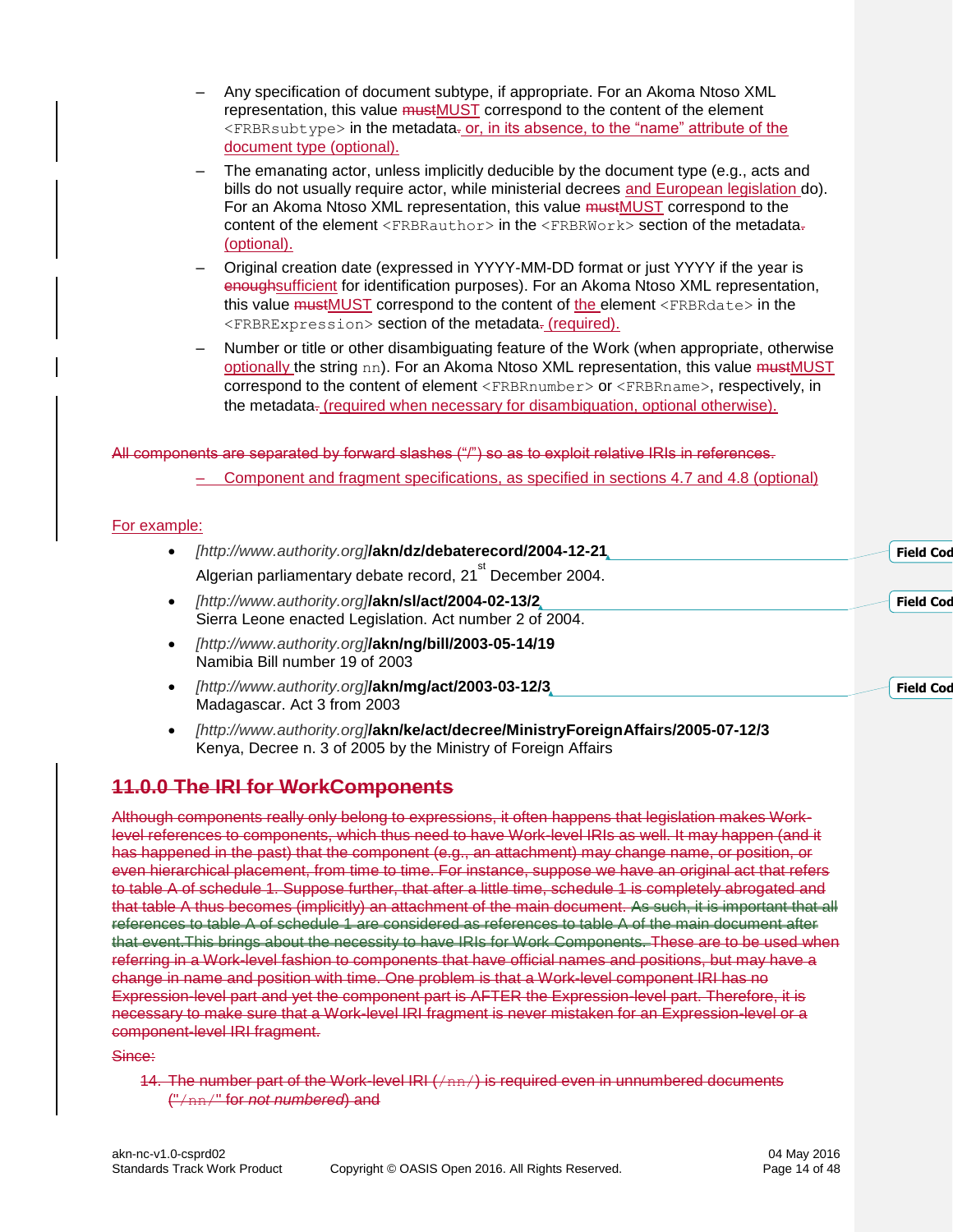- 15. The Expression fragment, if present, always has at least the language and the "@" character, and the @ character can only be used for Expression fragments, the absence of a part containing the "@" character indicates a Work-level component reference after the 4th component (the number). For an Akoma Ntoso XML representation, this value must correspond to the content of element  $\overline{\phantom{a}}$   $\overline{\phantom{a}}$   $\overline{\phantom{a}}$  and  $\overline{\phantom{a}}$  and  $\overline{\phantom{a}}$  and  $\overline{\phantom{a}}$ 
	- *[http://www.authority.org]***/akn/kn/act/2007-01-01/1/schedule1** Kenya, schedule 1 of act 1 from 2007 (WorkComponent)**it-45/act/legge/consiglio/2004-05- 24/11** Regione Emilia-Romagna (it-45) Act n. 11 of 24 May 2014

### **17.0.0 The IRI for Work-level portion queries**

For querying a portion of a document at Work-level, we use a query language composed by the tilde symbol "--" following the fragment name (e.g., art\_13). This syntax permits the server to manage the fragment information and so to detect the best manifestation (or all the manifestations) available AND to extract the portion requested:

 [http://www.authority.org]/akn/sl/act/2004-02- 13/2~art\_3UN/doc/standard/FAO/1981/CODEXSTAN33-1981/ FAO standard CODEXSTAN33-1981 of 1981.

### <span id="page-14-0"></span>**4.64.5 The IRI reference of an Expression**

Characterizing the Expression is the specific identification of content with respect to another piece of the features of the content. This includes specifications of the version and the language of the Expression. Therefore, different versions of the same Work, or the same version of the same Work expressed in different languages correspond to different Expressions and will have different IRIs. Expressions are organized in components (the ExpressionComponents), and therefore we need to identify separately the Expression as a whole from the individual IRIs for each ExpressionComponent. All of them are all immediately derived from the baseline, which is the IRI for the Work.

### <span id="page-14-1"></span>**4.6.14.5.1 The IRI for the Expression as a Whole**

The IRI for the Expression as a whole consists of the following pieces:

- The IRI of the corresponding Work as discussed in section 4.4
- The character "/"
- The human language code in which the Expression is drafted (a three-letter code according to ISO 639-2 alpha-3). For an Akoma Ntoso XML representation, this value mustMUST correspond to the content of the first element <FRBRlanguage> in the metadata section. According with ISO 639-2 alpha-3 "mul" means multilingual document (text with different languages), while "und" means undetermined language
- The "@" character (required)
- Zero or more commasemicolon-separated version identifiers as follows:
	- If an approved act, the version date of the Expression in syntax YYYY-MM-DD. For an Akoma Ntoso XML representation, this value **mustMUST** correspond to the content of element <FRBRdate> in the <FRBRExpression> section of the metadata. If appropriate, the date can be integrated with a time using values for the XSD:dataTime datatype: Thh:mm:ss±hh:mm. The difference between the local time and Coordinated Universal Time (UTC) is specified using the sign + or - followed by the difference from UTC represented as hh:mm (note: the minutes part is required). See ISO 8601 Date and Time Formats and XML Schema Part 2: Datatypes [\(http://www.w3.org/TR/xmlschema-2/\(](http://www.w3.org/TR/xmlschema-2/)http://www.w3.org/TR/xmlschema-2/).).

-If a billany other document, the presentation date is appropriate, or the stage in the approval process that the current draft is the result of.

If an official version number if one exists, theor any other disambiguating string that helps identifying the specific version number preceded by "ver\_".... of the document.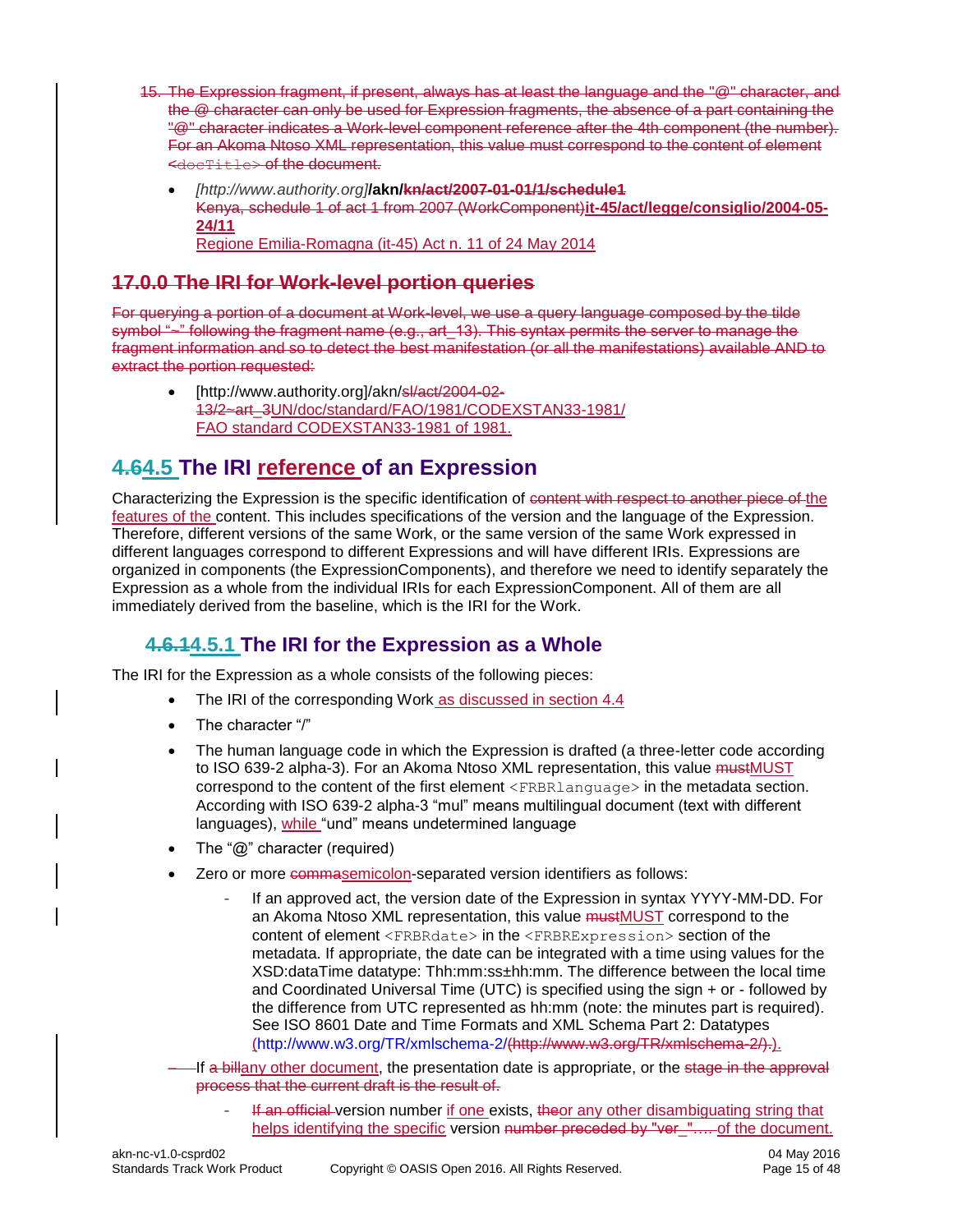For an Akoma Ntoso XML representation, this value mustMUST correspond to the content of element <FRBRversionNumber>

- Any content-specification date (as opposed to validity dates) (optional).
- The "!" character (required only if an optional part is added)
	- Any content authoring information to determine the authoritatlivenessty of the text content. (optional). This is separate and independent of the authoring information relative to the metadata and markup, which are among the features of the Manifestation (optional). For an Akoma Ntoso XML representation, these values must this value MUST correspond to the content of elementselement <FRBRauthor> in the <FRBRExpression> section of the metadata.
	- Any content-specification date (as opposed to validity dates) (optional).

The absence of the version identifiers signals two different situations depending on the type of document:

- If the document is not versioned (e.g., the debate record of an assembly) then version identifier need not and cannot be present.
- If the document is versioned (e.g., an act in force), then the lack of version identifiers refers to the version in force at the moment of the resolution of the IRI (i.e., the "current" version of the act, where "current" refers to the moment in time in which the IRI is dereferenced, rather than the moment in time in which the document containing the IRI was created: *today* for the reader, as opposed to *today* for the author of the references).

A particular Expression is the first version of a Work. This Expression should not be confused with the Work itself (which considers the first Expression in no special way to all other possible expressions), and it is a very specific, although peculiar, Expression. The eriginalfirst version of an Expression is referred to with an IRI with a dangling "@" character (which implies that the actual version date is the first appropriate date for that Work).

- *[http://www.authority.org]***/akn/dz/debaterecord/2004-12-21/nn/fra** Algerian parliamentary debate record, 21st December 2004 $\frac{1}{2}$ , French version, with nn optional undefined number.
- *[http://www.authority.org]***/akn/sl/act/2004-02-13/2/eng** Sierra Leone enacted Legislation. Act number 2 of 2004. English version, current version (as accessed today [according to the reader])
- *[http://www.authority.org]***/akn/sl/act/2004-02-13/2/eng@** Sierra Leone enacted Legislation. Act number 2 of 2004. English version, original version
- *[http://www.authority.org]***/akn/sl/act/2004-02-13/2/eng@2004-07-21** Sierra Leone enacted Legislation. Act number 2 of 2004. English version, as amended on July 2004
- *[http://www.authority.org]***/ /akn/uy/bill/ejecutivo/carpeta/2005-04-04/137-2005/esp@2005- 05-02T13:30:00-03:00/bill/** Uruguay bill. Number 137-2005, at 2005-04-04. Spanish version, as amended on May  $2<sup>nd</sup>$ , 2005, at 10.30 Montevideo time.
- *[http://www.authority.org]***/akn/ng/bill/2003-05-14/19/eng@first** Namibia Bill number 19 of 2003, first stageversion, English version
- *[http://www.authority.org]***/akn/mg/act/2003-03-12/3/mul** Madagascar. Act 3 from 2003, current version (as accessed today [according to the reader]) in multilingual text (in this case, French and Malagasy. This means having a document with multilingual text.).

- *[http://www.auth.org]***/akn/sl/act/2004-02-13/2/eng@2004-07-21!official/2004-07- 25/officialpublisher** Sierra Leone enacted Legislation. Act number 2 of 2004. English version, as amended on July 2004. Official version-generated on 25 July 2004. Emitted by publisher body.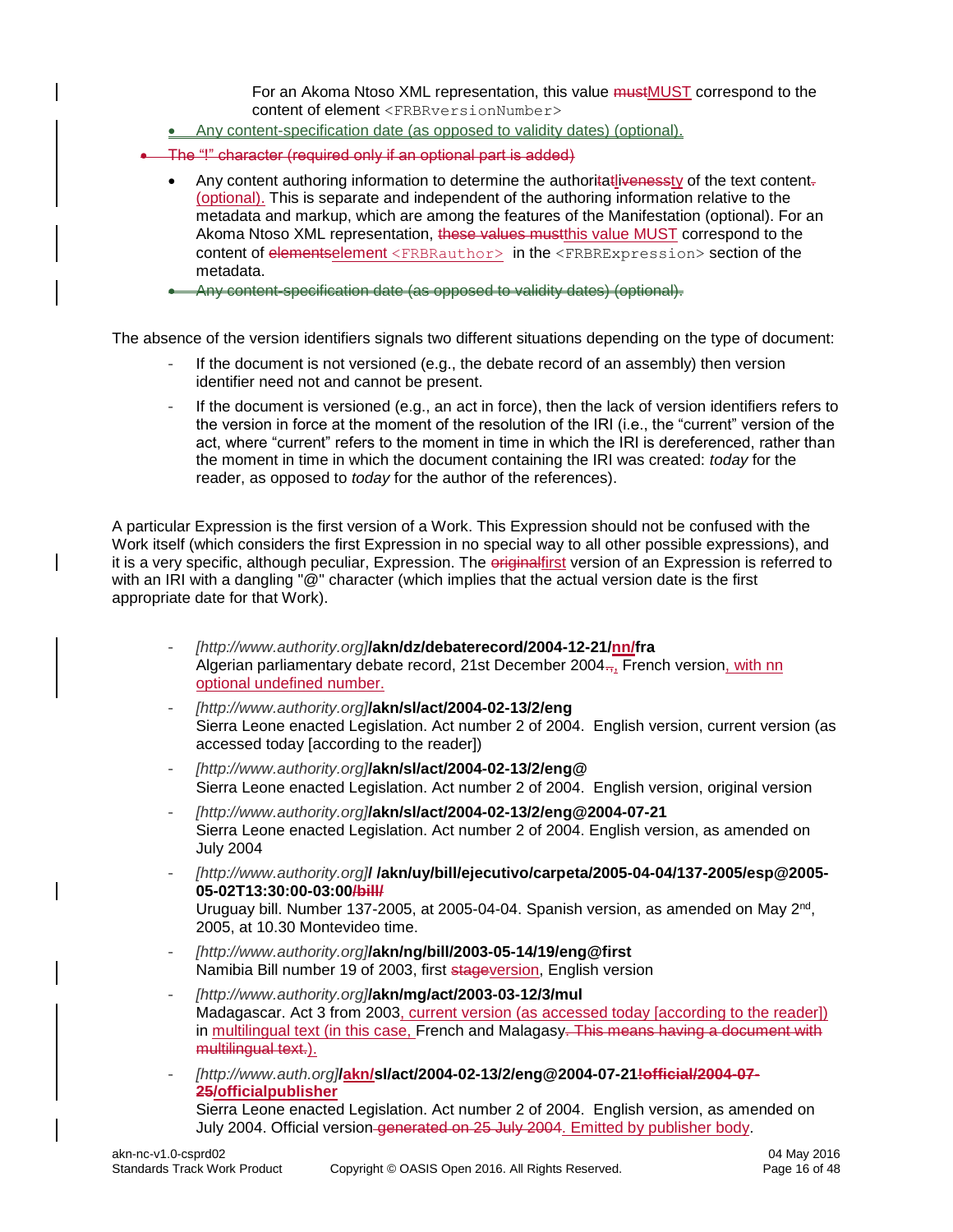- *[http://www.authority.org]***/akn/**/**/**eu/bill/directive/cnlDIR/CONSIL/2013/COM(2013)344/eng@v er secondfinal 2 Proposal for an European directive of the Council – English variant, second version... "final/2".

### **11.0.0 The IRIs for ExpressionComponents**

Some expressions have many components; some are only composed of a main document. In order to explicitly refer to individual components, it is therefore necessary to introduce a naming convention that identifies individual components, and still allows an easy connection between the component and the Expression it belongs to.

There are therefore two subcases following explained.

#### **The Expression is Only Composed of One Component**

In this case, the IRI for the Expression as a whole and for its main component are identical plus the name "main".

#### **The Expression is Composed of Many Components**

In this case, the IRI for each ExpressionComponent consists of the following pieces:

- The IRI of the corresponding Expression as a whole
- The character "/"
	- Either:
	- 1. A unique name for the attachment
	- 2. The name "main" which is reserved for the main document. It we have different main they are numbered sequentially: main1, main2, etc.

#### Some examples:

- *[http://www.authority.org]***/akn/dz/minutes/2004-12-21/fra/main** Algerian parliamentary debate record, 21st December 2004., French version, main document
- *[http://www.authority.org]***/akn/sluy/act/2004-02-13/2/eng/main** Main body of the Sierra Leone enacted Legislation. **2008-08-11/18331/esp@2009-12- 12;2010-01-01~art\_3\_\_para\_5\_\_point\_c**
	- Act number 2 of 2004. English version, current version (as accessed today)
- *[http://www.authority.org]***/akn/sl/act/2004-02-13/2/eng@2004-07-21/main/schedule1** Attachment "schedule01" of Sierra Leone enacted Legislation. Act number 2 of 2004. English version, as amended on July 2004
- *[http://www.authority.org]***/akn/ng/bill/2003-05-14/19/eng@first/main/schedule3** Third attachment of Namibia Bill number 19 of 2003, first stage, English version.

### **28.0.0 Hierarchies of Componentsof Uruguay n. 18331 in ExpressionComponents**

A frequent situation occurs when an attachment has itself further attachments. This creates a complex hierarchical situation in which the component should be considered, in a way, as an Expression by itself, whose components need to be listed and properly differentiated. The process can be further iterated whenever not only an attachment has further attachments, but its attachments also have further attachments and so on. The situation must also foresee the situation in which attachments at different levels of the hierarchy end up having the same name (e.g., table A in schedule 1 and table A in schedule 2).

In such situations, each ExpressionComponent must be considered as an Expression by itself. Recursively, the IRI of attachments are as follows:

• If the attachment does not have further attachments, its IRI is provided as detailed in the previous section, without further addenda.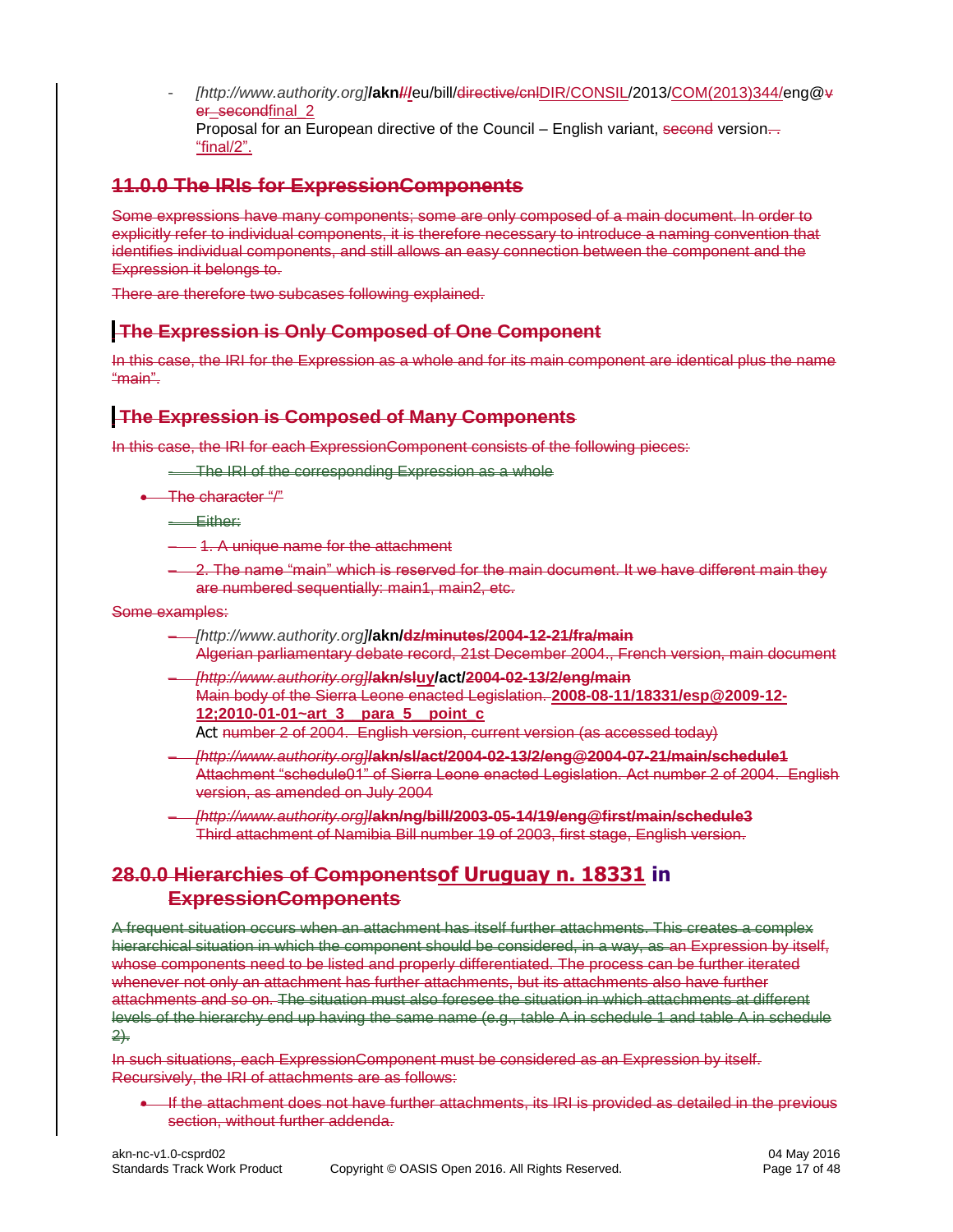- If the attachment has further attachments, the IRI, as detailed in the previous section, refers to the whole attachment, including its own attachments.
- To refer to the main document of an attachment that has further attachments, a further "/main" part should be added.
- To refer to any further attachment of an attachment, a further "/" followed by a unique name for the attachment must be added to the attachment itself.

#### Some examples:

- *[http://www.authority.org]***/akn/sl/act/2004-02-13/2/eng@2004-07-21/main/schedule1** Whole attachment "schedule01" of the Sierra Leone enacted Legislation. Act number 2 of 2004. English version, English version, as amended on July 2004.
- *[http://www.authority.org]***/akn/sl/act/2004-02-13/2/eng@2004-07-21/main/schedule1/main** Main document of the attachment "schedule01" of Sierra Leone enacted Legislation. the version of 2009, Dec 12,Act number 2 of 2004. English version, as amended on July 2004.
- *[http://www.authority.org]***/akn/sl/act/2004-02-13/2/eng@2004-07-21/main/schedule1/tableA** Attachment "Table A" of the attachment "schedule01" of Sierra Leone enacted Legislation. Act number 2 of 2004. English version, as amended on July 2004.
- *[http://www.authority.org]***/akn/sl/act/2004-02-13/2/eng@2004-07- 21/main/schedule1/attachment1/main** Main document of the attachment "attachment01" of the attachment "schedule01" of Sierra Leone enacted Legislation. Act number 2 of 2004. English version, amended on July 2004.
- *[http://www.authority.org]***/akn/eu/debate/2004-02-13/2/mul@/main** Main document of the European parliament debate report with multiple languages embedded.
- *[http://www.authority.org]/***akn/**/eu/bill/directive/cnl/2013/eng@ver\_second/annex\_1 Annex 1 of the proposal for a Council directive, in the second versiona retroactive modification happened in 2010.

### <span id="page-17-0"></span>**4.6.24.5.2 The IRIs for Virtual Expressions**

In some situations, the information such as the actual enter-in-force date of the Expression or the language of an Expression is not known in advance, andor it is necessary to create references or mentions of documents whose IRI isfeatures are now known completely (possibly, because their exact delivery date is not known yet). These are called *virtual expressions* (i.e., references to expressions that probably do not exist yet or ever, but can be unambiguously deduced once all relevant information is made available.)

There are at least three cases where such a situation may arise:

- 4. The information is not known by the author of the  $\overline{\text{Expression}}$  reference (e.g., the legislator), in which case the act of actually retrieving the correct information is in itself an act of interpretation.
- 5. The information is not known by the editor of the Expressiontext containing the reference (e.g., the publisher of the XML version of the document), in which case the information can theoretically be available, but is too much of a burden for the publisher to retrieve it.
- 6. The information is not known by the query system when evaluating the reference.

In these cases, the syntax for the IRI of the virtual Expression uses a similar syntax to the specification of the actual Expression, but the character ":" is used before each unknown value and instead of the "@" at the end of the specification of the Work-level IRI. For instance, if we need to reference the Expression of an act in force on date "1/1/2007", we will probably need to refer to some Expression whose enter in force date was in a previous date to 1/1/2007.

> – *[http://www.authority.org]***/akn/sl/act/2004-02-13/2/eng:2004-07-212007-01-01** Sierra Leone enacted Legislation. Act number 2 of 2004. English version, as amended on the closest date before July 21, 2004January 1st, 2007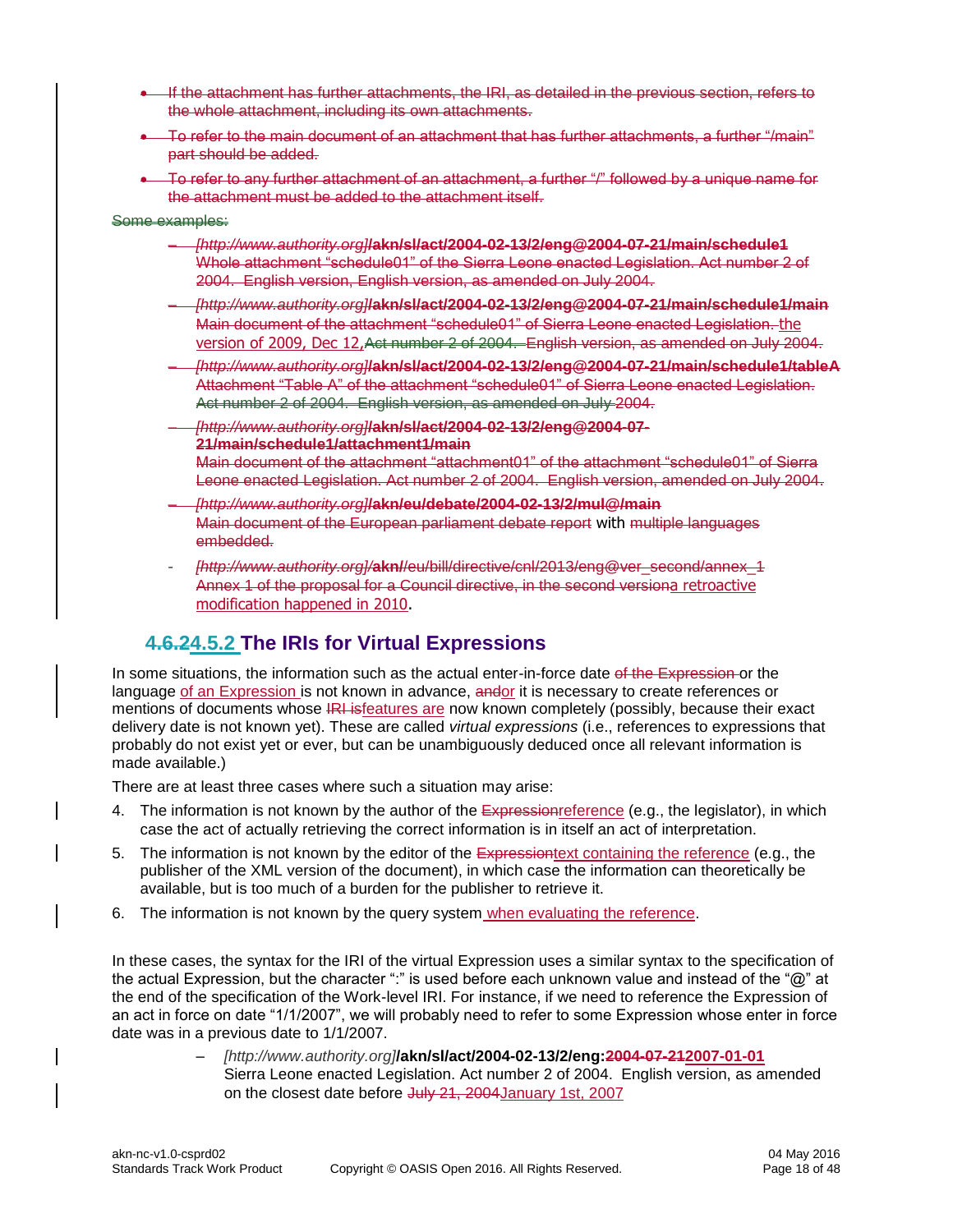– *[http://www.authority.org]***/akn/eu/act/2004-11-13/87/und:2015-01-10** European Directive number 2004/87/EC of 2004. All the language versions, as amended on the closest date before January 10, 2015

Similarly, if we need to refer dynamically to the expressions in German of a specific act, we need to make a virtual reference whose date is left unspecified, and the language is forced to be German, as follows (deu is SO 639-2 alpha-3 code for German).

> – *[http://www.authority.org]***/akn/ch/act/2009-05-09/432/:/deu:** Swiss enacted Legislation. Act number 432 of 2009. Dynamic reference to any of the German versions.

### **11.0.0 The IRI for Expression-level portion queries**

For querying a portion of a document at Expression-level, we use a query language composed by the tilde symbol "--" following the fragment name (e.g., art 13) after the Expression fragment. This syntax permits the server to manage the fragment information and so to detect the best manifestation (or all the manifestations) available AND to extract the portion requested:

> – *[http://www.authority.org]***/akn/**sl**it/act/**2004-02-13/2**2005-03-07/82/eng**@2004-07- 21**~**art\_3**:2010-01-01->2015-12-31** Italian enacted Legislation. Act number 82 of 2005-03-07. Dynamic reference to any of the Italian versions valid within the interval January  $1^{st}$  2010 to December,  $31^{st}$  2015.

### <span id="page-18-0"></span>**4.74.6 The IRI reference of a Manifestation**

Characterizing the Manifestation is the specific process that generateds an electronic document in somea specific format( $\epsilon$ ).. This includes specifications of the data format( $\epsilon$ ) used. Therefore, different mManifestations of the same Expression generated using different data formats correspond to different manifestations and will have different IRIsIRI references.

Manifestations are organized in components (the ManifestationComponents), and therefore we must identify separately the Manifestation as a whole and the individual IRIs for each ManifestationComponent. All of them are all immediately derived from the baseline, which is the IRI for the Expression.

### **4.7.1 The IRI for the Manifestation as a Whole**

The IRI for the Manifestation as a whole consists of the following pieces:

- The IRI of the corresponding Expression as a whole
- **The IRI of the corresponding Expression as a whole**
- The character "!" (only required if any of the optional parts is added)
	- The markup authoring information (useful to determine the authoritativeness of the markup and metadata) (optional). For an Akoma Ntoso XML representation, this value mustMUST correspond to the content of element <FRBRauthor> in the <FRBRManifestation> section of the metadata.
	- Any relevant markup-specific date (optional). For an Akoma Ntoso XML representation, this value **mustMUST** correspond to the content of element <FRBRdate> in the <FRBRManifestation> section of the metadata.
	- Any additional markup-related annotation (e.g., the existence of multiple versions or of annotations.) (optional)
	- The character "." (required)
	- A unique three or four letter acronym of extension signifying the data format in which the Manifestation is drafted. The acronym (required). For instance, such extension can be "pdf" for PDF, "doc" or "docx" for MS Word, <u>"htm" or "html" for HTML</u> "xml" for thean XML Manifestation, or "akn" for the package of all documents including XML versions of the main document(s) according to the Akoma Ntoso rules (required). vocabulary. For an Akoma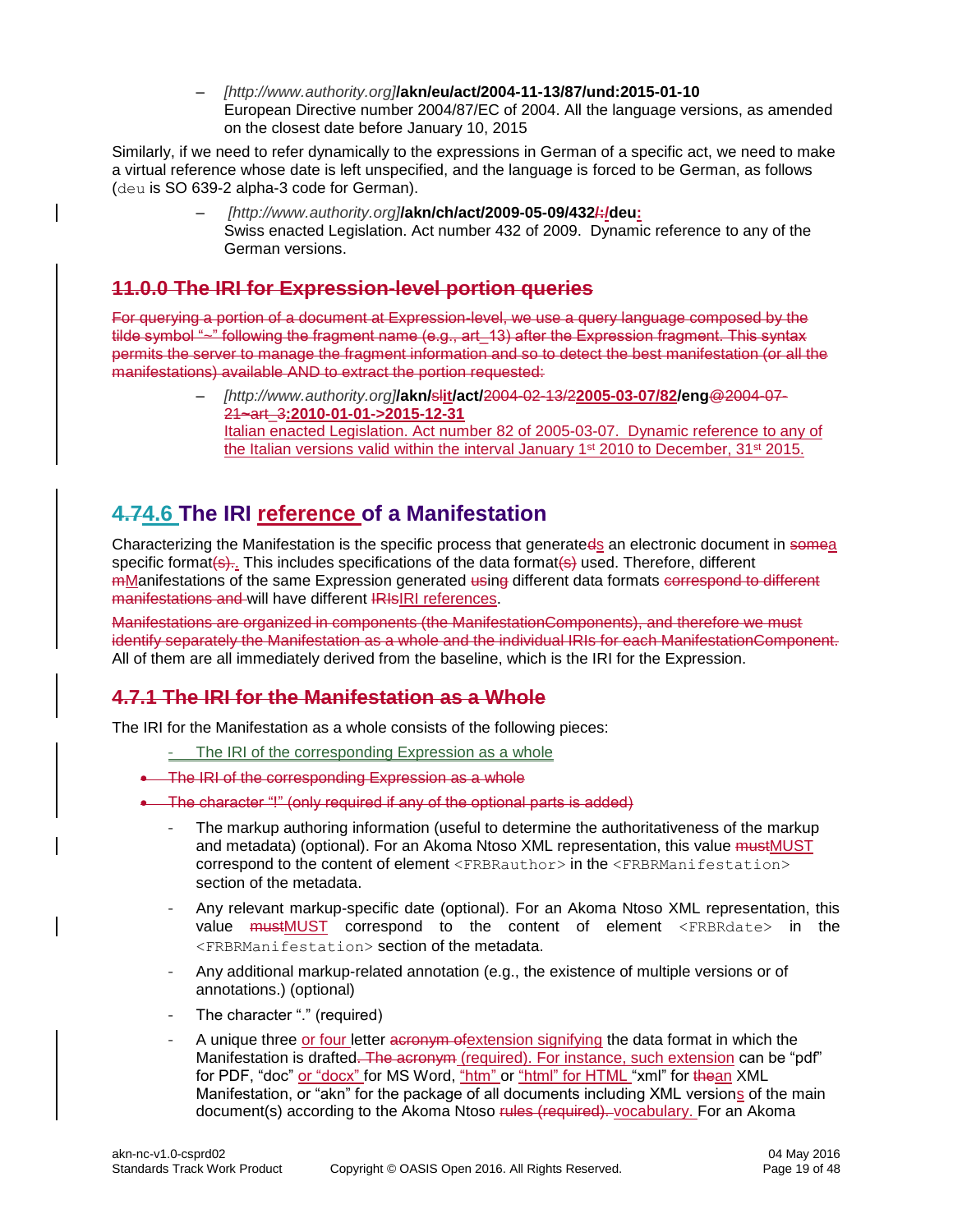Ntoso XML representation, this value mustMUST correspond to the content of element <FRBRformat> in the <FRBRManifestation> section of the metadata.

Some examples:

- *[http://www.authority.org]***/akn/dz/debaterecord/2004-12-21/fra/main.@.doc** Word version of the Algerian parliamentary debate record, 21st December 2004. Original French version
- *[http://www.authority.org]***/akn/sl/act/2004-02-13/2/eng/main.pdf** PDF version of the Sierra Leone enacted Legislation. Actact number 2 of 2004. version, current version (as accessed today)
- *[http://www.authority.org]***/akn/sl/act/2004-02-13/2/eng@2004-07-21/main.akn** Package of all documents includingin Akoma Ntoso XML versions of the Sierra Leone enacted Legislation. Actact number 2 of 2004. English version, as amended in July 7th 2004.
- *[http://www.authority.org]***/akn/sl/act/2004-02-13/2/eng@2004-07-21!/CIRSFID/2011-07- 15/main.akn**

Package of all documents including XML versions of the Sierra Leone enacted Legislation. Act number 2 of 2004. English version, as amended in July 2004. Rendered in Akoma Ntoso by CIRSFID on 15 July 2011.

### <span id="page-19-0"></span>**4.8.0 The IRI for Manifestation-level portion naming**

The syntax for naming a portion at the Manifestation level is the following:

In the case of the US Code, the chapter 3 portion of Title 9 is specified as: /akn/us/usc/title\_9/eng@2013-07-26~chp\_3/main.akn

### **4.13.0 The IRIs for ManifestationComponents**

### **4.7 Each ManifestationComponent is an independent electronic structure (e.g., a file) in a single data format. Every type of Manifestation has, of course, a different data structure and file structure. Therefore the actual format of the IRIs of theSpecifying components of the Manifestation depend on the data format and cannot be formalized in general. Inand portions**

Referring to within-documents destination is possible by adding to a whole-document reference an additional item pointing to the specific destination. Within this specification we distinguish between *components* and *portions*.

Some documents are made of many components; some are only composed of a main document. Within each component, structured portions can be localized and referred to by means of identifying information. Legal citations often point to a specific portions of the abstract document, as in "Article 3 of Directive 2003/87/EC".

In order to explicitly refer to individual components and portions, it is therefore provide a grammar but not an exhaustive list of formatsnecessary to introduce a naming convention that identifies them, and allows an easy connection between the component and the document it belongs to.

Components and portions are a way to organize content. As such, they are naturally Expression-level concepts, which is where content is actually expressed and structured. Yet, it is sometimes appropriate to refer to components and portions in Work-level references, and therefore a syntax for these situations is provided. For instance, consider an original act that refers to table A of schedule 1. After a little time, schedule 1 is completely abrogated and table A thus becomes (implicitly) an attachment of the main document. As such, it is important that all references to table A of schedule 1 are considered as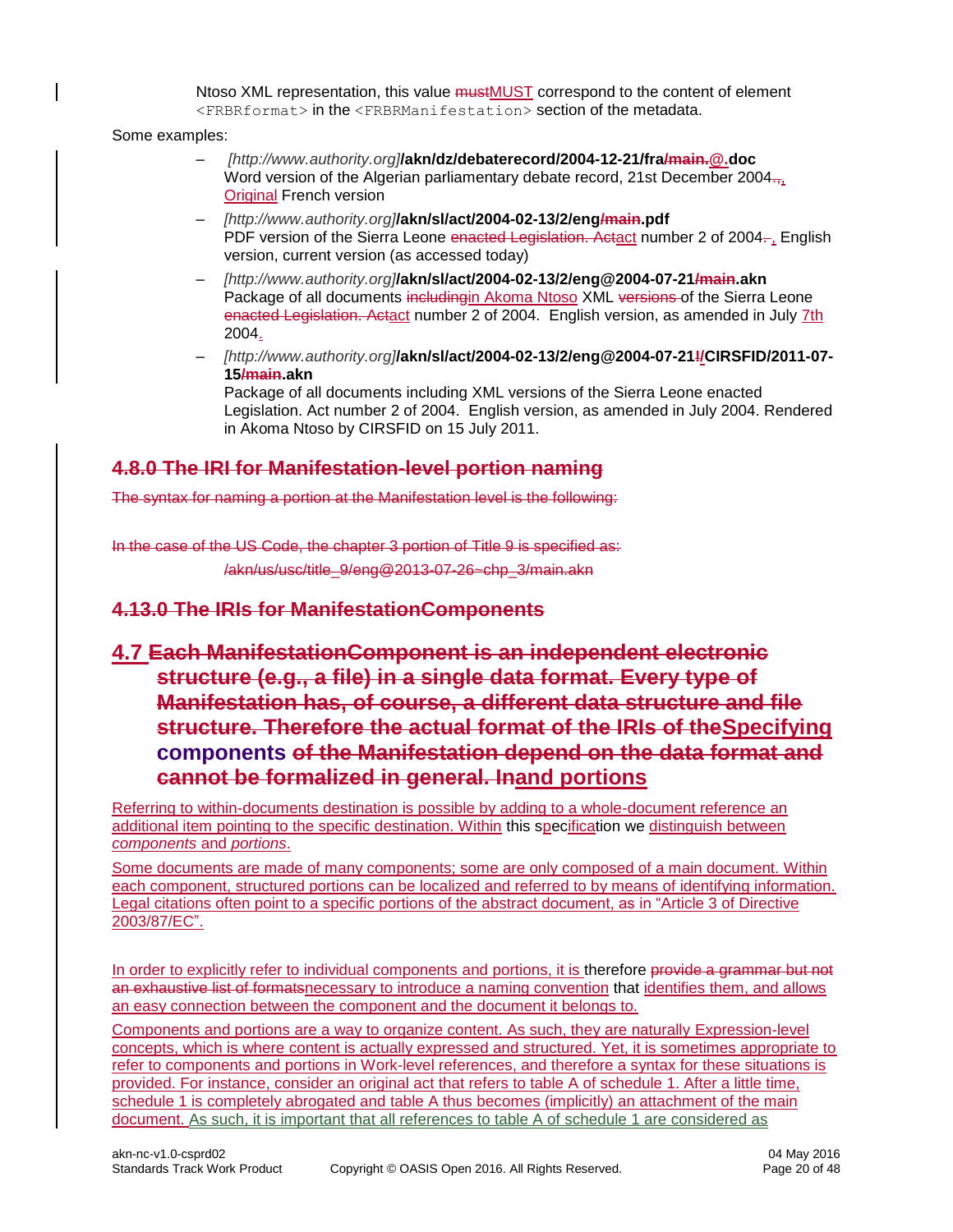references to table A of the main document after that event. This brings about the necessity to have IRIs for Work Components. depends on These are to be used when referring in a Work-level style to components that have official names and positions, but may change in name and position with time.

Components and portions are specified at the end of the IRI for Work-level and Expression-level references, and just before the data format for Manifestation-level references. They are introduced by a special character to separate the data format chosen forparts of the Manifestation. The IRI for each ManifestationComponentreference identifying the document as a whole from the parts identifying the component and/or portion.

### <span id="page-20-0"></span>**4.7.1 Specifying components in IRI references**

A Work-level IRI reference including a component specification consists of the following pieces:

- The IRI of the corresponding Work as a whole
- The character  $\sqrt[n]{n}$
- The character "!" and
- Either:
	- The name "main" if the component is the only component or the main component in a hierarchy
	- A unique name for the attachment, optionally followed by the number associated to this component in the document. If this number is provided, it is separated from the name with  $"$ .

#### For instance:

- *[http://www.authority.org]***/akn/kn/act/2007-01-01/1/!main** Kenya, main document of act 1, 2007
- *[http://www.authority.org]***/akn/eu/act/DIR/2014-03-01/16/!annex\_1 annex 1 of the European directive 16 of 1 March 2014**

An Expression-level IRI reference including a component specification consists of the following pieces:

- The IRI of the corresponding Expression as a whole
- The character "!" (only required if any of the optional parts is added)"/"
- 51. The markup authoring information to determine the authoritativeness of the markup and metadata (optional)
- 52. Any relevant markup-specific date (optional)
- 53. Any additional markup-related annotation (e.g., the existence of multiple versions or of annotations) (optional)
	- The character  $\frac{u}{v}$ "!" and
- 55. Some unique identification of the ManifestationComponent with respect either to the Manifestation as a whole or to the ExpressionComponent the component is the Manifestation of.
- 56. The character "."
	- Either:
		- The name "main" if the component is the only component or the main component in a hierarchy
		- A unique name for the attachment, optionally followed by the number associated to this component in the document. If this number is provided, it is separated from the name with " $"$ .

For instance:

- *[http://www.authority.org]***/akn/dz/minutes/2004-12-21/nn/fra/!main**
- Algerian parliamentary debate record, 21st December 2004, French version, main document, current version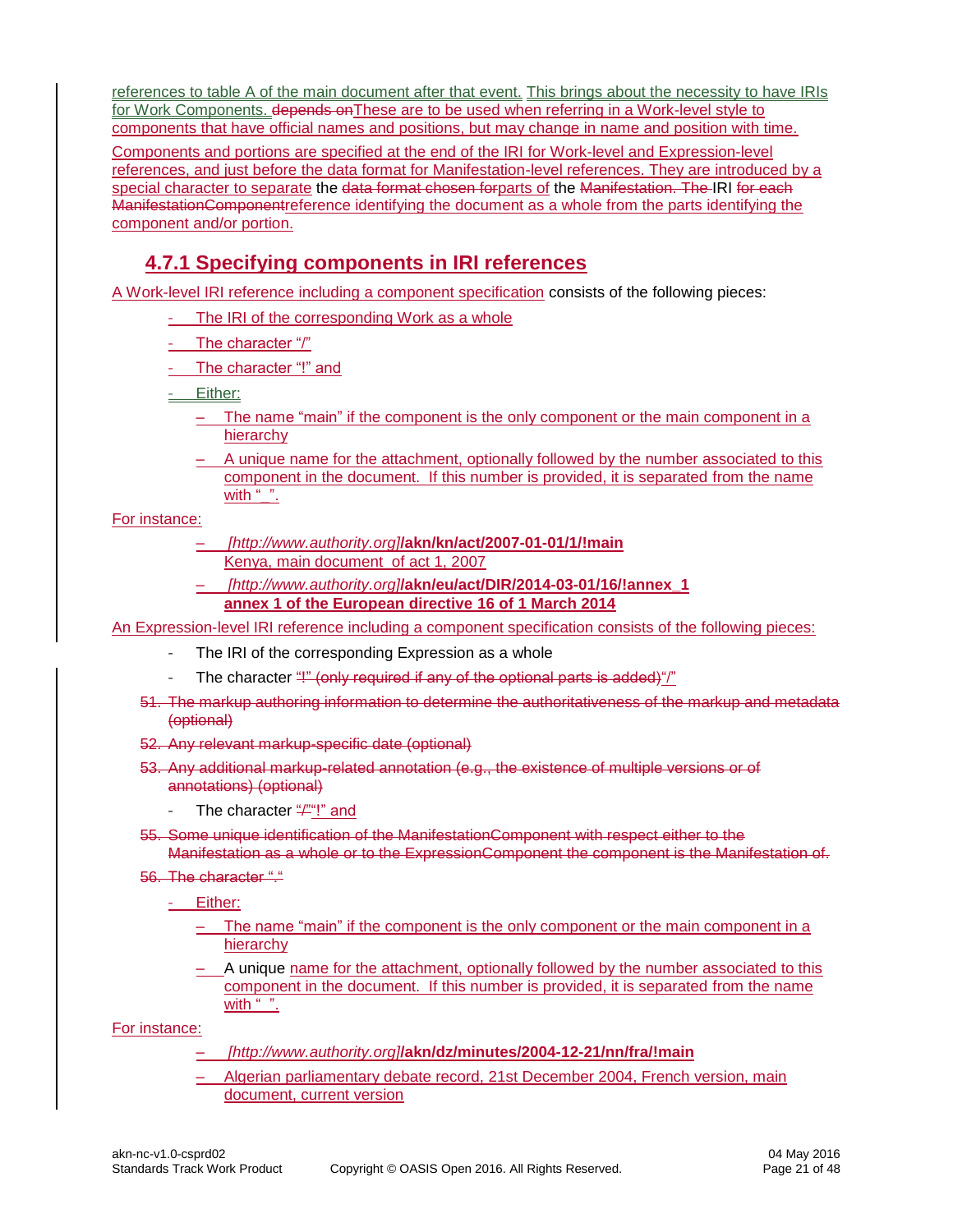- *[http://www.authority.org]***/akn/sl/act/2004-02-13/2/eng@/!main** Main body of the Sierra Leone enacted Legislation. Act number 2 of 2004. English version, original version
- *[http://www.authority.org]***/akn/sl/act/2004-02-13/2/eng@2004-07-21/!schedule\_1** Attachment "schedule 1" of Sierra Leone enacted Legislation. Act number 2 of 2004. English version, as amended on July extension 21<sup>st</sup>, 2004

In order to allow the specification of the data format of a Manifestation to be the last item of the IRI as usual in web addresses, Manifestation-level IRI references are built differently than Work-level and Expression-level IRI references.

In fact, a Manifestation-level IRI reference including a component specification consists of the following pieces:

- The IRI of the corresponding Manifestation as a whole, minus the "." and the specification of the format,
- The character "/"

- The character "!" and

- Either:

- $\circ$  The name "main" if the component is the only component or the main component in a hierarchy
- $\circ$  A unique name for the attachment, optionally followed by the number associated to this component in the document. If this number is provided, it is separated from the name with ".".
- The character "." (required)
- A unique three or four letter extension signifying the data format in which the Manifestation is drafted. The acronym (required). For instance, such extension can be "pdf" for PDF, "doc" or "docx" for MS Word, "htm" or "html" for HTML "xml" for an XML Manifestation, or "akn" for the package of all documents, "tif" for image formats, etc including XML versions of the main document(s) according to the Akoma Ntoso vocabulary. For an Akoma Ntoso XML representation, this value MUST correspond to the content of element <FRBRformat> in the <FRBRManifestation> section of the metadata.

#### For instance:

- *[http://www.authority.org]***[/akn/it/bill/2004-02-13/C245/ita@2/official/2004-02-](mailto:/akn/it/bill/2004-02-13/C245/ita@ver_2/official/2004-02-15/publisher/!annex_1/annex_3~art_12.pdf)**

**[15/publisher/!annex\\_1.pdf](mailto:/akn/it/bill/2004-02-13/C245/ita@ver_2/official/2004-02-15/publisher/!annex_1/annex_3~art_12.pdf)**

Italian bill number C245 as of 2004-02-13, second version, official expression, manifestation released on 2004-02-15 by publisher in pdf format.

### <span id="page-21-0"></span>**4.7.2 Hierarchies of components in component specifications**

A frequent situation occurs when an attachment has itself further attachments. This creates a complex hierarchical situation in which the component should be considered, in a way, as a document by itself, composed of components which need to be listed and properly differentiated. The process is further iterated whenever its attachments also have further attachments and so on. The situation must also foresee the situation in which attachments at different levels of the hierarchy end up having the same name (e.g., table A in schedule 1 and table A in schedule 2).

In such situations, each component must be considered as a document by itself. Recursively, the specification of components in IRI references are as follows:

- If the component does not have attachments, its IRI reference is determined as detailed in the previous sections, without further additions.
- If the component has attachments, the IRI reference detailed in the previous sections is meant to refer to the component as a whole, including its attachments.
- To refer to the main document of a component that has further attachments, an additional "/main" part is specified.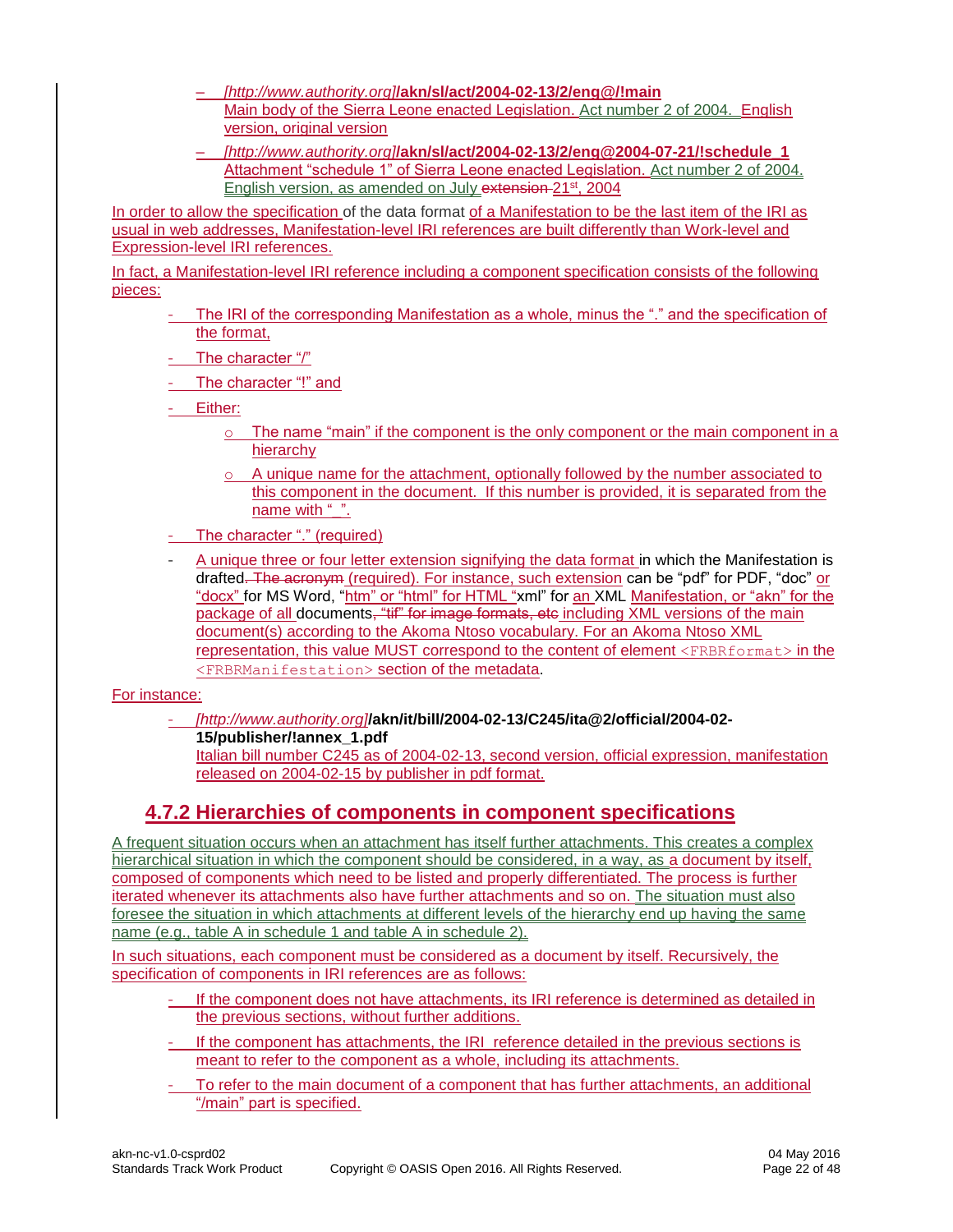To refer to any further attachment of component, a further "/" followed by a unique name for the attachment is added.

#### Some examples:

In the next section we will examine the format of the package and the relevant IRIs for a specific Manifestation of Akoma Ntoso documents, the XML format.

- The IRIs for the*[http://www.authority.org]***/akn/sl/act/2004-02-13/2/eng@2004-07- 21/!main/schedule\_1 and equivalently** *[http://www.authority.org]***/akn/sl/act/2004-02-13/2/eng@2004-07-21/!schedule\_1** Attachment "schedule01" of the Sierra Leone Act number 2 of 2004. English version, as amended on July 21<sup>st</sup>, 2004.
- *[http://www.authority.org]***/akn/sl/act/2004-02-13/2/eng@2004-07- 21/!main/schedule\_1/main and equivalently**  *[http://www.authority.org]***/akn/sl/act/2004-02-13/2/eng@2004-07-21/!schedule\_1/main** Main component of the attachment "schedule01" of Sierra Leone Act number 2 of 2004, English version, as amended on July 21<sup>st</sup>, 2004.
- *[http://www.authority.org]***/akn/sl/act/2004-02-13/2/eng@2004-07- 21/!main/schedule\_1/table\_A and equivalently** *[http://www.authority.org]***/akn/sl/act/2004-02-13/2/eng@2004-07- 21/!schedule\_1/table\_A** Attachment "Table A" of attachment "schedule01" of Sierra Leone act number 2 of 2004, English version, as amended on July 21<sup>st</sup>, 2004.
- *[http://www.authority.org]***/akn/eu/debate/2004-02-13/2/mul@/**!**main** Main document of the European parliament debate report number 2 of 2004, containing multiple languages, original version
- *[http://www.authority.org]/***akn//eu/bill/DIR/consil/2013/COM(2013)366/eng@second/!a nnex\_1**

Annex 1 of the proposal for a Council directive, second version.

### <span id="page-22-0"></span>**4.13.14.7.3** *Describing* **Components in the Akoma Ntoso Package Manifestation**

The Akoma Ntoso package Manifestation is a very specific Manifestation using a number of data formats (mainly XML but could include other multimedia formats could be present as needed) with a very specific organization of parts and components. Since it makes explicit choices in terms of data formats and reciprocal references, it is important to provide clear and non-ambiguous rules as to the internal naming mechanism and its overall structure. An Akoma Ntoso package Mmanifestation is a package composed of one or more files organized in a flat fashion. The transportable format is a ZIP file whose extension is ".akn". Other formats are possible and acceptable as long as they adhere to these rules.

The following are alternative options for the Akoma Ntoso package:

- 7. If the document is just composed of text and does not refer to any multimedia fragment of any form, then the ZIP package contains a single document called "main.xml".
- 8. If the document is composed of many ManifestationComponentsManifestation-level components but does not refer to any multimedia fragment of any form, then the zip package is composed of many XML files, **one for each ExpressionComponent**.**Expression-level component**. Each ManifestationComponentManifestation-level component is then called as its corresponding ExpressionComponentExpression-level component, plus the ".xml" extension. The name "main" is reserved for the main component. Numbers are never used except when they are already part of the ExpressionComponent'sExpression-level component's name.
- 9. If the document contains multimedia fragments of any kind, then each individual fragment doesthese fragments do not have a corresponding ExpressionComponentExpression-level component, but isare just a ManifestationComponent referred toManifestation-level components specified in the "src" attributes, for instance in <img> or <object> element.elements. All multimedia components mustMUST be stored within an inner structure (e.g., a folder) called "media". Multimedia components can be called freely, but mustMUST use the appropriate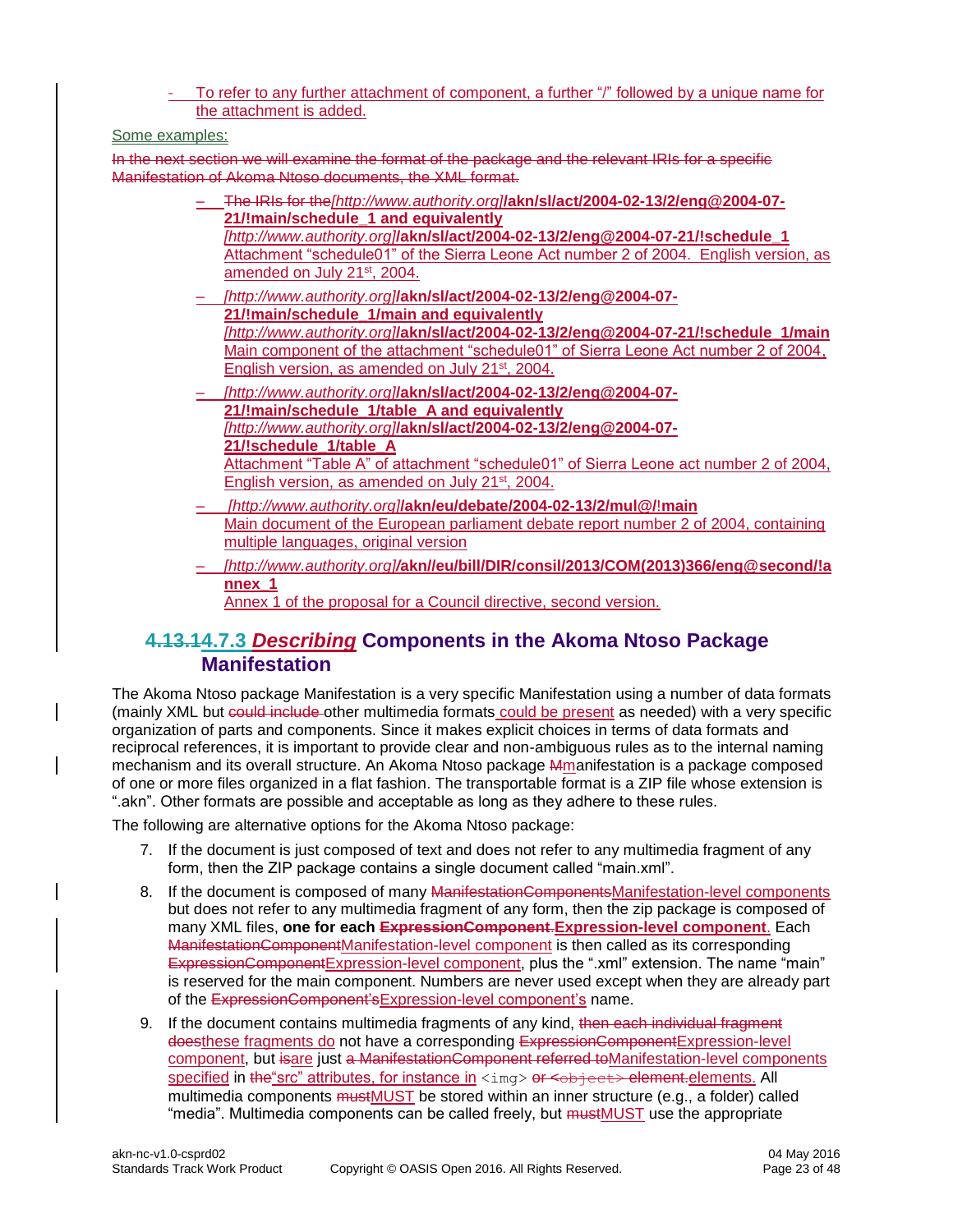extension to refer to their content type. Thus a logo can be called "logo.tif" or any other name, as long as the extension is correctly specifying the content type.

Reciprocal references to ManifestationComponentsManifestation-level components are necessary within a specific Manifestation. For instance, the Manifestation of the main document refers to the manifestations of its attachments via the <attachment> elements, and the schedule showing an image refers to the file of the image via the  $\langle\text{img}\rangle$  element. In these cases, all references MUST be relative to the package (i.e., the Manifestation as a whole):

- attachment1.xml Manifestation of the first attachment of the current document
- schedule3.xml Manifestation of the third attachment of the current document
- media/logo.tif Manifestation of an image within the current document

### <span id="page-23-0"></span>**4.7.4 References to ManifestationComponentsSpecifying portions**

A portion is a specific document type in Akoma Ntoso XML, that contains a only a part of a whole document. Portion documents are rarely, if ever, needed outside of used when the Manifestation themselves. But if needed, they will referfull document is large, and only a smaller part is necessary, such as a few sections or articles.

Requesting a portion is therefore only appropriate for Akoma Ntoso XML Manifestations, and is not guaranteed to be supported by all servers. A request for a portion therefore MUST return a manifestations containing at least the requested part, but possibly containing much more than the requested part, up to the file as follows:and including the whole document the part belongs to.

In an Akoma Ntoso IRI reference, the specification for the portion of a document is introduced by the special character "~".

Therefore, a Work-level IRI reference (or an Expression-level IRI reference) including a portion specification consists of the following pieces:

- The IRI of the corresponding Work (or, respectively, of the corresponding Expression) as a whole,
- 62. The character "/"
	- The relative reference to the (required ManifestationComponent as specified above.),
	- A specification of the component according to section 4.7.1 (optional).
	- The character "~" (required),
	- Either:
		- The eId of the element containing the subtree being requested, or
		- A pair of eIds of the first and last elements of the sequence of parts being requested, separated by a dash "->".

In order to allow the specification of the data format of a Manifestation to be the last item of the IRI as usual in web addresses, Manifestation-level IRI references are built differently than Work-level and Expression-level IRI references.

In fact, a Manifestation-level IRI reference including a portion specification consists of the following pieces:

- The IRI of the corresponding Manifestation as a whole, minus the "." and the specification of the format,
- The character "/" (required),
- A specification of the component according to section 4.7.1 (optional),
- The character " $\sim$ " (required),
- Either: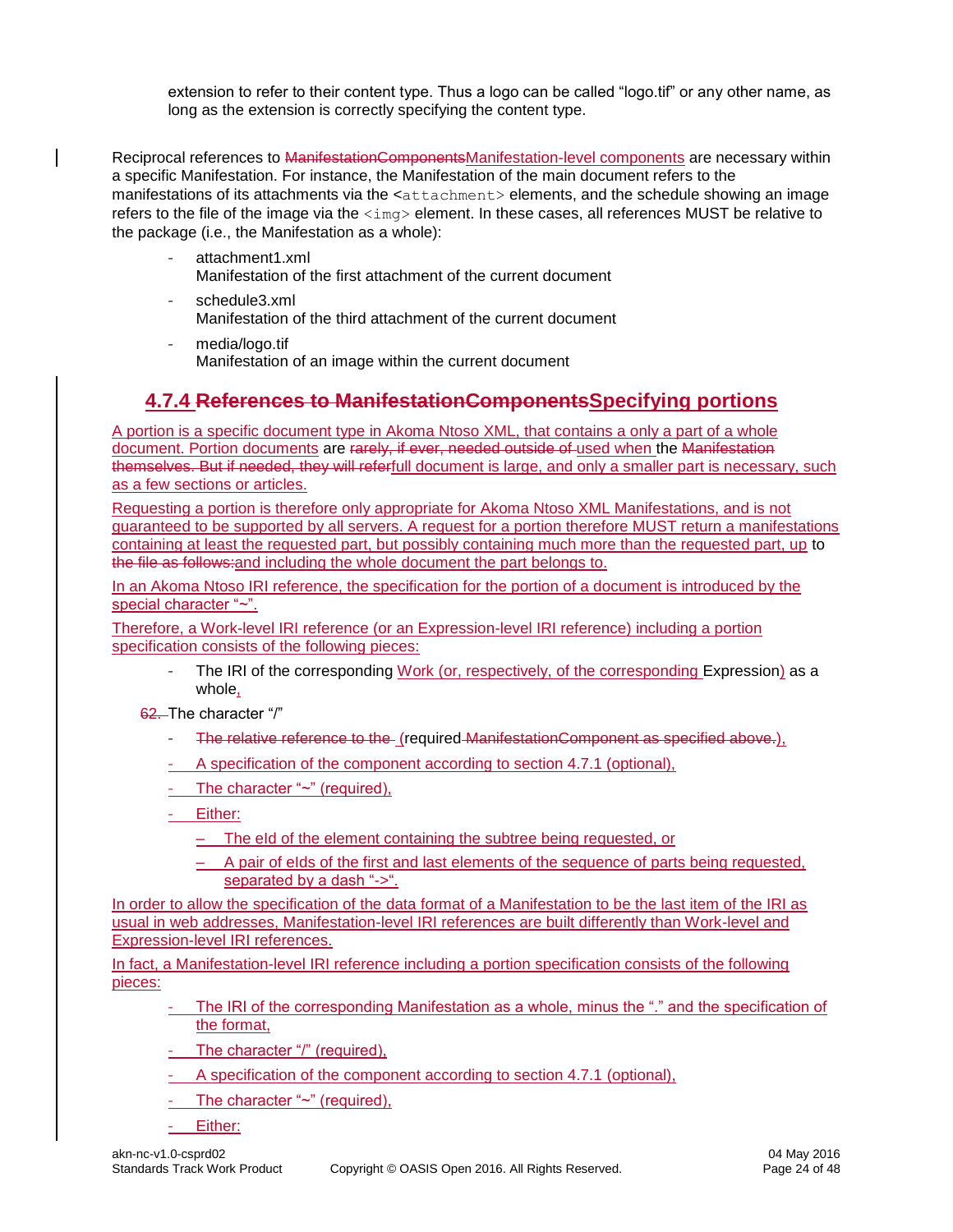- The eld of the element containing the subtree being requested, or
- A pair of eIds of the first and last elements of the sequence of parts being requested, separated by a dash "->".
- The character "." (required)
- A unique three or four letter extension signifying the data format in which the Manifestation is drafted (required). For instance, such extension can be "pdf" for PDF, "doc" or "docx" for MS Word, "htm" or "html" for HTML "xml" for an XML Manifestation, or "akn" for the package of all documents including XML versions of the main document(s) according to the Akoma Ntoso vocabulary. For an Akoma Ntoso XML representation, this value MUST correspond to the content of element <FRBRformat> in the <FRBRManifestation> section of the metadata.

For instance:

- *[http://www.authority.org]*/akn/eu/act/2003-11-13/87/!main~art\_3 The portion containing article 3 of the Work of the European Directive 2003/87/EC
- *[http://www.authority.org]*/akn/eu/act/2003-11-13/87/eng@/!main~art\_3 The portion containing article 3 of the Expression of the European Directive 2003/87/EC in English
- *[http://www.authority.org]*/akn/eu/act/2003-11-13/87/eng@2015-01-20/!main~art\_3-  $\rightharpoonup$  art 5 The portion containing article 3 to article 5 of the Expression of the European Directive 2003/87/EC in English at the version dated 2015-01-20
- *[http://www.authority.org]*/akn/eu/act/2003-11-13/87/eng@2015-01- 20/!main/schedule\_1~art\_3.xml The portion containing article 3 of schedule 1 of the XML Manifestation of the European Directive 2003/87/EC in English at the version dated 2015-01-20.

When the component is the main component of the document, the "!main" part can be omitted. So the following IRIs are equivalent to the previous examples:

- [http://www.authority.org]/akn/eu/act/2003-11-13/87/ $\sim$ art\_3
- [http://www.authority.org]/akn/eu/act/2003-11-13/87/eng@/~art\_3
- [http://www.authority.org]/akn/eu/act/2003-11-13/87/eng@2015-01-20/ $\sim$ art\_3->art\_5
- [http://www.authority.org]/akn/eu/act/2003-11-13/87/eng@2015-01- 20/!schedule\_1~art\_3.xml

### <span id="page-24-0"></span>**4.144.8 The IRI of an Item**

Akoma Ntoso makes no assumption enabout the physical storage mechanism employed to record actual manifestations. As such, there is NO rule for IRIs of the items, which are free to assume any form whatsoever and correspond to whatever storage mechanism has been employed locally.

On the other hand, the actual URL for the Item must be provided to a resolution mechanism in order for the hyper-textual feature of the Akoma Ntoso publication systems to work correctly and automatically.

### <span id="page-24-1"></span>**4.9 Local IRI references**

A global IRI reference is a relative IRI reference where all parts are present except for protocol and authority (i.e., domain name). A global IRI reference *always* starts with a slash, to indicate that *all* other parts are explicitly specified. A local IRI reference, on the other hand, has one or more parts missing (necessarily from left to right), and the corresponding global (and, subsequently, absolute) IRI reference is determined by adding the corresponding parts taken from the base document, as described in RFC 3986.

In the Akoma Ntoso Naming Convention, a reference to a different document is always global. Local IRI references are used for references to components, portions or fragments, and implicitly make use of the identification parts of the base document for the correct resolution of the IRI reference.

There are three types of local IRI references in this specification: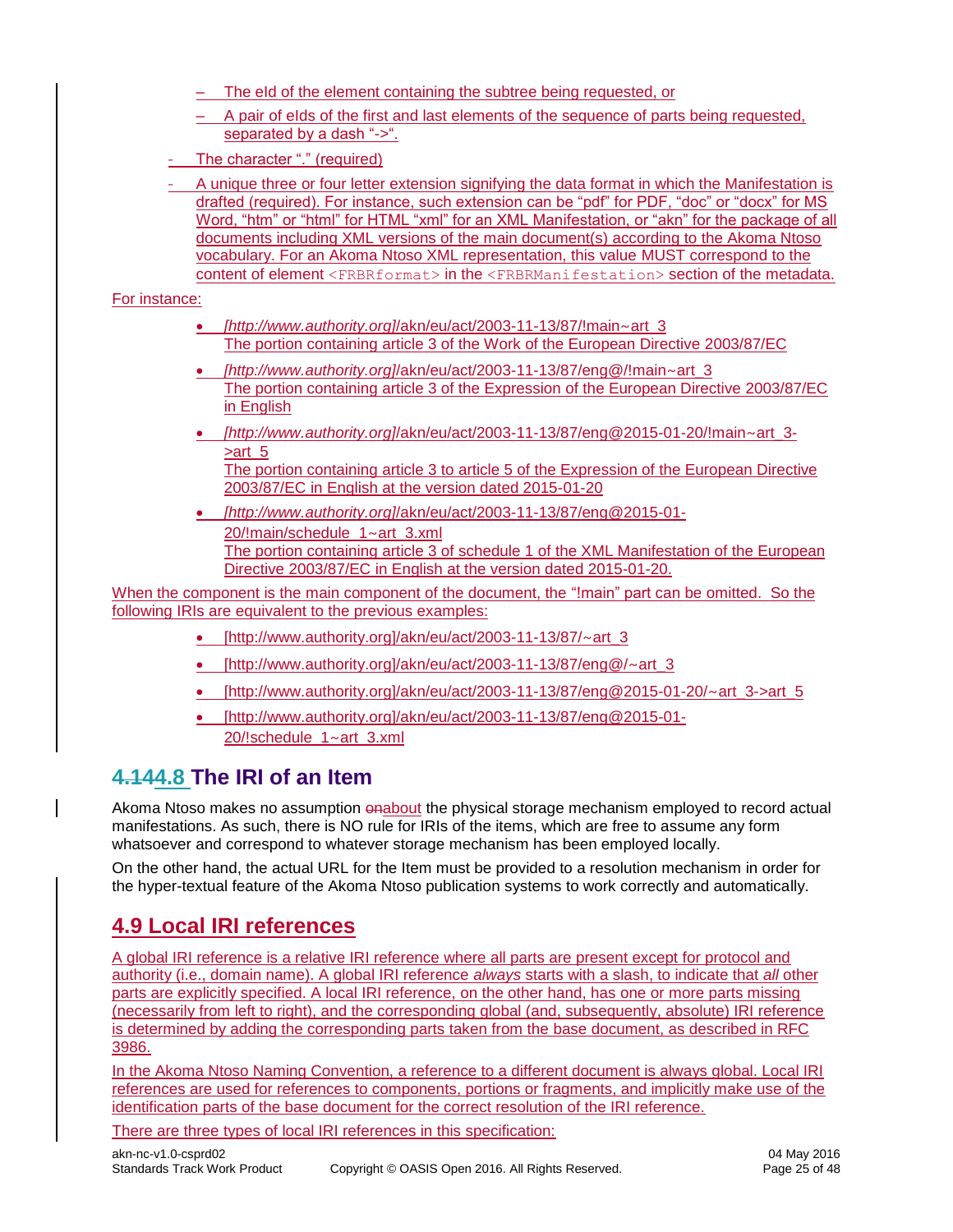### **4.9.1 Fragment references**

<span id="page-25-0"></span>A fragment reference is composed of just the fragment part of the Akoma Ntoso IRI reference, according to the specification of RFC 3986. It is composed of the following parts:

The character "#" (required)

The eId of the element requested

For instance:

 $•$  #art 5

As per RFC 3986, dereferencing this IRI reference does not imply making a request to the origin server. This request scrolls the current document so as to bring into view the part of the document whose eId has been requested.

The implication of using this type of local references is that the requested part of the document is already dereferenced and available at the client. On the other hand, any Akoma Ntoso document can contain this type of references.

### <span id="page-25-1"></span>**4.9.2 Local component references**

A local component reference is composed of just the component part of the Akoma Ntoso IRI reference, according to the syntax in section 4.7.1. It is composed of the following parts:

- The character "!" and

- Either:

- $\circ$  The name "main" if the component is the only component or the main component in a hierarchy
- $\circ$  A unique name for the attachment, optionally followed by the number associated to this component in the document. If this number is provided, it is separated from the name with " ".

#### For instance:

- !schedule 3
- !main

Dereferencing this IRI reference implies making a new request to the origin server. The server may choose to return the requested component either as an autonomous document or as a component of a document collection document type.

The implication of using this type of local references is that the base IRI MUST already contain either the component or the portion part. It is unspecified and usually incorrect to use a local component reference in a document whose base IRI does NOT include a component or portion part.

### <span id="page-25-2"></span>**4.9.3 Local portion references**

A local portion reference is composed of just the portion part of the Akoma Ntoso IRI reference, according to the syntax in section 4.7.4. It is composed of the following parts:

- The character "~" (required),

Either:

- The eId of the element containing the subtree being requested, or
- A pair of eIds of the first and last elements of the sequence of parts being requested, separated by a dash "->".

For instance:

- $\bullet$   $\sim$ art 5
- $\bullet$  ~sec 3->sec 5

Dereferencing this IRI reference implies making a new request to the origin server. The server MUST either return the requested part as a portion document type containing at least the part being requested,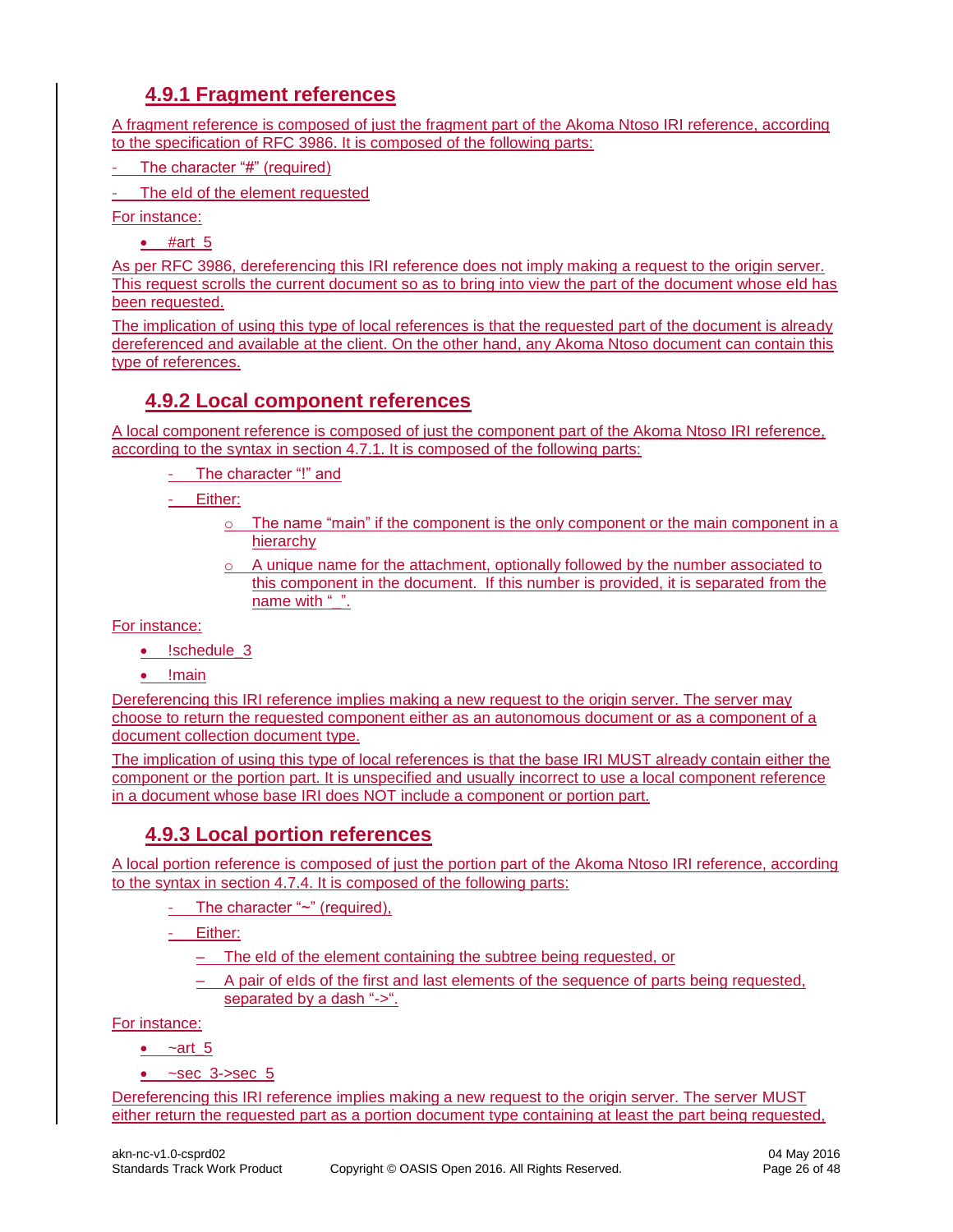OR the full document or component containing the part being requested, even when they correspond to the current document.

The implication of using this type of local references is that the base IRI MUST already contain either the component or the portion part. It is unspecified and usually incorrect to use a local component reference in a document whose base IRI does NOT include a component or portion part.

### <span id="page-26-0"></span>**4.9.4 Mixed local references**

It s always possible to combine the three different types of local references into a complex local IRI reference. For instance:

**!main/schedule\_1~art\_3->art\_5#art\_4**

a portion document containing at least the sequence from article 3 to article 5 of the component called schedule 1 of the current document. When dereferenced, scroll to article 4.

### <span id="page-26-1"></span>**4.154.10 The IRI of Non-Document Entities**

The object of all discourses within the Akoma Ntoso framework can be described as a set of abstract classes and their instances and of the relationship among them. Cumulatively, definition of classes, relationships and instances are called an *ontology*.

The four most important classes of the Akoma Ntoso ontology (Work, Expression, Manifestation, and Item) are surely connected to documents, but many more exist, even if they are not connected directly to physical documents. The purpose of this section is to provide syntax for non-document entities (i.e., instances of non-document classes such as people, organizations, or concepts.) Furthermore, the syntax described here can also be used for document entities as an equivalent syntax to the one specified in the previous sections.

Akoma Ntoso entities are always associated to a class, providing a structure of properties and relationships to other instances of the same and other classes. Classes in the Akoma Ntoso ontology are organized in a complex maze of sub/superclasses. These are useful to give shape and meaning to a domain, and to provide structure to the overall set of instances of a base class. It is important to notice that sub/superclasses do not form necessarily a tree, but can form a more complex structure, namely a *directed graph*.

For instance, the class of Kenyan judges can be considered a sub class of both Kenyan persons and of persons whose job description is judge. That is, there is a (implicit or explicit) subclass of Judges and (implicit or explicit) subclasses of Kenyans, both of which are, in turn, subclasses of Person, and Kenyan Judges is a subclass of both. In fact, we immediately derive the principle that every different value in every different property or relationship implicitly generates a class, that turns into an explicit class only because of our whim or need. For instance, the class of all persons named "Joe" exists implicitly, identifies all persons whose first name is "Joe", and, if so desired, can be made explicit through the definition of a subclass of Person.

While this is very useful for determining relationships between entities, it affects the mechanism to associate IRIs to such entities. In particular, being that there is no single hierarchy of classes, it is not appropriate to propose a single path of specifications from the super class to the final class. As such, ideally /person/judge/ken/JoeSmith must point to the same individual as /person/ken/judge/JoeSmith.

In order to maintain meaningfulness, permanence and invariance (which are the main requirements for our naming convention, as specified in the introduction of this document) we need to find a reliable naming mechanism for clearly identifying entities that does not depend on the sub/superclass organization except when strictly necessary.

In particular, we define the concept of *Top Level Classes* (TLC) that are guaranteed to be a partition of the overall domain of the Akoma Ntoso standard. TLC include Work, Expression, Manifestation, Item, Person, Organization, Concept, Object, Event, Process, Role, Term and Location. The list of TLC may, in the future, include more, as long as they keep on generating a partition (i.e., that they are disjoint and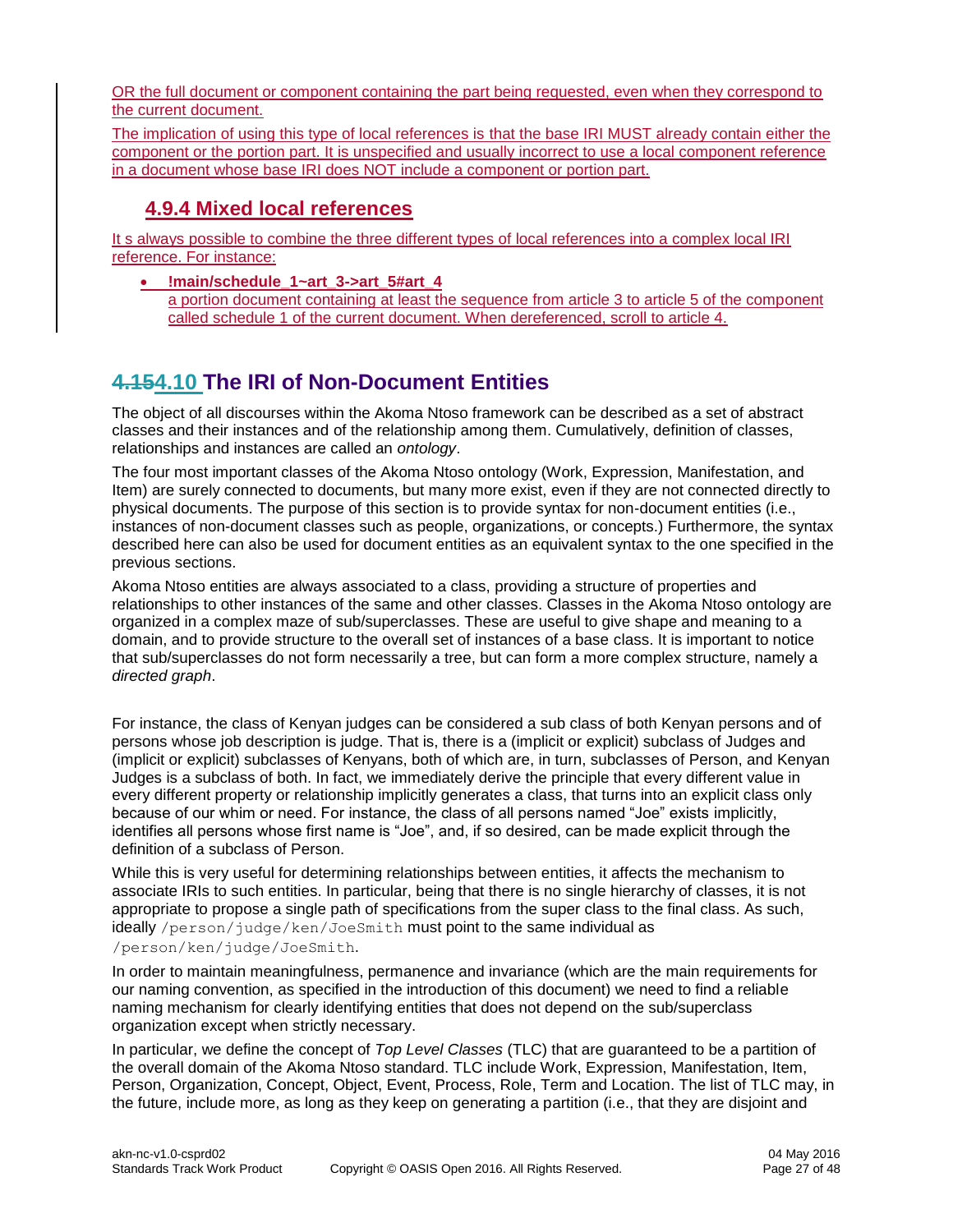cumulatively describe all possible instance of the Akoma Ntoso domain). Members of the TLC classes can be subclassed at will and with no theoretical constraints.

Given the high number of foreseeable subclasses of the TLC, and the pointlessness of determining a fixed hierarchy in such number, the naming of entities should not depend on the presence or absence of a given class except for TLC. This means that it is necessary that each instance of each TLC is provided with an ID string that is guaranteed to be unique within the TLC. The syntax of this ID is dependent of the TLC class, and the syntax for each of the existing TLC is provided in the next section.

Therefore, the IRI for non-document entities consists of the following pieces:

- The base URL of a naming authority with IRI-resolving capabilities
- A detail fragment organizing in a hierarchical fashion the additional data:
	- The string "/ontology"
	- The official name of the appropriate TLC
	- Any number (including none) of slash-separated subclasses of the TLC, as long as they all refer to correct properties of the corresponding instance
	- The ID of the instance, guaranteed to be unique within the TLC.

All components are separated by forward slashes ("/") so as to exploit relative IRIs in references.

- *[http://www.authority.org]*/akn/ontology/person/kn.joe.smith.1964-12-22 Joe Smith
- *[http://www.authority.org]*/akn/ontology/person/kn/kn.joe.smith.1964-12-22 Joe Smith (implying that he is a Kenyan)
- *[http://www.authority.org]*/akn/ontology/person/kn/judge/kn.joe.smith.1964-12-22 Joe Smith (implying that he is a Kenyan who is a judge)
- *[http://www.authority.org]*/akn/ontology/person/judge/kn/kn.joe.smith.1964-12-22 Joe Smith (implying that he is a judge who is a Kenyan)
- *[http://www.authority.org]*/akn/ontology/person/kenyanjudge/kn.joe.smith.1964-12-22 Joe Smith (implying that he is a Kenyan judge)

Please note that the classes Work, Expression, Manifestation, and Item belong to the ontology as much as the other classes. As such, each Work, Expression, and Manifestation can also be indicated with an ontology-based IRI that refers to exactly the same entity. Therefore, the following IRIs are equivalent pairwise, and refer to the same entities:

- *[http://www.authority.org]/*akn/sl/act/2004-02-13/2 *[http://www.authority.org]/*akn/ontology/work/sl.act.2004-02-13.2
- *[http://www.authority.org]/*akn/sl/act/2004-02-13/2/eng@2004-07-21 *[http://www.authority.org]/*akn/ontology/expression/sl.act.2004-02-13.2.eng@2004-07-21
- *[http://www.authority.org]/*akn/sl/act/2004-02-13/2/eng@2004-07- 21/main/schedule1!schedule\_1 *[http://www.authority.org]/*akn/ontology/expression.component/sl.act.2004-02- 13.2.eng@2004-07-21.main.schedule1!schedule\_1
- *[http://www.authority.org]/*akn/sl/act/2004-02-13/2/eng@2004-07-21/main.akn *[http://www.authority.org]/*akn/ontology/manifestation/sl.act.2004-02- 13.2.eng@2004-07-21.main.akn

### <span id="page-27-0"></span>**4.15.14.10.1 The Identifiers for Top Level Classes**

As mentioned in the previous section, the hierarchy of path elements is of no use for identifying instances of each TLC, given the fact that there can be no unique hierarchy of subclasses in the Akoma Ntoso ontology. Thus, each instance of the ontology needs to be provided with an ID guaranteed to be unique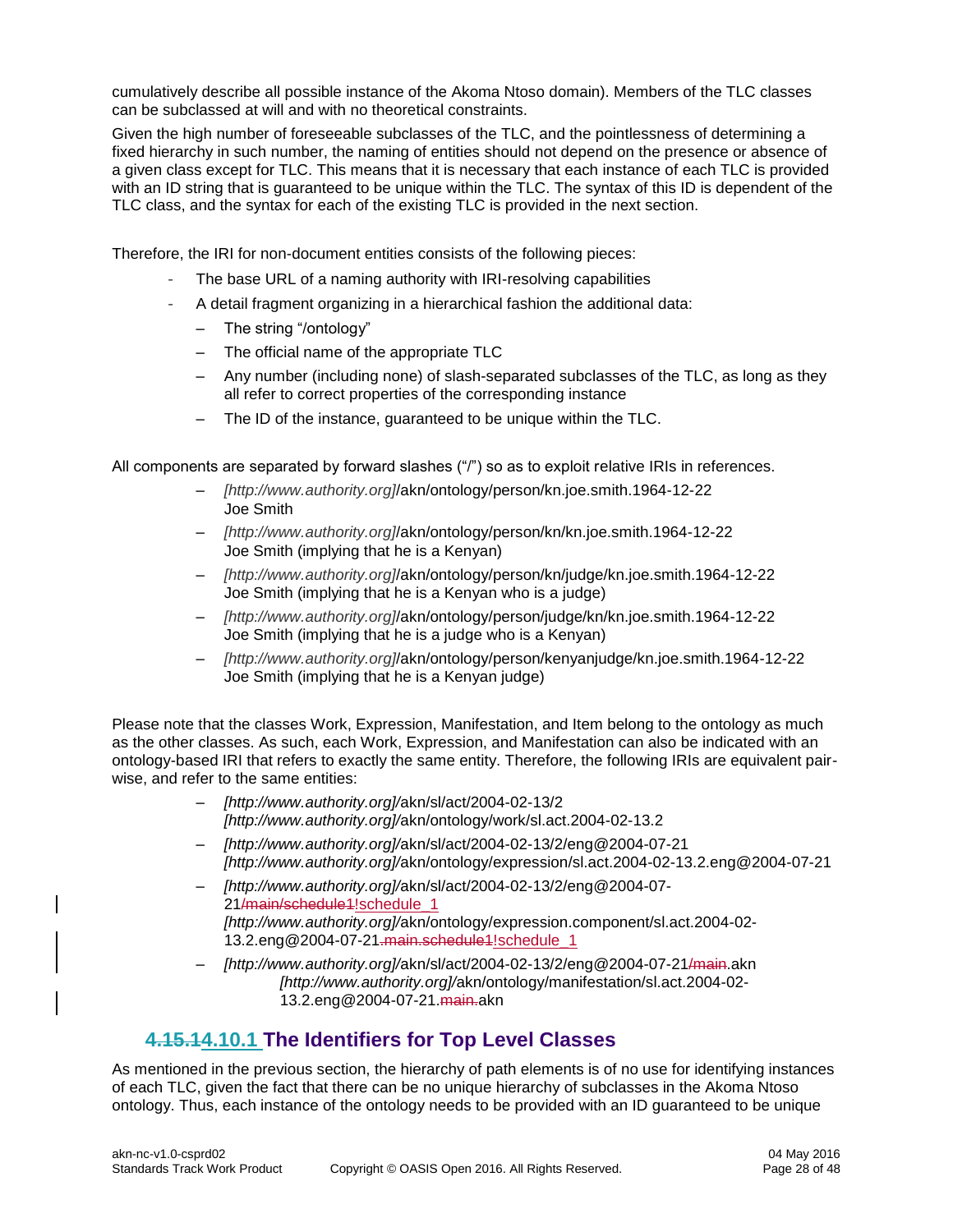within the TLC it belongs to. The syntax of the ID depends on the actual TLC, and is briefly explained in the following schema.

#### <span id="page-28-0"></span>**TLCPerson**

A dot-separated string composed of the country of citizenship, the first name, the family name, the birth date in yyyy-mm-dd format, and an optional arbitrary string if ambiguity exists (e.g., if two individuals with the same name and the same birth date exist in the same country).

- kn.joe.smith.1964-12-22
	- Mr. Joe Smith, the only Kenyan citizen with that name born on December 22nd, 1964

### <span id="page-28-1"></span>**TLCOrganization**

A dot-separated string composed of the country of registration (or the string "int" if international, or the string "unreg" if not registered anywhere), a recognizable form of the organization name and an optional arbitrary string if ambiguity exists (e.g., if two organizations with the same name exist in the same country).

> – kn.parliament the Kenyan Parliament

### <span id="page-28-2"></span>**TLCConcept**

Concepts differ from terms as they are refer to a specific word or collection of words embodying some concept, rather than to the concept embodied by different words. Therefore, for instance, pope and pontiff are different terms for the same concept, while date is a single term referring to two different concepts (a calendar date as opposed to a type of fruit). Concepts must refer to a specific reference resource that can be used to disambiguate the object being referred. This must be a thesaurus, an encyclopedia, or a commonly available dictionary. A unique form of the terms specifying the concept joined with dots preceded by an unambiguous name for the resource being used. No country specifications are necessary for concepts.

> – wikipedia.Presidential.election the concept of Presidential Election as defined in Wikipedia

### <span id="page-28-3"></span>**TLCObject**

Objects must refer to a specific reference resource that can be used to disambiguate the object being referred to. This must be a thesaurus, an encyclopedia, or a commonly available dictionary. A unique form of the terms specifying the concept joined with dots preceded by an unambiguous name for the resource being used. No country specifications are necessary for objects.

> – wikipedia.weapon a weapon (as a physical object) as defined in Wikipedia

### <span id="page-28-4"></span>**TLCEvent**

Events must refer to a specific reference resource that can be used to disambiguate the object being referred to. This must be a thesaurus, an encyclopedia, or a commonly available dictionary. A unique form of the terms specifying the concept joined with dots preceded by an unambiguous name for the resource being used. No country specifications are necessary for events.

> – wikipedia.world.war.ii The second World War as defined in Wikipedia

#### <span id="page-28-5"></span>**TLCLocation**

Places must refer to a specific reference resource that can be used to disambiguate the object being referred to. This must be a thesaurus, an encyclopedia, or a commonly available dictionary. A unique form of the terms specifying the concept joined with dots preceded by an unambiguous name for the resource being used. No country specifications are necessary for places.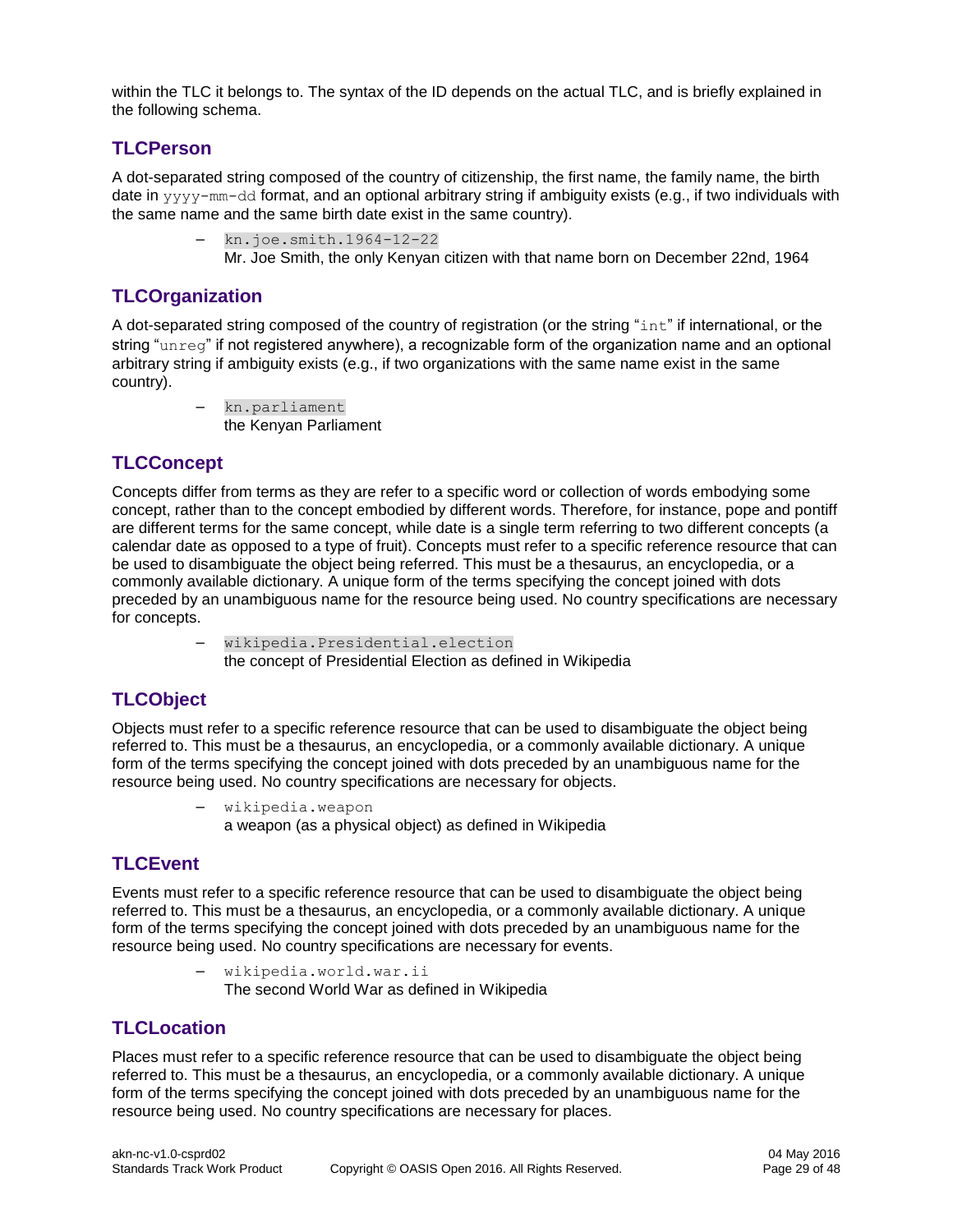– wikipedia.rome The city of Rome as defined in Wikipedia

#### <span id="page-29-0"></span>**TLCProcess**

Processes must refer to a specific reference resource that can be used to disambiguate the object being referred to. This must be a thesaurus, an encyclopedia, or a commonly available dictionary. A unique form of the terms specifying the concept joined with dots preceded by an unambiguous name for the resource being used. Country specifications are necessary for processes since processes with the same name may exist with different steps across different countries.

> – wikipedia.kn.promulgation The promulgation as defined in Wikipedia and as carried out in Kenya.

### <span id="page-29-1"></span>**TLCRole**

Roles must refer to a specific reference resource that can be used to disambiguate the object being referred to. This must be a thesaurus, an encyclopedia, or a commonly available dictionary. A unique form of the terms specifying the concept joined with dots preceded by an unambiguous name for the resource being used. Country specifications are necessary for roles since roles with the same name may exist with different characteristics across different countries.

- wikipedia.kn.speaker
	- The role of the speaker of the house as defined in Wikipedia and as conceived in Kenya.

### <span id="page-29-2"></span>**TLCTerm**

Terms differ from concepts as they are referring to a specific word or collection of words embodying some concept, rather than to the concept embodied by different words. Therefore, for instance, pope and pontiff are different terms for the same concept, while date is a single terms referring to two different concepts (a calendar date as opposed to a type of fruit). Terms must refer to a specific reference resource that can be used to disambiguate the object being referred to. This must be a thesaurus, an encyclopedia, or a commonly available dictionary. A unique form of the terms specifying the concept joined with dots preceded by an unambiguous name for the resource being used. No country specifications are necessary for places but a language reference is necessary for the correct attribution.

– wikipedia.eng.speaker

The role of the speaker of the house as defined in Wikipedia and expressed in English.

#### <span id="page-29-3"></span>**TLCReference**

The domain-less IRI of the Work, Expression, Manifestation, as specified in this document, or the full IRI of the Item, with all slash substituted with dots.

• sl.act.2004-02-13.2

Sierra Leone enacted Legislation. Act number 2 of 2004.

• sl.act.2004-02-13.2.eng@2004-07-21

Sierra Leone enacted Legislation. Act number 2 of 2004. English version, as amended on July 2004 • eu.bill.directive.cnlCONSIL.2013.eng@ver\_second

European proposal for a Council directive. English variant in second version.

• [sl.act.2004-02-13.2.eng@2004-07-21.!schedule\\_1](mailto:sl.act.2004-02-13.2.eng@2004-07-21.!schedule_1)

Attachment "schedule01" of Sierra Leone enacted Legislation. Act number 2 of 2004. English version, as amended on July 2004

• [sl.act.2004-02-13.2.eng@2004-07-21.akn](mailto:sl.act.2004-02-13.2.eng@2004-07-21.akn)

Package of all documents including XML versions of the Sierra Leone enacted Legislation. Act number 2 of 2004. English version, as amended in July 2004

• [sl.act.2004-02-13.2.eng@2004-07-21.xml](mailto:sl.act.2004-02-13.2.eng@2004-07-21.xml)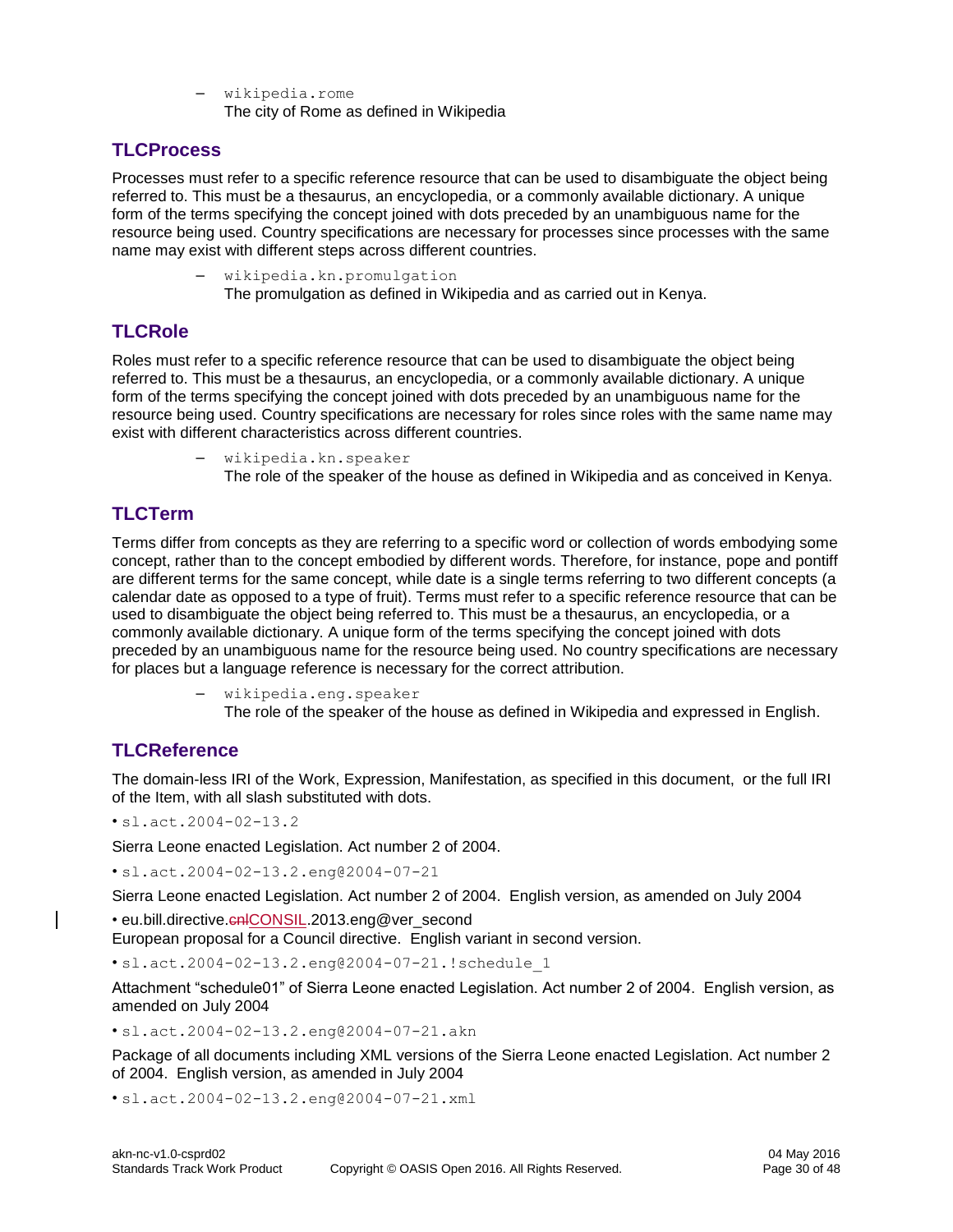The main document (in XML) of the Sierra Leone enacted Legislation. Act number 2 of 2004. English version, as amended in July 2004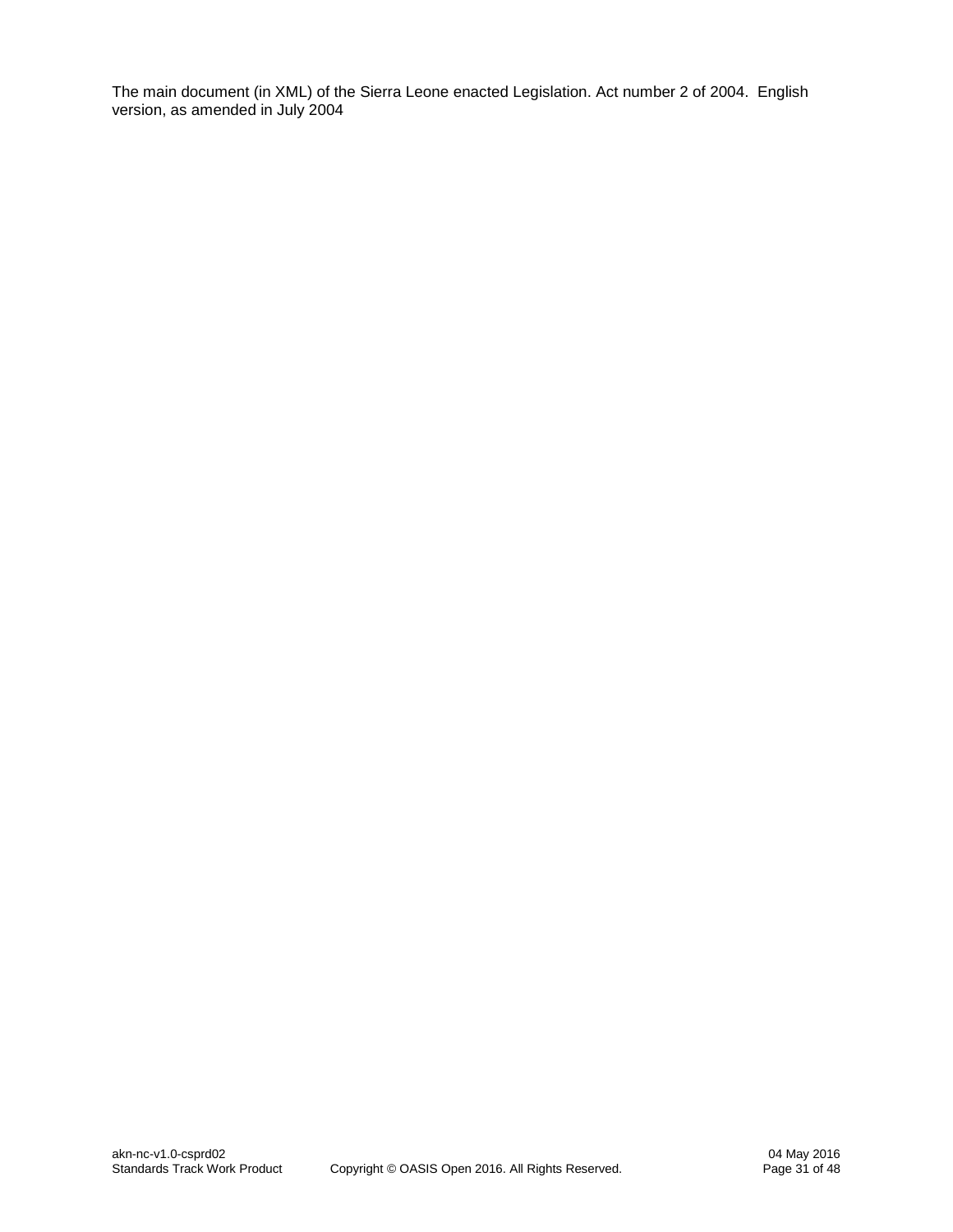# <span id="page-31-0"></span>**5. Identifying elements of document (Normative)**

Many references need to point to items smaller than whole documents. In sections 4.7, 4.9 and 4.10 the syntax is provided to create IRI references to subdocument units, such as fragments, components and portions.

The description of these syntaxes include the specification for the name or for the identifier of the component or portion being referred to. In this section we discuss how the name and the identifier of these parts should be created and managed, in case the Manifestation being referred to uses the Akoma Ntoso XML vocabulary.

The Akoma Ntoso XML vocabulary uses three different attributes for the attribution of ids to elements. All of them are optional for basic conformance, and required for higher level conformance. For one of these attributes, quid, no syntax is prescribed. The two others,  $eId$  and  $wId$ , have a prescribed syntax. Therefore, while the use of  $eIds$  and  $wIds$  is not required for basic conformance, they MUST use the syntax described here IF used.

Non XML-based manifestations that use identifiers SHOULD adopt values for ids that are consistent with that specified in this section.

### <span id="page-31-1"></span>**5.1 Fundamental principles identifiers in Akoma Ntoso**

Concerning the Ids policy, our solution is based on some fundamental principles:

The Akoma Ntoso Naming Convention identifies, in a unique way, all Akoma Ntoso concepts and resources on the Internet and, in general, all collections thereof. These principles and characteristics should be respected in the use of identifiers for such documents:

- Universality: the approach taken works forthis specification applies to all document types that Akoma Ntoso deals with now or will deal with in the future. It works for amendable parts as well as non-amendable parts, for frequently modified parts as well as never modified parts. It works for original versions, single versions, multiple versions, and chains of versions.
- *Proportionality of impact*: the approach taken for a rare occurrence does not affect the solutions taken for the more frequent occurrences. It is better for the solution of a rare occurrence to be very convoluted than for the solution to a frequent occurrence to be even only mildly convoluted.
- *Uniqueness*: the identifier of a part is unique within the document.
- *Persistency*: the identifier of a part is persistent across versions, i.e., across all expressions of the same work. The persistency refers to the identity of the part, and not of the name or the number (i.e., if a part is moved and renamed the identifier accompanies the part, and does not stay with the number), so that it remainsis possible to track across versions the movement of the part across versions.
- *Navigability*: the identifier of a part is usable in an IRI reference as the fragment part (after the # signcharacter) or as the portion part (after the ~ character), even in the hypertext link of links to a separate document, and the link remains traversable to the right place regardless of what happened to the destination document.
- *Self-sufficiency*: the identifier of a part is the only information needed to perform the basic operations (in particular, navigation and tracking). Explanatory metadata are always optional so that it is not necessary to deal with tracking in a separate metadata section.
- *Contiguity*: the identifier of a part is near the part it refers to, e.g., as an attribute to the relevant element<sup>4</sup>.

l

<sup>4</sup> Contiguity does NOT mean that the identifier must be called "id", or that it must be the only attribute to exhibit identification characteristics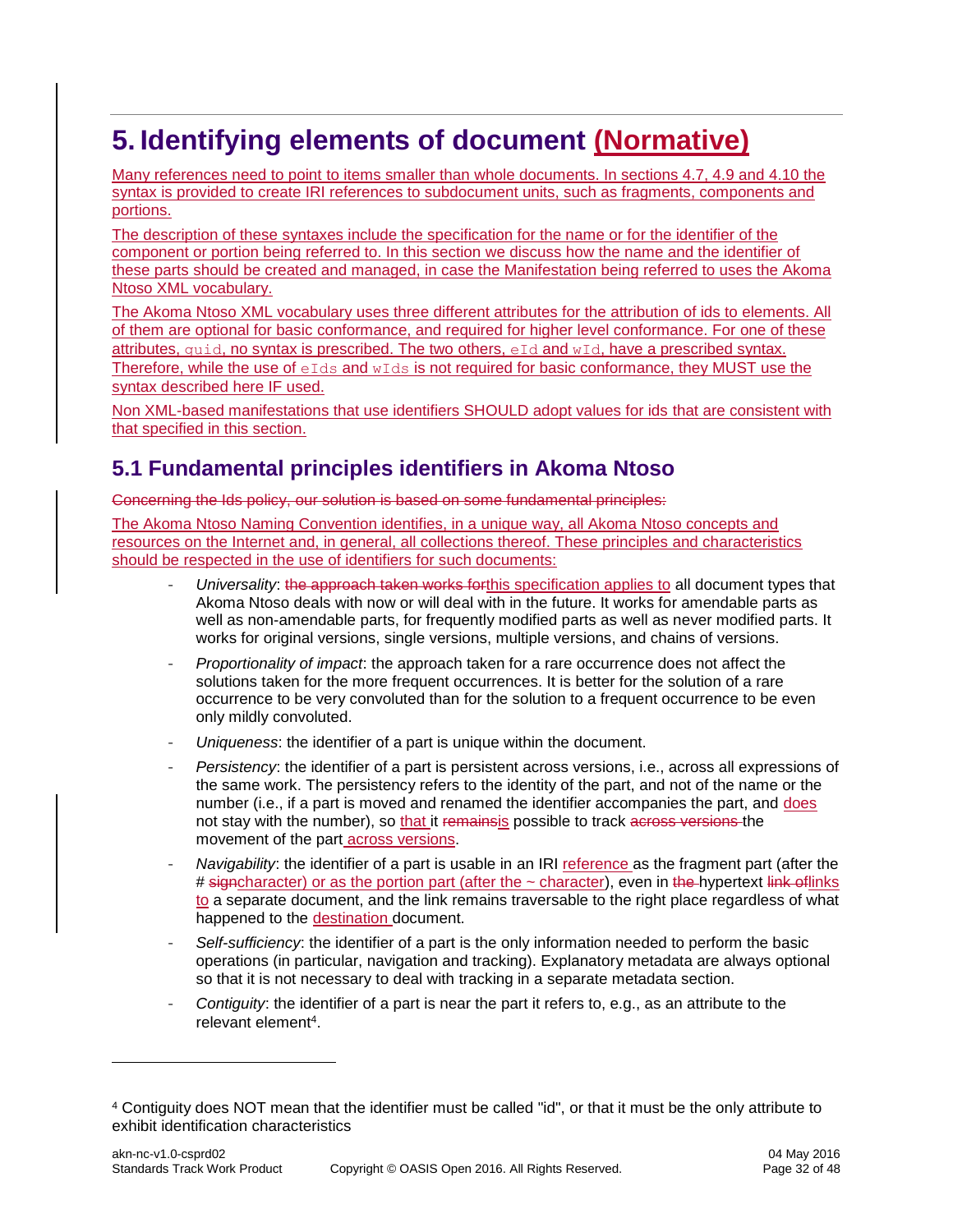- *Meaningfulness*: the identifier of a part expresses, as much as possible, basic facts about its nature, position, or relation to superior and/or neighboring elements that are meaningful to the local tradition.
- *Transferability*: the identifier of a part is transferable when the part is transferred from a document to another, or from a document type to another. For instance, identifiers of bills isare transferable to the identifiers of the corresponding act once the document has been promulgated, and similarly, the identifier of a structure within an amendment proposal, possibly even in an oral discussion reported in a Hansard, is transferable to the identifier of the structure in a new version of the bill. $5$

### <span id="page-32-0"></span>**5.2 Id attributes in the Akoma Ntoso XML vocabulary**

There are three different attributes in Akoma Ntoso XML to identify content:

- eId **attribute** ("E*xpression-level" identifier)*
	- This is the first and most important identifier. An eId attribute provides uniqueness of an element within a specific Expression. The value of  $eI\,d}$  is specified as connected to the structural role of the corresponding element. So, it needs to be updated regularly whenever the structural role of the element changes in a new Expression (i.e., if the element is renumbered or changed in nature, e.g., from article to clause).
- wId **attribute** ("*Work-level*" identifier)

This attribute is only needed if the  $eI\,d$  is not also a Work-level identifier. It is meant for mapping the identity and position of the same elements in different Expressions and variants of the same Work –  $wId$  identifier will be addedexplicitly included when the eId changes from one Expression to another. The value of the  $wId$  attribute never changes; it must be the same values for the same elements in all the Expressions of a document. In order to allow this, a master Expression couldneeds to be identified, i.e., the Expression whose  $eId$ attribute becomes the references for the  $wId$  attribute of all other Expressions.

- GUID **attribute** (*Globally Unique Identifiers*)

This attribute is an application-specific identifier that a local implementation may need to add to elements according to local rules and syntaxes. GUID is not a required attribute. Its use and specification is totally dependent on the representation and storage requirements of the author of the Manifestation. The usage of GUID attribute is not part of the second level of compliance to the Akoma Ntoso schemaDespite the name, GUID do not even have to be globally unique across documents of the same collection. They are meant as a way to place ids from legacy formats and collections and that are still in use. The usage of GUID attribute has no required syntax and does not impact on compliance with this specification.

### <span id="page-32-1"></span>**5.3 Syntax for eId and wId attributes**

l

This section specifiesMost elements in the Akoma Ntoso XML vocabulary allow two optional attributes, called  $eId$  and  $wId$ . They are optional for compliance level 1, and are required for compliance levels 2 and above.

The syntax for these attributes is identical and is built in the exact same way, but are based on different elements:

for the  $eId$  attribute..., the reference element is the one in the current Expression

The second level of compliance to Akoma Ntoso requires following this syntax.

- for the  $wId$  attribute, the reference element is the one in the master Expression, as specified in section 5.4.

<sup>5</sup> Transferability does not mean "identical value", but only that a transformation between the two values must be possible in an automatic way.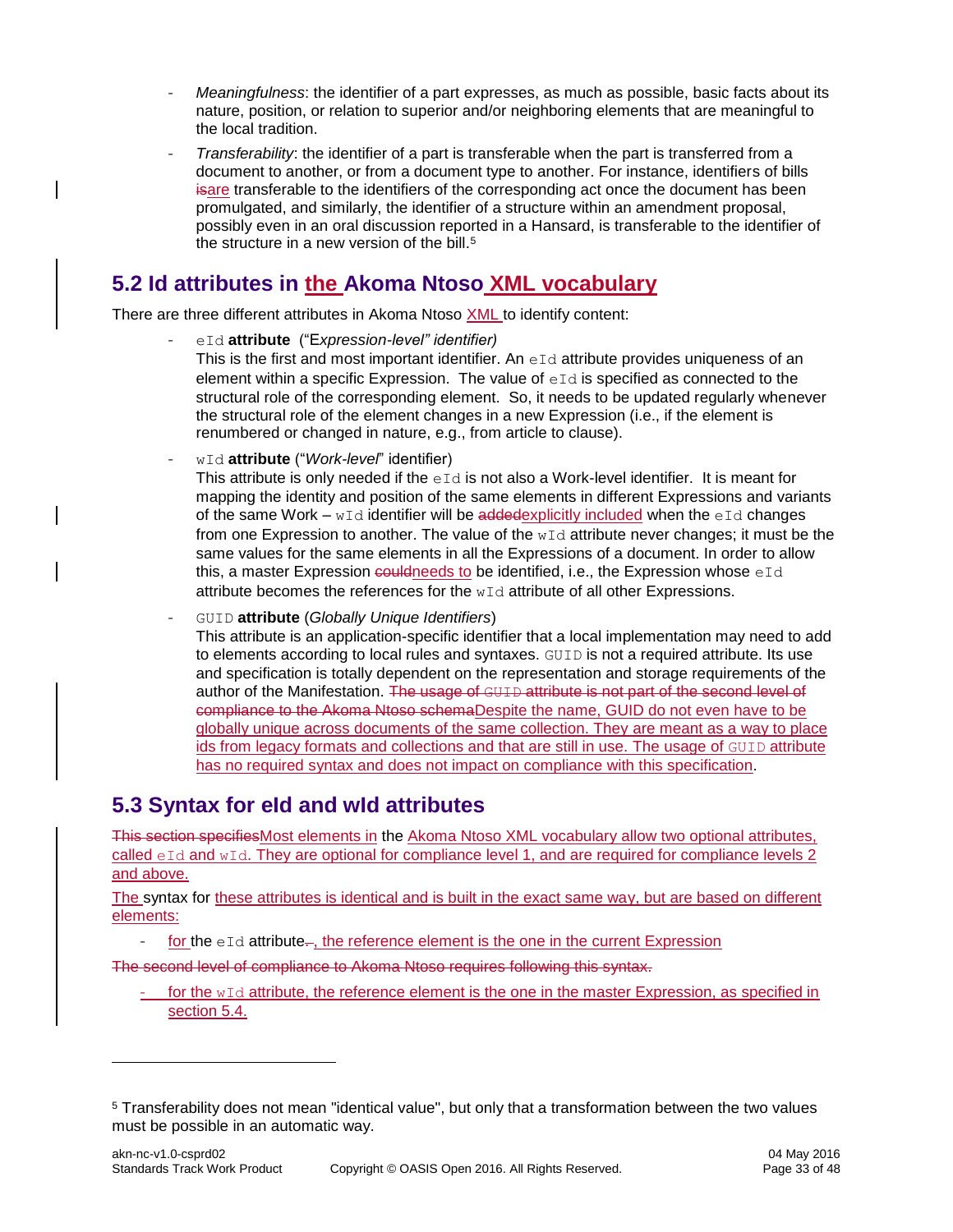The generic syntax for  $an$  exact attributes is the following:

[prefix " "] element ref [" "number]

- $prefix$  is a (possibly empty) string providing uniqueness to the remaining part of the identifier, and it is based on the context in which the element appears;
- element ref is ana (required) identifier of the type of the element;
- number is a (possibly empty) representation of the numbering of the element within its context.

### <span id="page-33-0"></span>**5.3.1 Prefix**

Frequently elements appear in different parts of the same document with the same number and they need to be identified by the context in which they appear: for instance, a *Chapter 2* may exist within both *Book I* and *Book II*, and a line 5 most probably exists in every page of some document.

The context is the part of the identifier that provides the required uniqueness. Thus, the context of the two instances of Chapter 2 is Book I or Book II respectively, while the context for each line 5 (i.e., each <eol> element) will be the page number of the page in which it appears (i.e., the immediately preceding  $\langle e_{\text{opp}} \rangle$ element).

The prefix is a (possibly empty) string providing uniqueness to the remaining part of the identifier, and it is based on the context in which the element appears. In fact, by construction the prefix of an identifier is *the full identifier of the context element*.

#### For example:

#### book\_I\_\_chp\_2,

The elements that repeat withprefix part of Chapter 2 within Book I is " $\text{book I}$ ", which is the same number in different partsidentifier of the same document are frequent and need to be identified (i.e., a *Chapter 2* may exist within both *Tome I* and *Tome II*, and line 5 most probably exists in every page of the document).

- The concept of context has been introduced as the element "Book I" that provides the required uniqueness for an identifier. Thus, the context of the two instances of Chapter 2 will be Tome I and Tome II respectively, while the context for each line 5 (i.e., each <eel> element) will be the page in which it appears (i.e., the immediately previous  $\langle \cos \theta \rangle$  element). context for the rest of the identifier.
- eop 2 eol 4

The prefix part of the line 5 of page 3 is " $e^{1/2}$ ", which is the identifier of the element between page 2 and page 3 that provides the context for the rest of the identifier*.* 

Composite documents make it more complex to reach uniqueness of identifiers over the whole XML document, since they might be the result of composing individual documents where the same identifiers where created independentlymay exist independently. For instance, an element called *section 2* may exist independently in the main component and in an annex of the same document.

The identifier of an element mustMUST therefore include the full identifier of the context element that guarantees its uniqueness, beand it CAN be the identifier of the individual document in a composite document, the identifier of a wrapping element that restarts the numbering, or the identifier of a preceding element that restarts the numbering.

Structures within the <quotedStructure> and <embeddedStructure> elements add the relevant mod identifier before their "natural" identifiers. In a way, <quotedStructure> and <embeddedStructure> act as the context for the contained structures. So for instance if clause 3 of article 15 has an amendment that adds article 4/a to a different act, the identifier of the <quotedStructure> element that contains the new article will be

"art  $15$  cl 3 mod 1 qstr 1", and the identifier of article 4/a inside it will be " $arct^{-15}$   $\frac{1}{2}$   $\frac{1}{2}$  mod\_1  $\frac{1}{2}$   $\frac{1}{2}$  art  $4a$ ". Of course, automatic systems that create current versions of texts should and will remove the prefix belonging to the modification law and will only keep the identifier "art 4a" in the final result.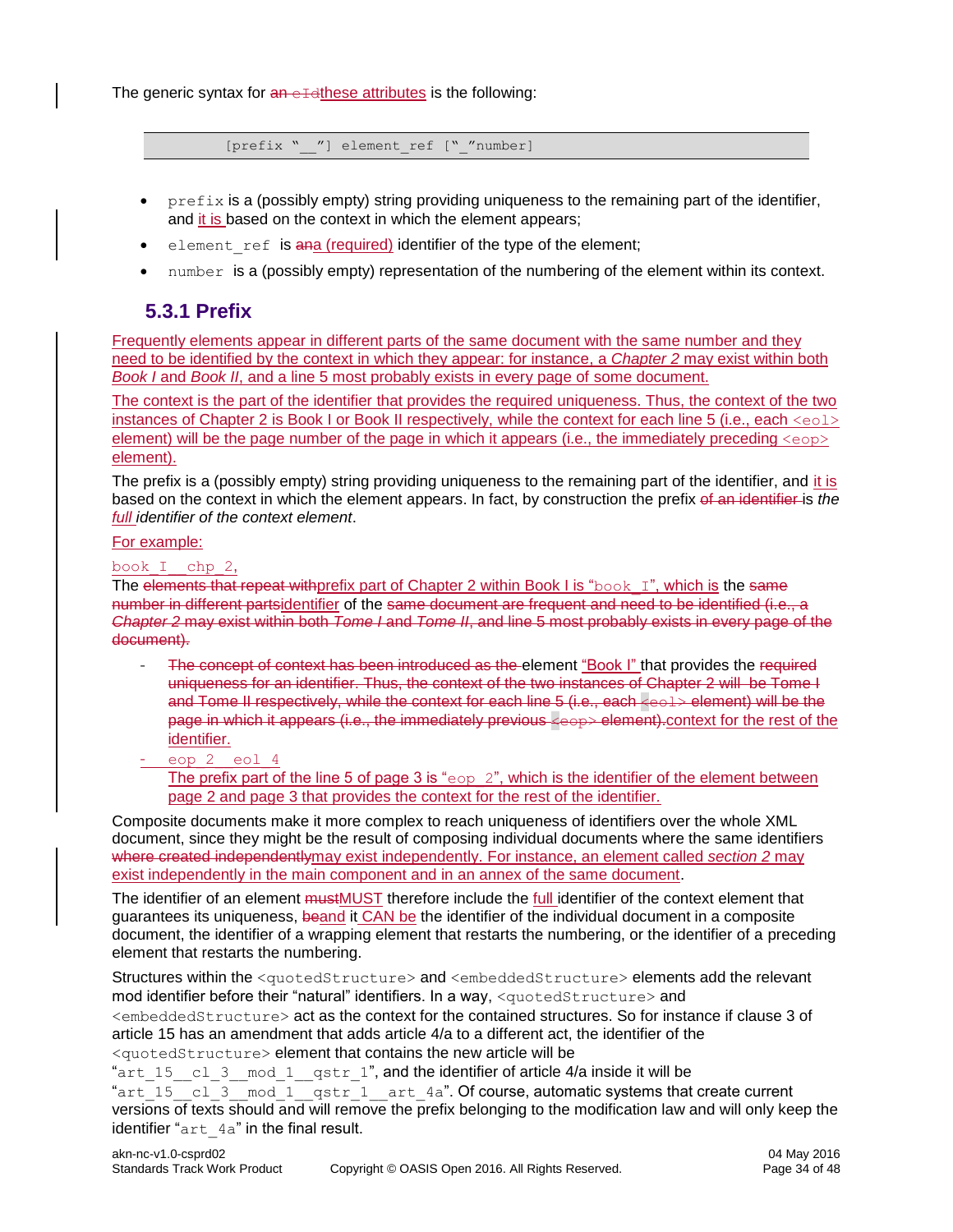The following are usual cases of contexts:

- All document classes ( $\langle \text{act}\rangle$ ,  $\langle \text{bill}\rangle$ ,  $\langle \text{doc}\rangle$ , etc.) are always contexts. This means that, except particular cases, all numbers restart whenever a new document class is started (e.g., in a composite document each document component has its own local numbering).
- Elements <quotedStructure> and <embeddedStructure> are always contexts, even if they do not force a restart of the numbering, but just a different numbering context within themselves.
- Plain inline elements are never contexts. Exception: element <mod> is always a context.

### <span id="page-34-0"></span>**5.3.2 element\_ref**

The element  $r$ ef, part of the eId attribute value, is generally based on the name of the element; however, sometimes the element ref could be based on the content of the element.

For example, this is the case for elements that play the role of "reference table."

#### 5.3.2.1 **Elements Based on the Name of the Element**

In general, the *element* ref part is the full name of the element. There are twothree exceptions:

- 1. For some elements, an abbreviation is used. This abbreviation is a well-known abbreviation.
- 2.1. Some elements share the same *element ref*. This is the casehappens when the two elements has the common user semantic but are found in different structural contexts. These elements are:
	- <list> and <blockList> (identifier "list")
	- <intro> and <listIntroduction> (identifier "intro")
	- <wrapUp> and <listWrapUp> (identifier "wrapup").

The reason for these elements to have the same element ref is to reduce the dependence on a technical markup choice where the structure is functionally identical.

#### **5.3.2.1.1 Abbreviations**

The list of abbreviations:

| XML elements                              | Abbreviationelement ref |
|-------------------------------------------|-------------------------|
| alinea                                    | a∔                      |
| article                                   | art                     |
| attachment                                | att                     |
| <list> and <blocklist></blocklist></list> | list                    |
| chapter                                   | chp                     |
| citation                                  | <del>Git</del>          |
| citations                                 | eits                    |
| clause                                    | eŀ                      |
| component                                 | emp                     |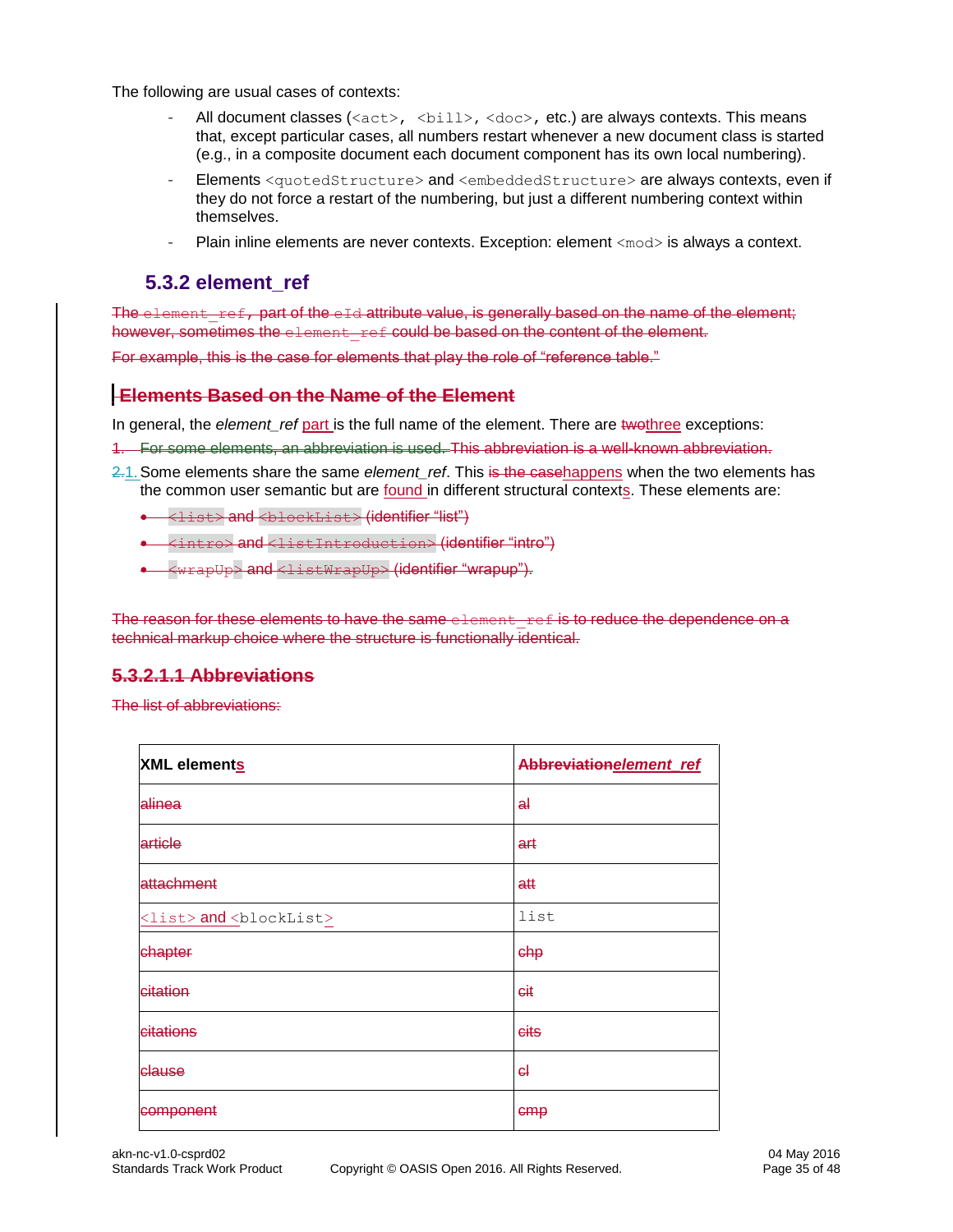| <b>XML</b> elements                                                                                                               | Abbreviation element_ref |  |  |
|-----------------------------------------------------------------------------------------------------------------------------------|--------------------------|--|--|
| components                                                                                                                        | cmpnts                   |  |  |
| componentRef                                                                                                                      | eref                     |  |  |
| debateSection                                                                                                                     | dbsect                   |  |  |
| division                                                                                                                          | dvs                      |  |  |
| documentRef                                                                                                                       | dref                     |  |  |
| eventRef                                                                                                                          | eref                     |  |  |
| intro                                                                                                                             | intro                    |  |  |
| <b>list</b>                                                                                                                       | list                     |  |  |
| <intro> and <listintroduction></listintroduction></intro>                                                                         | intro                    |  |  |
| <b>listWrapUp</b>                                                                                                                 | wrap                     |  |  |
| paragraph                                                                                                                         | para                     |  |  |
| quotedStructure                                                                                                                   | qstr                     |  |  |
| quotedText                                                                                                                        | <b>qtext</b>             |  |  |
| recital                                                                                                                           | <b>rec</b>               |  |  |
| recitals                                                                                                                          | <b>Fecs</b>              |  |  |
| section                                                                                                                           | <b>see</b>               |  |  |
| subchapter                                                                                                                        | subchp                   |  |  |
| subclause                                                                                                                         | subel                    |  |  |
| subdivision                                                                                                                       | subdvs                   |  |  |
| subparagraph                                                                                                                      | subpara                  |  |  |
| subsection                                                                                                                        | subsec                   |  |  |
| temporalGroup                                                                                                                     | tmpg                     |  |  |
| <wrapup> and<listwrapup></listwrapup></wrapup>                                                                                    | wrapup                   |  |  |
| <body>,<mainbody>,<amendmentbody>,<br/><debatebody>, <judgmentbody></judgmentbody></debatebody></amendmentbody></mainbody></body> | body                     |  |  |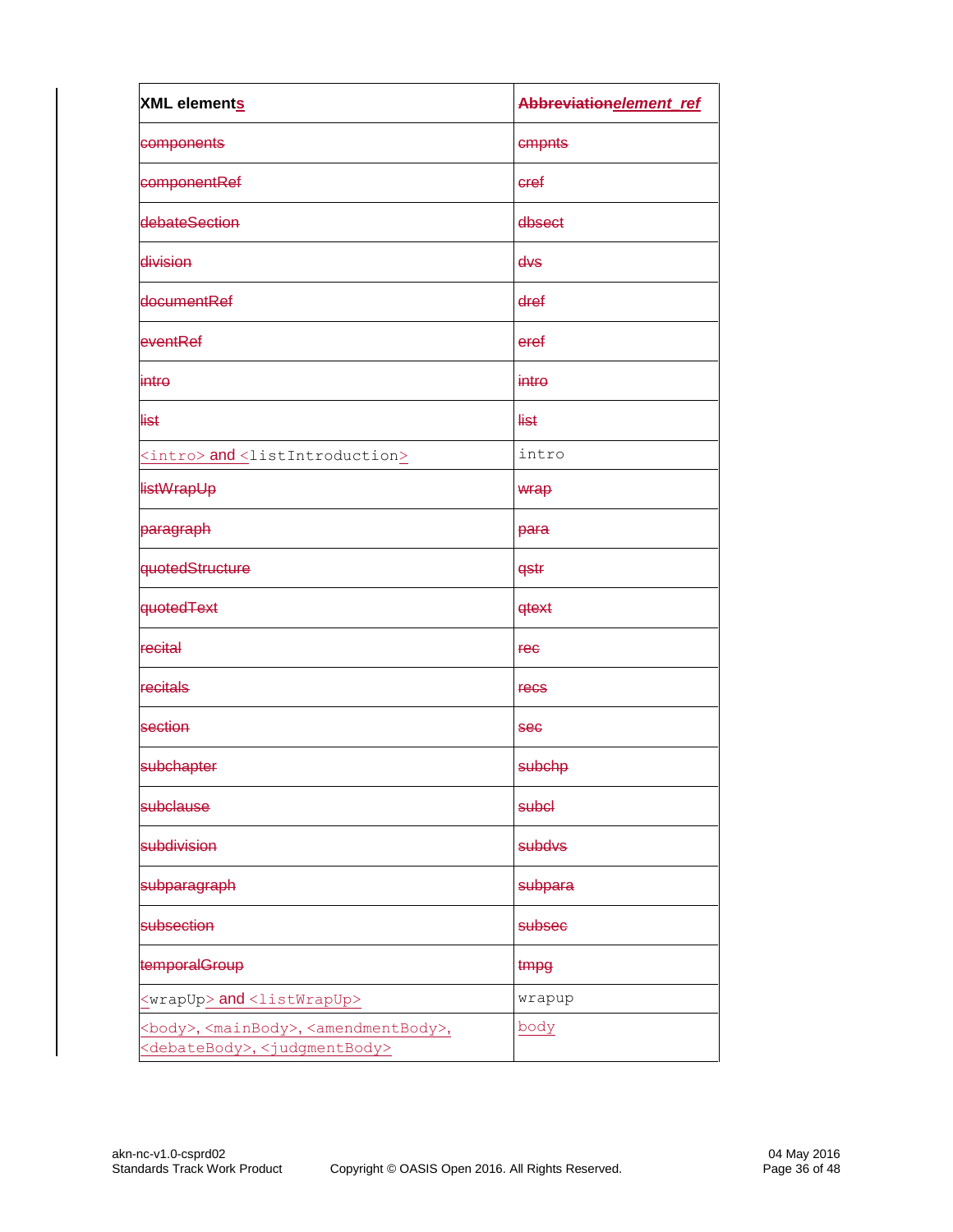### 5.3.2.2 **Elements Based on the Content**

ThesesThe reason for these elements are:

- <TLCConcept>
- <TLCEvent>
- <TLCLocation>
- <TLCObject>
- <TLCOrganization>
- <TLCPerson>
- <TLCProcess>
- <TLCReference>
- <TLCRole>
- <TLCTerm>
- <componentData>
- < keyword>

<component>: depending onto have the same *element\_ref* is to reduce the document inside<sub>r</sub>complexity whenever the identifier can be "annex" or "attachment" or ... , with explicit or implicit numberstructures are functionally identical.

2. For some elements, an abbreviation is used. This abbreviation is a well-known shorthand of the full element name that is already used in legal citations. The following is the full list of abbreviations allowed:

| <b>XML element</b>              | element_ref |
|---------------------------------|-------------|
| <alinea></alinea>               | al          |
| <amendmentbody></amendmentbody> | body        |
| <article></article>             | art         |
| <attachment></attachment>       | att         |
| <blocklist></blocklist>         | list        |
| <chapter></chapter>             | chp         |
| <citation></citation>           | cit         |
| <citations></citations>         | cits        |
| <clause></clause>               | cl          |
| <component></component>         | cmp         |
| <components></components>       | cmpnts      |
| <componentref></componentref>   | cref        |
| <debatebody></debatebody>       | body        |
| <debatesection></debatesection> | dbsect      |
| <division></division>           | dvs         |
| <documentref></documentref>     | dref        |
| <eventref></eventref>           | eref        |
| <judgmentbody></judgmentbody>   | body        |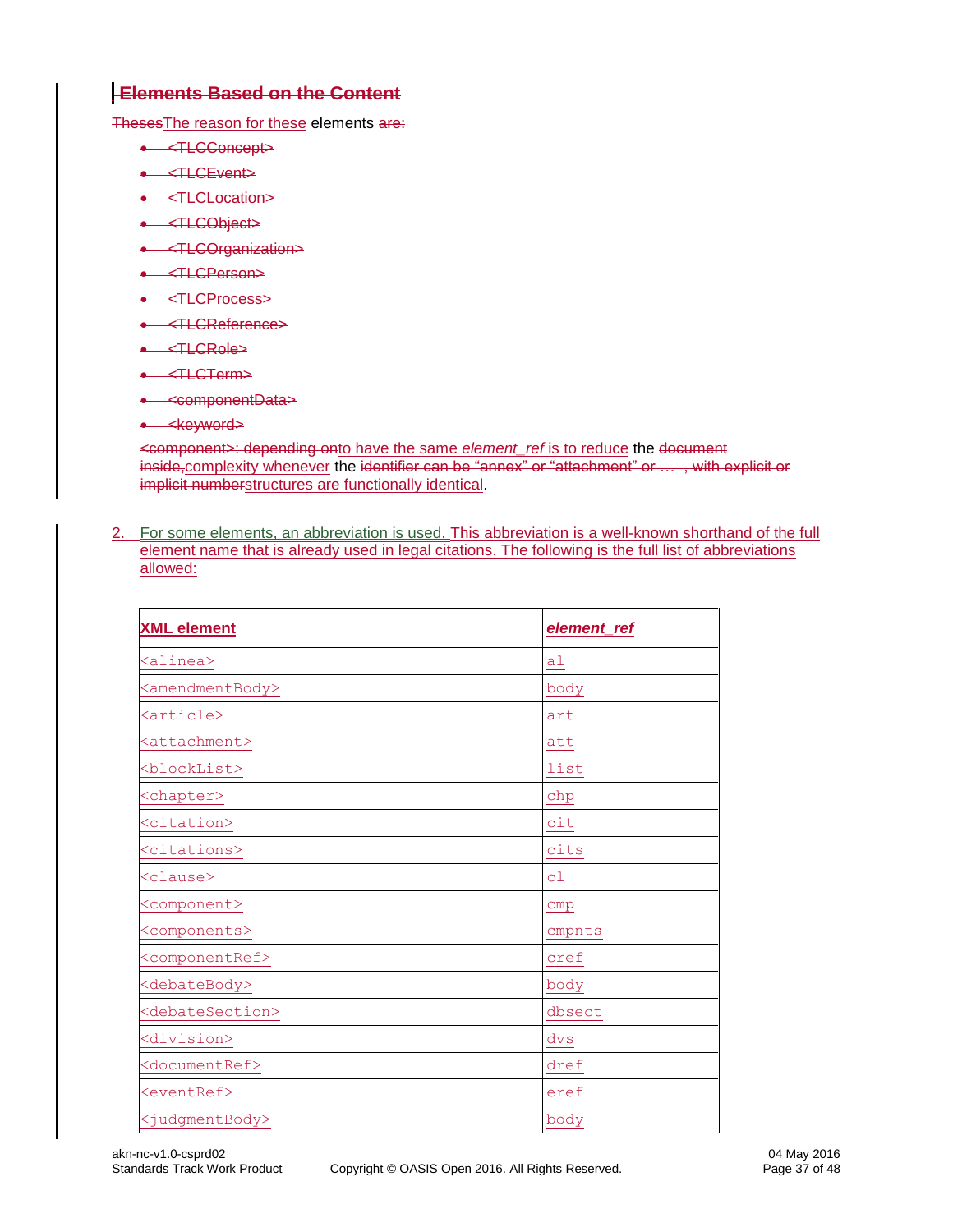| <b>XML element</b>                    | element_ref |  |
|---------------------------------------|-------------|--|
| <intro></intro>                       | intro       |  |
| $\langle \text{list}\rangle$          | list        |  |
| <listintroduction></listintroduction> | intro       |  |
| <listwrapup></listwrapup>             | wrap        |  |
| <mainbody></mainbody>                 | body        |  |
| <paragraph></paragraph>               | para        |  |
| <quotedstructure></quotedstructure>   | gstr        |  |
| <quotedtext></quotedtext>             | qtext       |  |
| <recital></recital>                   | rec         |  |
| <recitals></recitals>                 | recs        |  |
| <section></section>                   | sec         |  |
| <subchapter></subchapter>             | subchp      |  |
| <subclause></subclause>               | subcl       |  |
| <subdivision></subdivision>           | subdvs      |  |
| <subparagraph></subparagraph>         | subpara     |  |
| <subsection></subsection>             | subsec      |  |
| <temporalgroup></temporalgroup>       | tmpg        |  |
| <wrapup></wrapup>                     | wrapup      |  |

3. For some elements, a string representing some information about the content of the element is used. These elements are:

| <b>XML element</b>                                                                                                                                                        | element_ref                  |  |  |
|---------------------------------------------------------------------------------------------------------------------------------------------------------------------------|------------------------------|--|--|
| <tlcconcept></tlcconcept>                                                                                                                                                 | a label of the concept;      |  |  |
| $<$ TLCEvent>                                                                                                                                                             | a label of the event;        |  |  |
| <tlclocation></tlclocation>                                                                                                                                               | a label of the location;     |  |  |
| <tlcobject></tlcobject>                                                                                                                                                   | a label of the object;       |  |  |
| <tlcorganization></tlcorganization>                                                                                                                                       | a label of the organization; |  |  |
| <tlcperson></tlcperson>                                                                                                                                                   | a label of the person;       |  |  |
| <tlcprocess></tlcprocess>                                                                                                                                                 | a label of the process;      |  |  |
| <tlcreference></tlcreference>                                                                                                                                             | a label of the reference;    |  |  |
| <tlcrole></tlcrole>                                                                                                                                                       | a label of the role;         |  |  |
| $<$ TLCTerm $>$                                                                                                                                                           | a label of the term;         |  |  |
| <componentdata><br/>a name for the component;</componentdata>                                                                                                             |                              |  |  |
| a label of the keyword;<br><keyword></keyword>                                                                                                                            |                              |  |  |
| depending on the document inside, the identifier can be<br><component><br/>"annex" or "attachment" or the name of the component,<br/>with an explicit number.</component> |                              |  |  |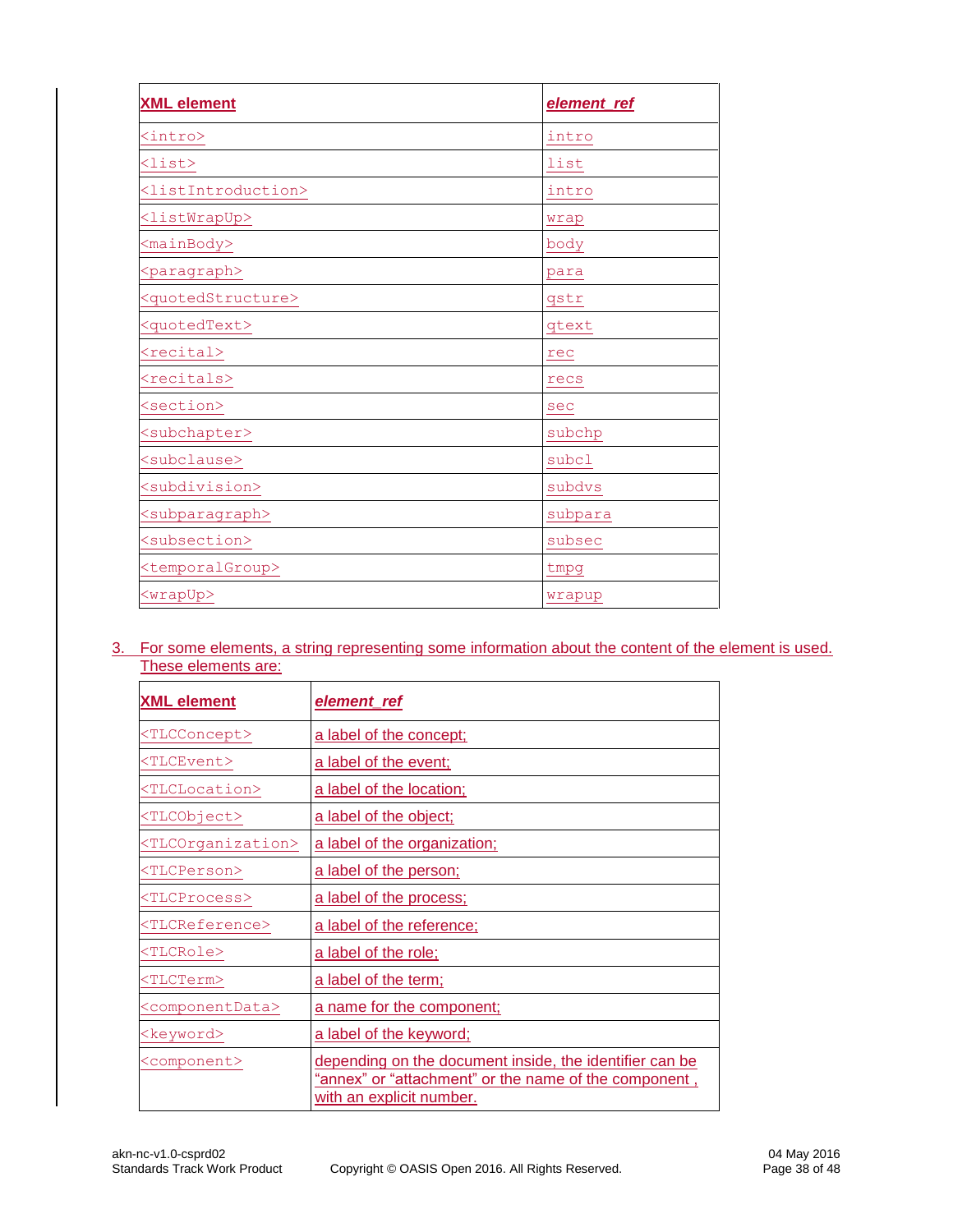### **5.3.3 Number**

<span id="page-38-0"></span>The number part of an identifier is a (possibly empty) representation of the numbering of the element within its context.

There are three subcases:

10. Globally and locally unique elements:

If the element is necessarily unique within its context, no numbering is used, and therefore there is no number part. For instance, since there is exactly one  $body$  in acts and bills, its identifier can be simply "body" (or, of course, "doc\_1\_\_body" in case of a composite document). Analogously, since there is at most one content element inside articles or sections, the identifier of the <content> element of article 12 will be simply "art\_12\_\_content".

11. Explicitly numbered elements

An explicitly numbered element has its number determined in the Expression itself in the form of a <number> sub-element. The number part of the identifiers of such elements corresponds to the stripping of all final punctuation, meaningless separations as well as redundant characters in the content of the  $\langle \text{num} \rangle$  element. The representation is case-sensitive. For instance, if article 12 contains  $\langle \text{num} \rangle$ Art.  $1211.2 \text{ bis}\langle \text{/num} \rangle$  then the number part of the identifier will be  $42b$ isl $1-2b$ is". It is the job of the author of the Manifestation to determine whether the numbering expressed in the  $\langle$ num $\rangle$  element is global (i.e., it starts at 1 at the beginning of the document) or local (i.e., it restarts at 1 inside or after every instance of an intermediate element). This is usually made clear within every legal tradition and usually can be established by briefly examining a few or even just one document in its original form. Meaningful separations and punctuation are never stripped. For instance, article -1 (in some jurisdictions it represents a late insertion before article 1) will be " $art -1$ ".

12. Implicitly numbered elements.

An implicitly numbered element has no  $\langle \text{num} \rangle$  sub-element, and its numbering is established by counting the occurrences of similar elements within the same context, necessarilyalways using Arabic numbers. It is the job of the author of the Manifestation to determine whether the best way to count these elements is globally (i.e., starting at 1 at the beginning of the document class) or locally (i.e., restarting at 1 inside or after every instance of an intermediate element). This naming convention provides no rules on this choice, but there are a few common sense approaches. For instance, it is very natural that  $\langle e_{\text{op}} \rangle$  elements are globally counted, and  $\langle e_{\text{od}} \rangle$  are locally counted by their preceding  $\langle \text{eop} \rangle$  element, and as such, the third  $\langle \text{eop} \rangle$  element (the one separating the third page from the fourth) has identifier " $\epsilon$ op 3" (note no prefix), while the fifteenth end of line after such  $\exp$  (the one separating the fifteenth line from the sixteenth) will have as identifier "eop 3 eol 15". On the other hand,  $\langle p \rangle$  elements within a given structure are probably counted locally (as in "third  $\langle p \rangle$  of section 12"). This is not necessarily the immediately containing element (which in this case would be the  $\leq$ content $>$ element), but any containing or preceding element that in the opinion of the author of the Manifestation provides context for the counting. Thus the third  $\langle p \rangle$  of section 12 could reasonably have "sec\_12\_ p\_3" as its identifier.

### <span id="page-38-1"></span>**5.4 Usage Rules for "eId" and "wId"**

Documents are complex structures. Sometime, it is important to record the fact that the (conceptually) same structure may have different content (e.g., for different languages, different versions or different audiences).

Permanent identifiers are the basic tool to be able to identify the concept of *sameness* across situations that require different content to be known as really being the same. Unfortunately, relying only on a permanent identifier prevents some common and very useful operations to be performed on documents that present multiple instances of the same structure. For this reason the concepts of Expression identifiers  $(eId)$  and Work identifiers  $(wId)$  have been introduced.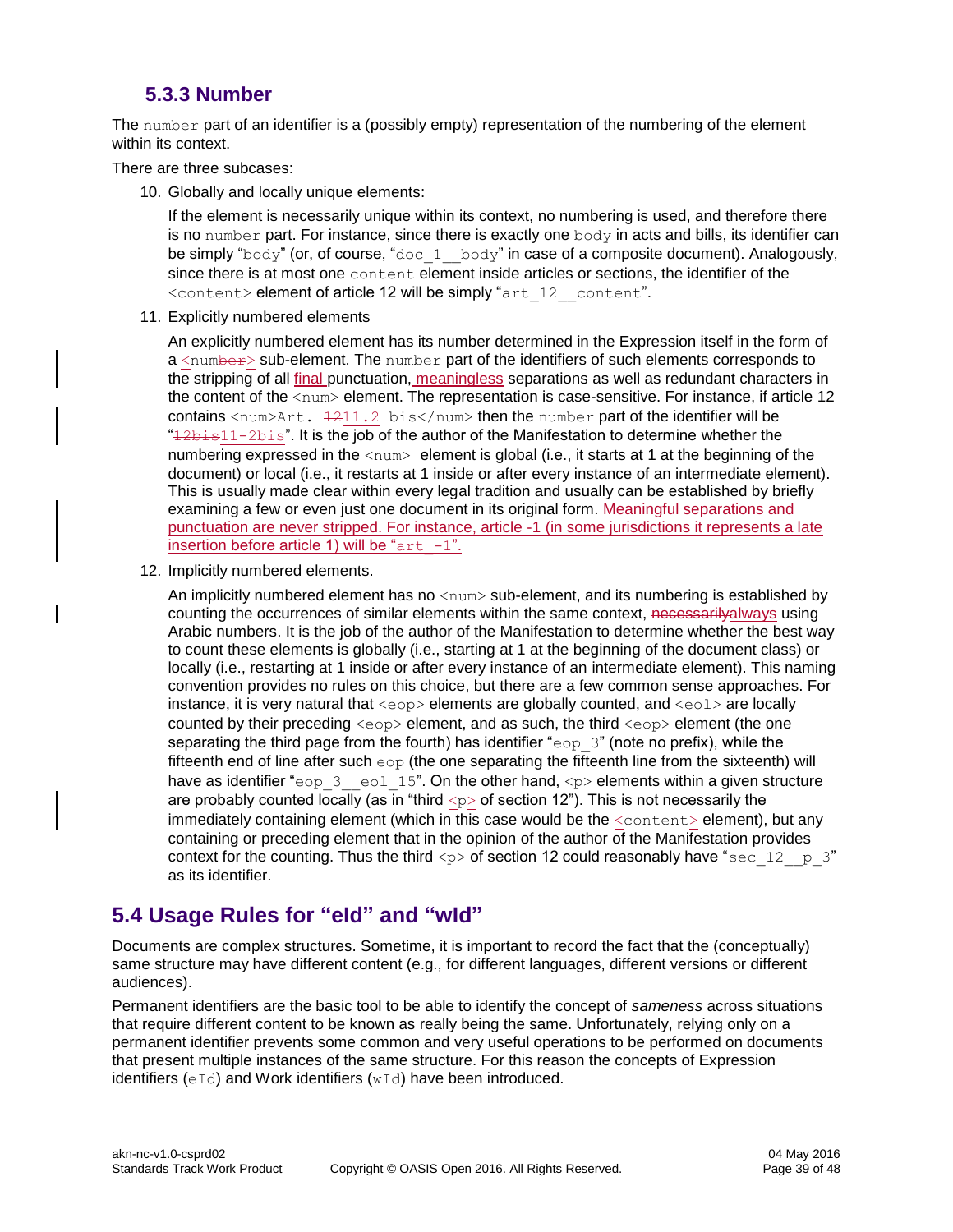### **5.4.1 Elements That Require an eId Attribute**

<span id="page-39-0"></span>The use of attribute  $eId$  is optional for conformance level 1, and required for conformance level 2 or more. If attribute  $eId$  is used, then it must MUST be used according to the syntax in section 65.2. If attribute  $eId$  is used in a document, then it is required for all elements that use or include attribute group idreq, and optional in all elements using or including attribute group idfac.

### <span id="page-39-1"></span>**5.4.2 wId Attribute Usage**

### **5.4.2 The Master Expression**

- 13. Whether an XML document does or does not have Work-level identifiers is NOT a decision of the markerauthor of the Manifestation, but a characteristic of the nature of the document. In fact, if an XML document does NOT have Work-level identifiers, then it is assumed that:
	- (a) thisit is the Master Expression (the one whose Expression-level identifiers will be used as a map for the Work-level identifiers of all the other expressions) and
	- (b) its Work-level identifiers are the same as Expression-level identifiers.

If this is NOT the Master Expression, then the Work-level identifiers NEED to be present as soon as they become different from the corresponding Expression-level Identifiers.

Master Expressions are necessarily the FIRST (or the ONLY) time-related versions of a document that either is intrinsically MONOLINGUAL or is expressed in the MASTER LANGUAGE, which is country- and jurisdiction- dependent and may even not exist (as in EU).

A markerManifestation author must know whether the document he/she is markingbeing marked up isshould be considered as the Master Expression or not for a Work or not.

The Expression-level identifiers use a semantic naming convention based on the structure of their Expression. The Work-level identifiers use a semantic naming convention based on the structure of their Master Expression, if one exists, or of a conceptual Ur-Expression, if none exists.

### <span id="page-39-2"></span>**5.4.3 wId Attribute Use Cases**

The risk heredecision to use two separate identifiers is to collapseavoid the risk of collapsing two potentially very different meanings of "identification" into just one identifier: the identifier of the *right place*  (*the one that I mean now when I use this identifier)* and the identifier of the *same place* (*the one that had such an identifier in a different version or in a different variant of this document*).

In fact there are really two identifiers at work: one has the purpose of matching the evolving nature of the fragment with respect to the internal structure of the document and the other must guarantee the persistency of the identity of the fragment across versions and variants. They are usually the same, and diverge only when one of the four following situations occur:

- 14. In multilingual works, the concurrence of multiple similarly named structures in multiple expressions, say article 2 in the French version of a document and section 2 in the English version of the same document, both referring to the same conceptual structure. A first subcase of this situation is when a master language can be identified, which provides a clear Master Expression, and a second subcase is when no master language is provided (e.g., in European legislation), so that no Master Expression exists.
- 15. In a multi-version file, the co-occurrence of two similarly named structures from two versions, say article 2 in the past version and article 2 in the current version, both contained in the same (multiversion) Manifestation.
- 16. In a modification act, the concurrence of two similarly named structures of the amending and of the amended document, say I am amending art.2 of the amended act, and of course an art.2 that exists already somewhere else in the amending act.
- 17. In a chain of versions, the requirement to renumber a few structures that completely desynchronizes the old identification mechanisms from the new one, e.g., article 2 is from now on known as article 15. Such renumbering is frequent in bills, and rare in acts. But external references to bills are mainly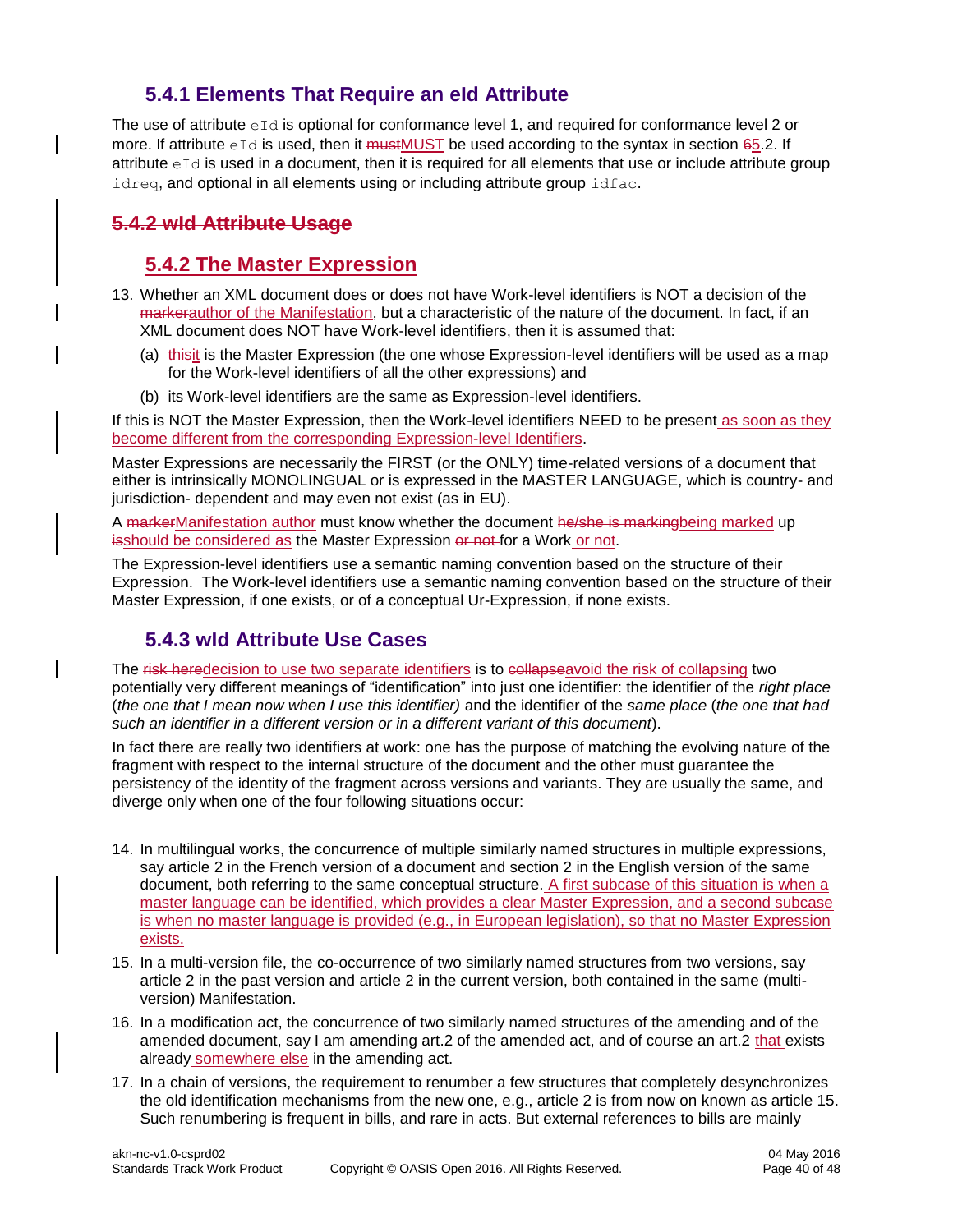static (i.e., they refer to a specific version of a bill), while external references to acts are often dynamic (i.e., they refer to any of a number of versions depending on the nature of the quest).

- First use case renumbering in bills: an approved amendment A inserts a new article between art.1 and art.2 of version 1 of bill B. Because of this decision, art.2 is known in version 2 of B as art.3, art.3 is known as art.4, etc.
- Second use case renumbering in acts: while act Y is in version 1, on date D1 act X makes a (dynamic) reference to art.2 of act Y. Subsequently, on date D2, act Y gets renumbered, and in version 2 art.2 becomes art.15 and a new art.2 is introduced in its stead. Subsequently, on date 3, act W makes a (dynamic) reference to art.15 of act Y (which is the new name for art.2) and on date D4 act Z makes a reference to art.2 of act Y (which is a new article that did not exist previously).

Given the above-mentioned principles, the natural solution is to have two identifiers to deal with. One is persistent and associated to the Work, while the other is evolving in time and associated to the Expression. Whenever the persistent identifier and the evolving identifier do not differ, only one of them is specified in the document, but when they differ, then the evolving identifier follows the structure of the Expression, while the permanent identifier is anchored to the structure of one specific Expression, called *Master Expression*, which is considered as the fundamental Expression for the permanent identification of fragments.

When a situation occurs that requires the two identifiers to differ from each other, such as one of the above-mentioned situations 1, 2, 3 or 4, then the  $eI\,d$  attribute is set to reflect the new role and number of the element in the structure, while the  $wId$  attribute is added and set to reflect the identity that such fragment had, has or would have in the Master Expression. Thus, after any change in the document, the Work-level identifier ( $wId$ ) is added and never changes, and the Expression identifier (eId) keeps on being updated according to the new datacondition of the Expression it belongs to.

Tracking is always based on the  $wId$ , navigation is always based on the identifier that was the eId at the moment, and transfer is always based on the  $eId$ . Sincelf the evolving identifier  $max$  changechanges in time more than once, athe Akoma Ntoso vocabulary provides the <mapping> metadata structure has been added to hold a complete map in time of the relationships between the persistent identifier  $wId$  and each of the evolving identifiers  $eId$ .

For instance, using the following simplified naming convention:  $\frac{1}{1}$  doce vers  $\frac{1}{1}$  fragment, we can describe the four situations as follows.

#### <span id="page-40-0"></span>**Multi-Lingual Document**

#### <span id="page-40-1"></span>**Subcase a**

Two expressions exist in two different languages. One is in the standardmaster, or default language, and the other is an additional variants in a different language. As such, the version in the default language is the master Expression, and the other version uses the master Expression's identifiers as  $wIds$ .

How do we represent Representing the fact that article 2 in the French versionsecondary variant contains the same text as section 2 in the English version, which is the master Expression?: is performed as follows:

Master Expression (e.g., in English)

```
<section eId="sec_2">
  \langlenum>2\langle/num><content>
                 <p>Some text in English</p>
  </content>
</section>
```
#### Variant (e.g., in French)

```
<art wId="sec_2" eId="art_2">
  <num>2</num>
```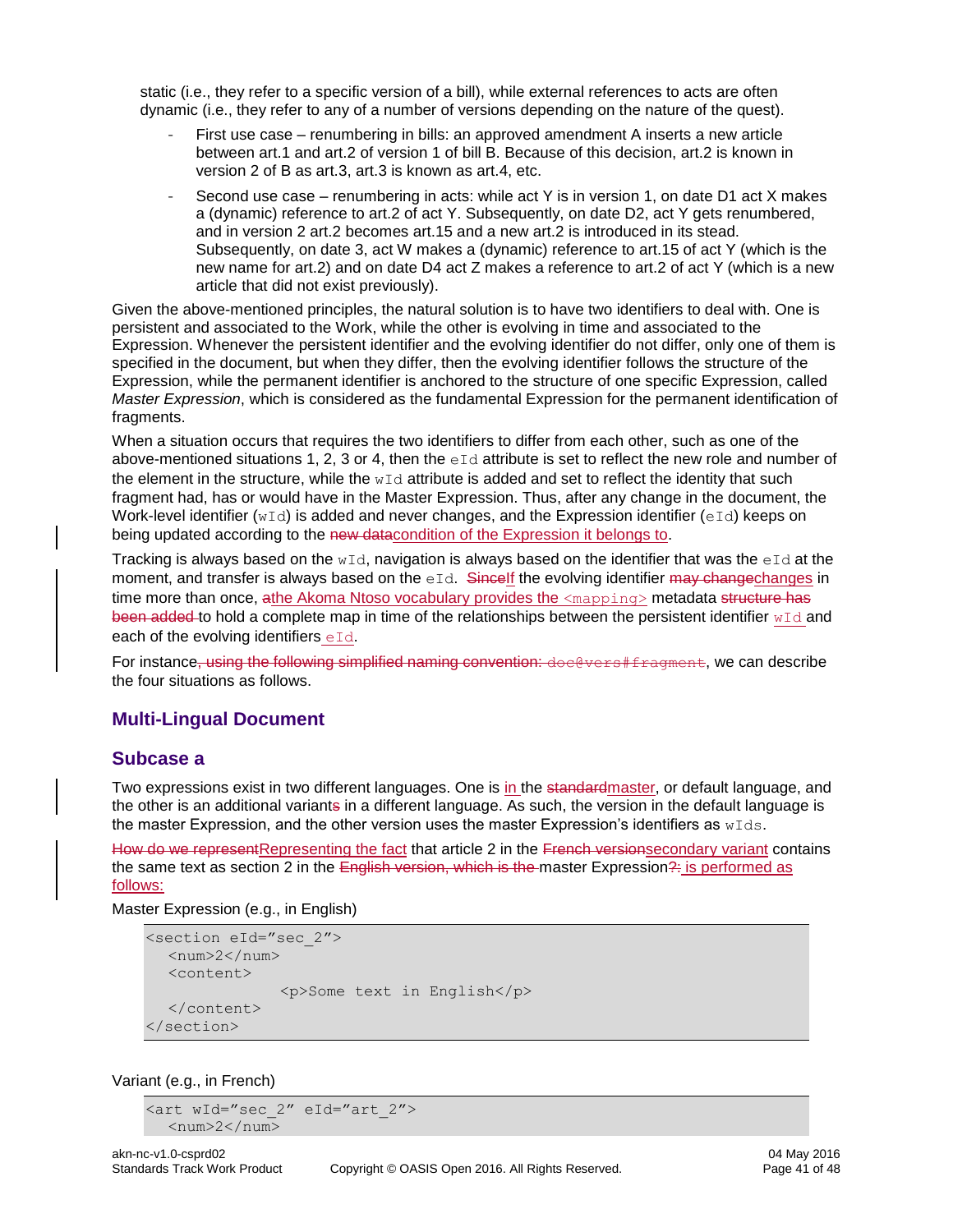```
<content>
                <p>Du texte en Français</p>
  </content>
</art>
```
<span id="page-41-0"></span>In this context, a reference such as  $doefsect-2$  points by default to the default destination, but a clientside script could, upon signaling that the user has a specific language preference, locally fiddle with the identifiers to have the destination change.

#### **Subcase b**

Two expressions exist in two different languages, but neither can be determined as the default or master language. This happens, for instance, in European legislation. As such, the master Expression does not exist in a concrete Expression, but must be determined abstractly (it would alsocould be called an *UR-Expression*), and both versions uses the UR-Expression's identifiers as  $wIds$ .

How do we represent that article 2 in the French version contains the same text as section 2 in the English version, and neither is the master Expression?:

Variant (e.g., in English)

```
<section wId="elm_2" eId="sec_2">
  <num>2</num>
  <content>
               <p>Some text in English</p>
  </content>
</section>
```
Variant (e.g., in French)

```
<art wId="elm_2" eId="art_2">
  <num>2</num><content>
               <p>Du texte en Français</p>
  </content>
</art>
```
#### <span id="page-41-1"></span>**Multi-Version Document**

In a multi-version file, two similarly named structures exist coming from two different versions, say article 2 in the past version and article 2 in the current version, both must be placed in the same (multi-version) Manifestation.

The "default" fragmentstructure (e.g., the current version) uses a plain  $eId$  identifier; the "secondary" destinationstructure (e.g., the past version) uses a modified eId identifier and is associated to the default structure via the w<sub>Id</sub> identifier.

```
<art eId="art_2">
<num>2</num>
  <content>
                <p>New version of art.2</p>
  </content>
</art>
```

```
<art wId="art_2" eId="art_2v1">
  <num>2</num>
  <content>
```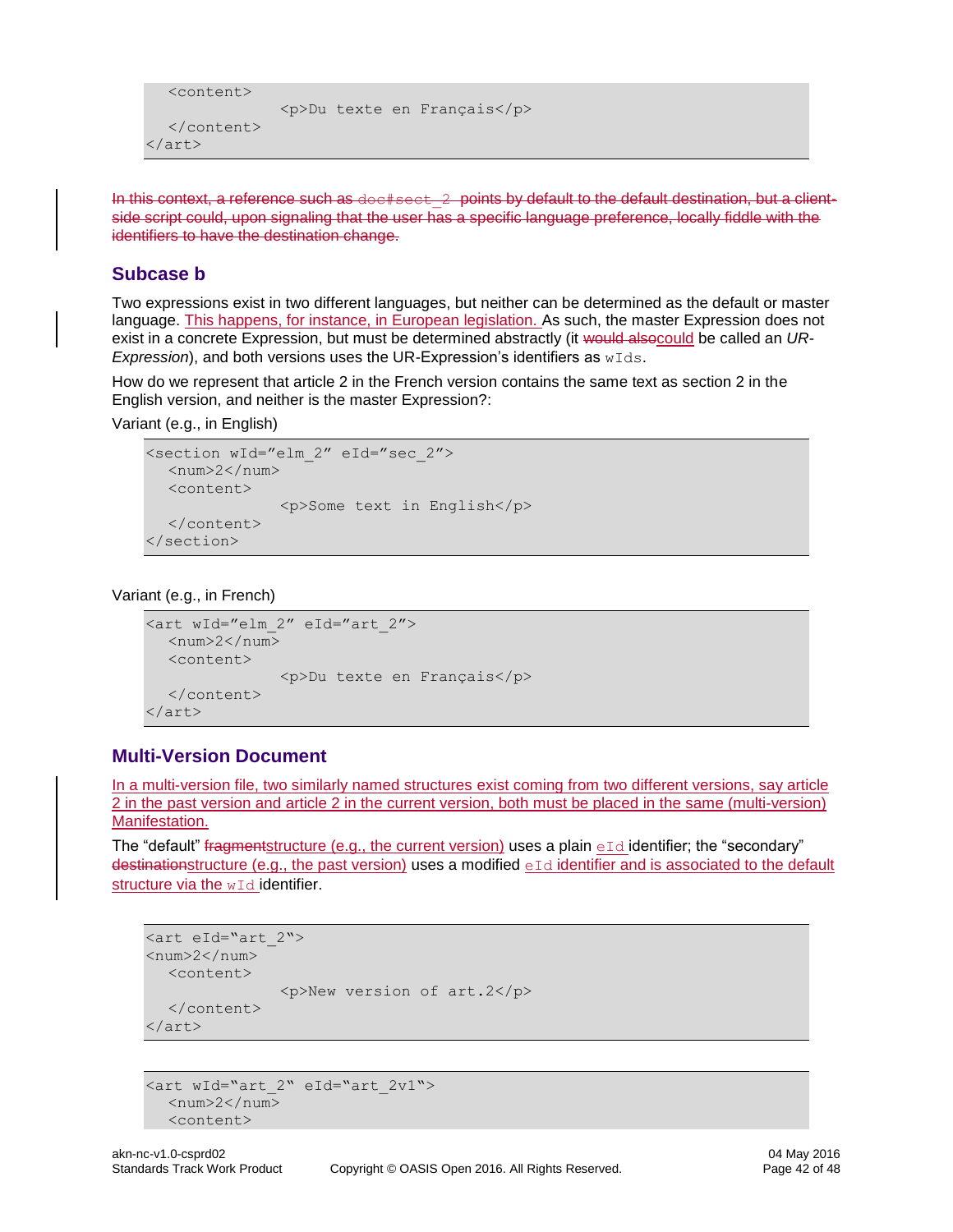```
 <p>Old version of art.2</p>
  </content>
</art>
```
In this situation it is assumed that the expected default behavior when traversing documents is to go to the newer version of the document, and if the navigation mechanism knows something more specific about the needs of the user, it would lead to the older version of the fragment instead.

### <span id="page-42-0"></span>**Amending Act**

The structured content uses  $wId$  as a suggestion of the identifier that the structure will have in the new version of the amended document:

```
<mod eId="mod_1">
  Art. 5 is changed as follows:
  <quotedStructure eId="mod_1__qstr_1">
        <art eId="mod_1__qsrt_1__art_5" wId="art5art_5">
               ...
        \langleart\rangle</quotedStructure>
</mod>
```
#### <span id="page-42-1"></span>**Renumbering of a Bill**

The first version of the bill has simple identifiers:

```
<article eId="art_1">
  <num>1</num><content><p>Originally article 1</p></content>
</article>
<article eId= »"art_2 »>">
  <num>2</num><content><p>Originally article 2</p></content>
</article>
<article eId="art_3">
  <num>3</num>
  <content><p>Originally article 3</p></content>
</article>
```
The In the second version of the bill–after a new article 2 was inserted, generating which generated a renumbering of the subsequent articles<sub>7</sub>. This version uses identifiers to specify the original identifiers, regardless of the position, and uses  $eId$  to specify the identifier each article should have if this were a new document.

```
<article eId="art_1">
  <num>1</num><content><p>Originally article 1</p></content>
</article>
\langlearticle eId= \frac{1}{2} art 2 \frac{1}{2} >">
  <num>2</num><content><p>New article 2</p></content>
</article>
<article wId="art_2" eId="art_3">
  <num>3</num>
```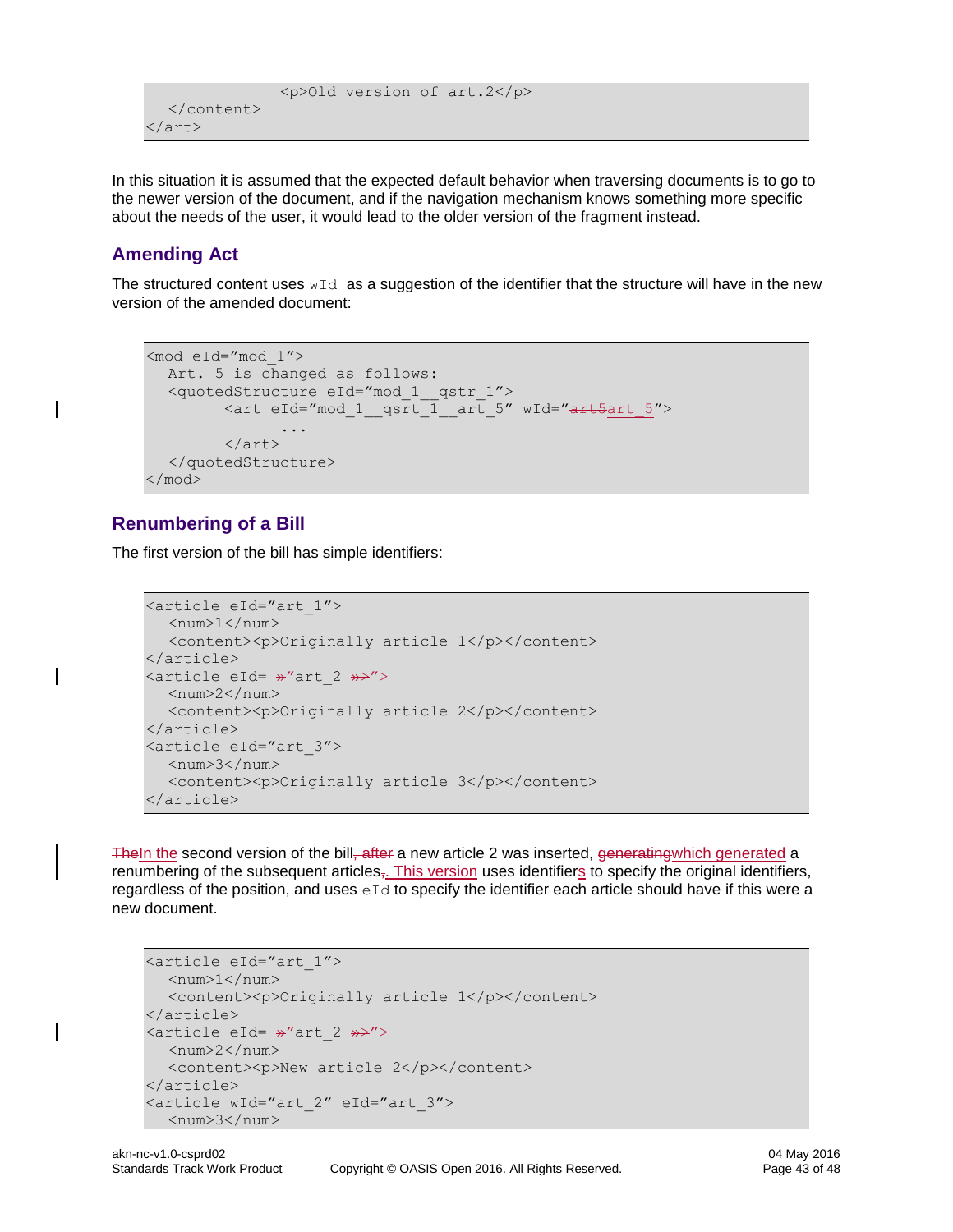```
<content><p>Originally article 2</p></content>
</article>
<article wId="art_3" eId="art_4">
  <num>4</num><content><p>Originally article 3</p></content>
</article>
```
Since bills mostly receive static references, and since static references always include the version number, it is always very clear what refers to what  $-\frac{b+11+6v+1}{2}$  references to art 2 refersin version 1 of the bill will lead to the same article as  $b\pm 110v^2$ #references to art 3 and different than  $b\pm 110v^2$ #in version 2, while references to  $art 2$ - in version 2 will lead to the newly inserted article.

### <span id="page-43-0"></span>**Renumbering of Acts**

l

The structure of the document is similar to the bills' example, and given the use case "Suppose that, while act Y is in version 1, on date D1 act X makes a (dynamieWork-level) reference to art.2 of act Y. Subsequently, on date D2, act Y gets renumbered, and in version 2 art.2 becomes art.15 and a new art.2 is introduced in its stead. Subsequently, on date 3, act W makes a (dynamic) reference to art.15 of act Y (which is the new name for art.2) and on date D4 act Z makes a reference to art.2 of act Y (which is a new article that did not exist previously)", then the following are ideas for the XML conversion:)".

The structure of the document is similar to the previous example. Then the following facts would be true<sup>6</sup>:

- In act X the Work-level reference is  $Y#$  to art-. 2. of act Y would be is  $Y/\text{part}$  2. This corresponds to the structure that in version 1 had  $eId="art 2"$ .
- In act W the Work-level reference is  $\frac{15.76}{15.06}$  act Y is  $\frac{15.76}{15.06}$  This corresponds to the same structure that in version 2 had  $eId="art 15"$  and  $wId="art 2"$
- In act Z the Work-level reference to art. 2 of act Y is  $Y# / \sim$  art 2. This corresponds to the structure that in version 2 had  $eId="arct 2"$  and no wId.

When accessing one of these references, the date of the source Expression (i.e., the one containing the reference must be compared with the date of the Expression of the destination document. If the date of the source is before the date of the destination, then the  $wId$  must be used for navigation. Otherwise the eId must be used.

 $6$  We use here a simplified version of the Naming Convention,  $[doc]/[portion],$  where  $[doc]$  is the IRI reference for the whole document, and [portion] is the identifier of the portion.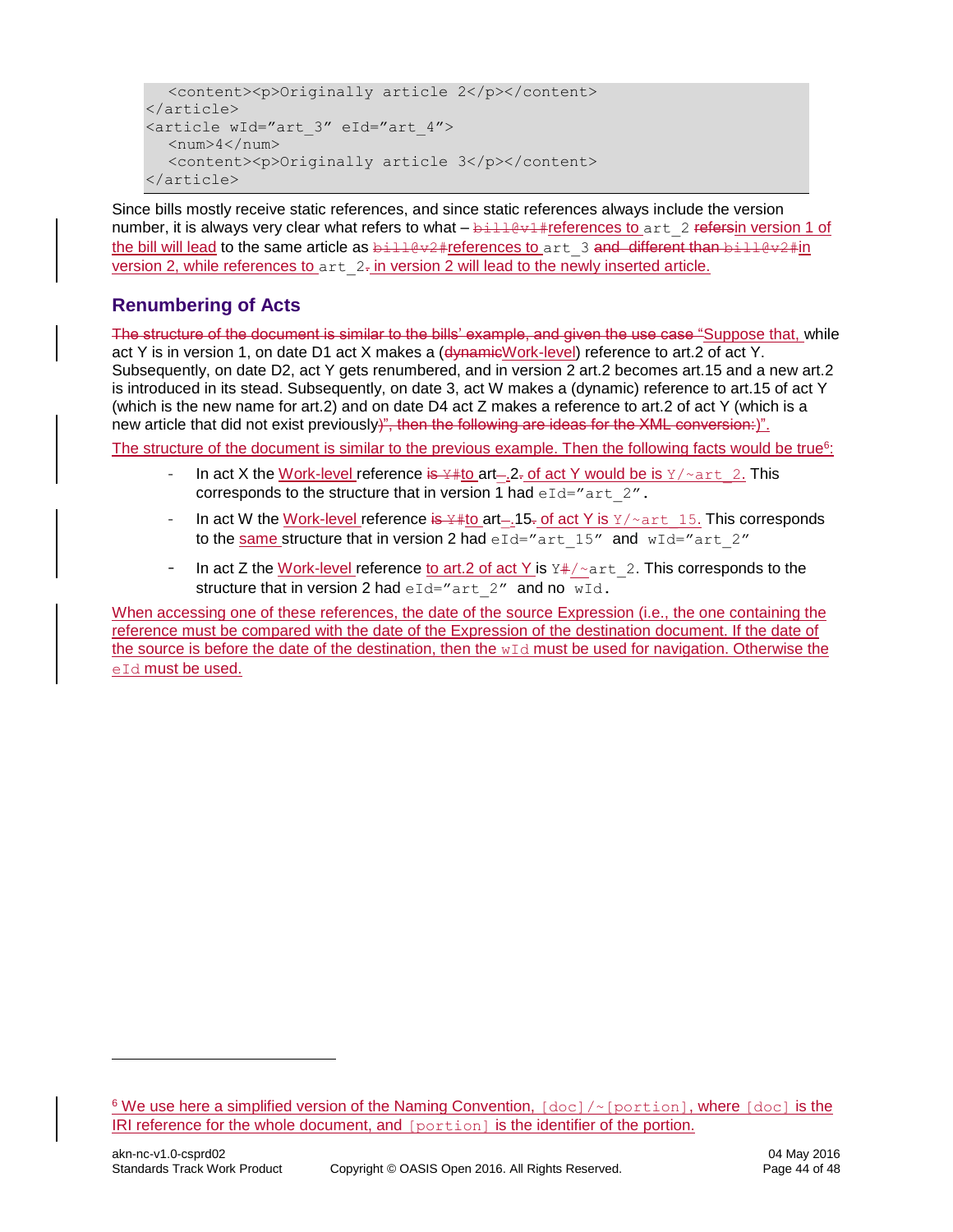## <span id="page-44-0"></span>**6. Conformance**

This chapter defines four Akoma Ntoso conformance clauses. In order to conform to the

#1 an XML document is compliant with Akoma Ntoso specs: in level 1 if

The XML file MUST be valid according to the XML schema: [http://docs.oasis](http://docs.oasis-open.org/legaldocml/ns/akn/3.0/WD17)[open.org/legaldocml/ns/akn/3.0/WD17h](http://docs.oasis-open.org/legaldocml/ns/akn/3.0/WD17)ttp://docs.oasis-open.org/legaldocml/ns/akn/3.0/CSD13;;

#2 an XML document is compliant with Akoma Ntoso specs in level 2 if it is compliant at level 1 and

2.1 The values of the  $eId$  and  $wId$  attributes MUST follow the Akoma Ntoso naming convention as formulated in chapters 4 and 5;

2.2 The values of the FRBRuri and FBRRthis elements MUST follow the specification detailed in chapter 4;

2.3 The values of the href and src attributes in ALL elements (except <a>) MUST follow the specifications detailed in chapter 4 and 5.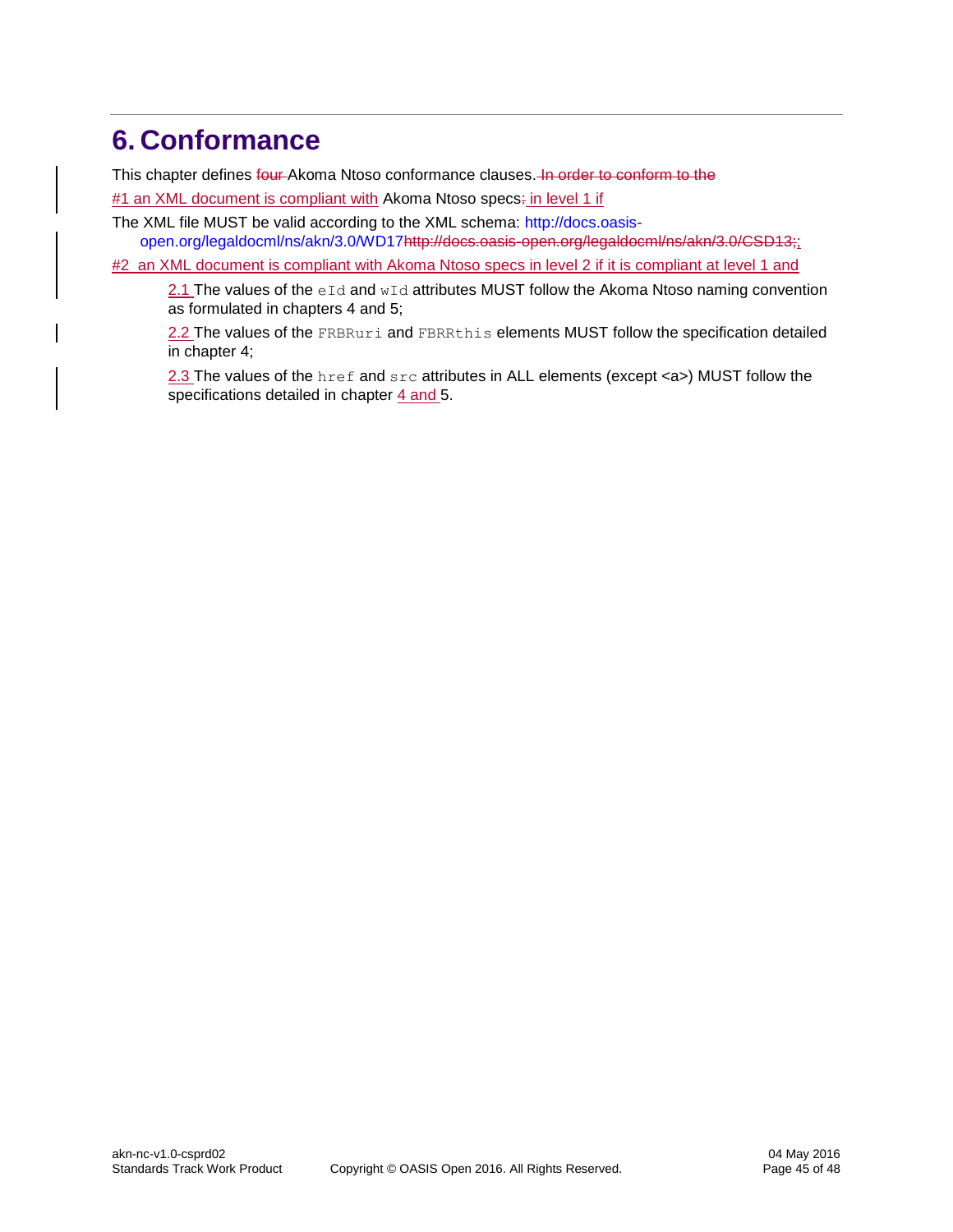# <span id="page-45-0"></span>**Appendix A. Acknowledgments**

The following individuals have participated in the creation of this specification and are gratefully acknowledged:

#### **Participants:**

Aisenberg, Michael, Mitre Corporation Arocena, María de la Paz, Uruguay Parliament Barysheva, Nataliya, LexisNexis a Division of Reed Elsevier Bbaale, Fred, Uganda Parliament Beatch, Richard, Bloomberg Finance L.P. Bennett, Daniel, Individual Member Briotti, Giuseppe, Senato della Repubblica d'Italia Bruce, Tom, Cornell Law School, Legal Information Institute Cabral, James, MTG Management Consultants, LLC. Dohaini, Bassel, Lebanese Parliament Dunning, John, LexisNexis a Division of Reed Elsevier Fabiani, Claudio, EU Parliament Ferguson, Kimberly, Library of Congress Ferreira, Daniel, Uruguay Parliament Fiagome, Shirley-Ann, Ghana Parliament Gheen, Tina, Library of Congress Greenwood, Dazza, M.I.T. Hardjono, Thoma, M.I.T. Hariharan, Ashok, Africa i-Parliaments Action Plan (UN/DESA) Harris, Jim, National Center for State Courts Joergensen, John, Cornell Law School, Legal Information Institute Junge, Peter, Beijing Sursen Electronic Technology Co, Ltd. Khamis, Mr. Maan, LexisNexis a Division of Reed Elsevier Marchetti, Carlo, Senato della Repubblica d'Italia Mattocks, Carl, Individual Member Murungi, Michael, Kenya National Council for Law Reporting Otto Eridan, Biblioteca del Congreso Nacional de Chile Palmirani, Monica, University of Bologna Parisse, Véronique, Aubay S.A. Petri, Steve, LexisNexis a Division of Reed Elsevier Pham, Kim, US Military Health Services Ramsahye-Rakha, Saseeta, Mauritius National Assembly Sandoval, Alvaro, Biblioteca del Congreso Nacional de Chile Shifrin, Laurel, LexisNexis a Division of Reed Elsevier Sifaqui, Christian, Biblioteca del Congreso Nacional de Chile Sosa, Raquel, Uruguay Parliament Sperberg, Roger, LexisNexis a Division of Reed Elsevier Tosar Piaggio, Sylvia, Uruguay Parliament Vergottini, Grant, Xcential Group, LLC. Vitali, Fabio, University of Bologna Waldt, Dale, LexisNexis a Division of Reed Elsevier Weber, Andrew, Library of Congress Wemer, Jason, Wells Fargo Wintermann, John, Bloomberg Finance L.P. Zeni, Flavio, Africa i-Parliaments Action Plan (UN/DESA)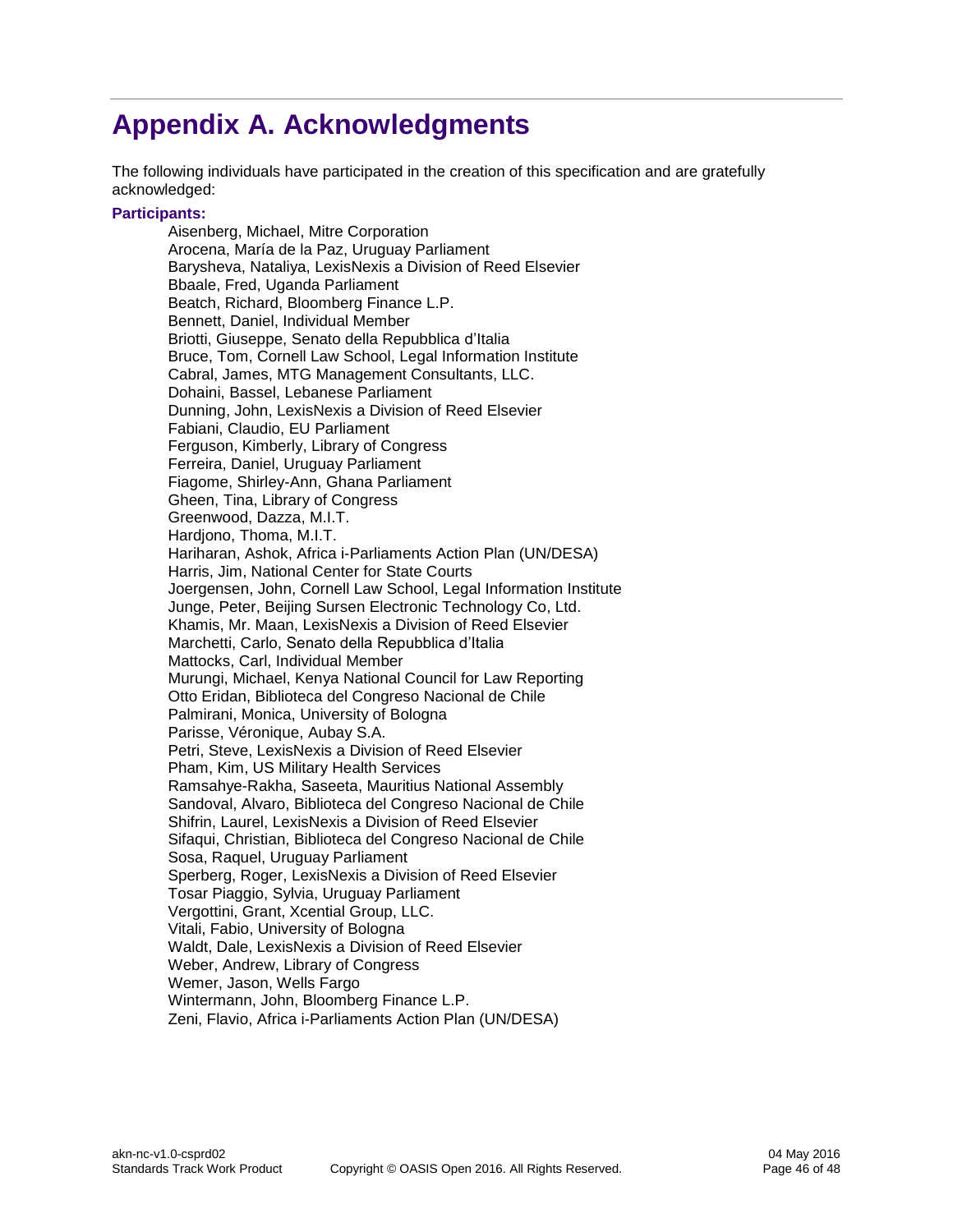# <span id="page-46-0"></span>**Appendix B. Revision History**

| <b>Revision</b> | <b>Date</b>              | Editor                                                     | <b>Changes Made</b>                                                                                                                                                                                                                                  |
|-----------------|--------------------------|------------------------------------------------------------|------------------------------------------------------------------------------------------------------------------------------------------------------------------------------------------------------------------------------------------------------|
| [01]            | 11 June, 2014            | [Veronique Parisse]                                        | [Original]                                                                                                                                                                                                                                           |
| [02]            | 25 June, 2014            | [Veronique Parisse]                                        | [Add scope section. Inverted the part of ID with<br>the URI/IRI]                                                                                                                                                                                     |
| $[03]$          | 25 June, 2014            | [Monica Palmirani]                                         | [Added the Conformance section]                                                                                                                                                                                                                      |
| $[04]$          | 1 July, 2014             | [Veronique Parisse]                                        | [replace attribute "id" by eld in 6.3.3.4; wrap -><br>wrapUp; correct formatting of list in 6.2.3]                                                                                                                                                   |
| [05]            | 1 July, 2014             | [Monica Palmirani]                                         | [add AKN in any URI, some micro typos]                                                                                                                                                                                                               |
| [06]            | 1 July, 2014             | [Tina Gheen]                                               | [English language cleanup]                                                                                                                                                                                                                           |
| [07]            | 8 July, 2014             | [Grant Vergottini]                                         | [English language cleanup]                                                                                                                                                                                                                           |
| [08]            | 16 July, 2014            | [Jason Wemer]<br>[Veronique Parisse]<br>[Monica Palmirani] | [English language cleanup]<br>[Change in the naming convention character]<br>[Consolidation and styling]                                                                                                                                             |
| [09]            | 23 July, 2014            | [Jason Wemer]<br>[Monica Palmirani]                        | [English language cleanup]<br>[Consolidation and styling]                                                                                                                                                                                            |
| $[10]$          | 24 July, 2014            | [Monica Palmirani]                                         | [pagg. 26 and 29 "num" is substituted with<br>"number"]                                                                                                                                                                                              |
| $[11]$          | 29 July, 2014            | [Monica Palmirani]                                         | [inclusion of Chet Ensign comments]                                                                                                                                                                                                                  |
| $[12]$          | 30 July, 2014            | [Fabio Vitali]                                             | [minor modifications]                                                                                                                                                                                                                                |
| $[13]$          | 17<br>September,<br>2014 | [Veronique Parisse]                                        | [minor error in the syntax of the examples]                                                                                                                                                                                                          |
| $[14]$          | 22 December<br>2014      | [Monica Palmirani,<br>Veronique Parisse]                   | [inclusion of the "mul" and "und" examples for<br>the language expressions; inclusion of the part<br>related to the query server-side of the portion;<br>inclusion of the examples of time in the<br>expressions; clarification of the TLCReference] |
| $[15]$          | 8 January,<br>2015       | [Grant Vergottini]                                         | [linguistic revision and quality check]                                                                                                                                                                                                              |
| $[16]$          | 13 January,<br>2015      | [Veronique Parisse]                                        | ["ver" prefix for the versions not defined by a<br>precise date]                                                                                                                                                                                     |
| $[17]$          | 14 January<br>2015       | [all]                                                      | detailed                                                                                                                                                                                                                                             |
| [18]            | 24 June, 2015            | [Monica Palmirani]                                         | Inclusion of comment refinement                                                                                                                                                                                                                      |
| $[19]$          | 26 October<br>2015       | [all]                                                      | <b>[fragment and component refinement:</b><br>introduction of $\sim$ ]                                                                                                                                                                               |